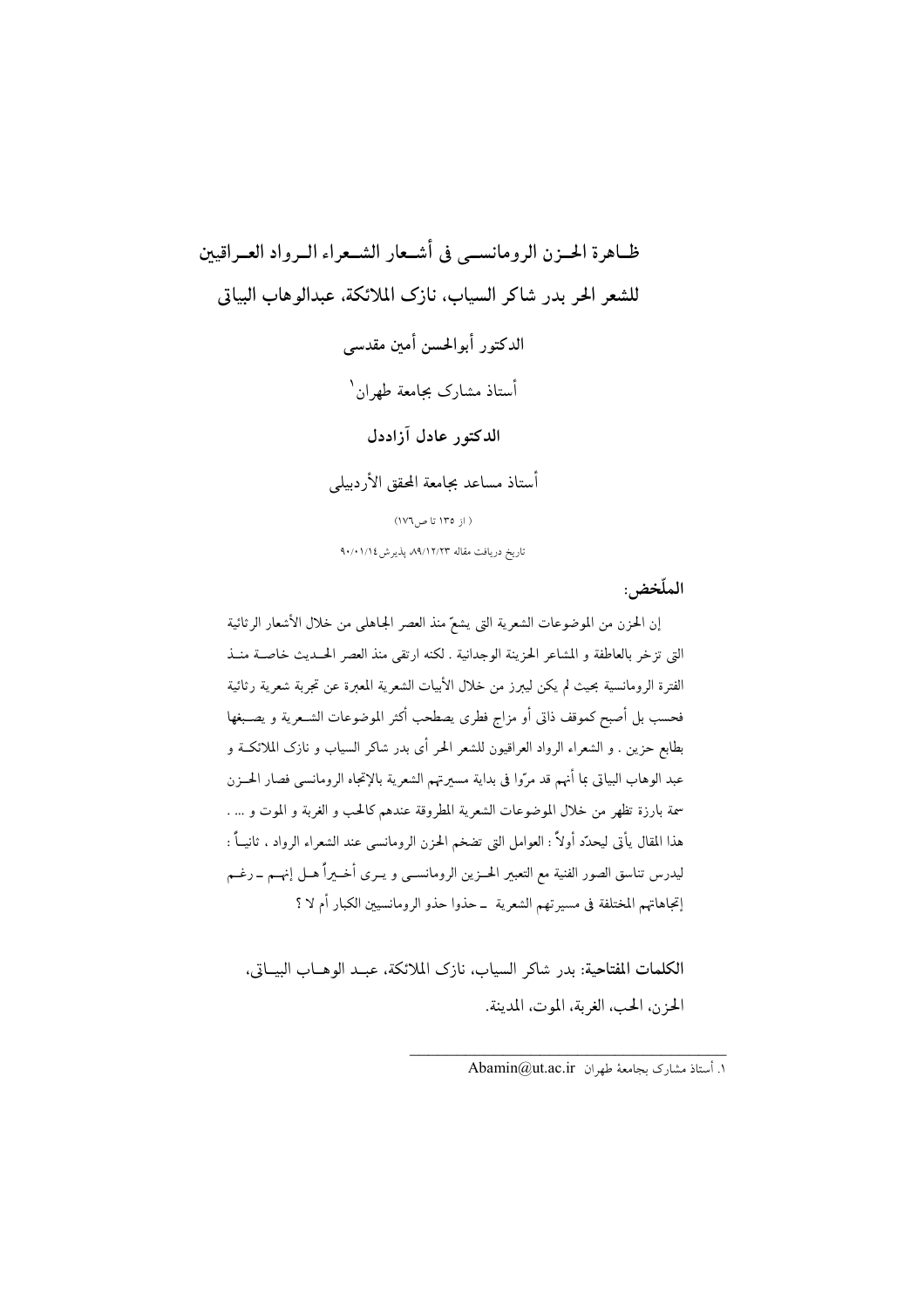ته طئة:

ظاهرة الحزن من الموضوعات الشعرية التي نجد حضورها منذ العصور الأولى للشعر العربي الكلاسيكي في إطار الشعر الرثائي بأنواعه الثلاثة أي«الندب و التأبين و العزاء» (شوقي ضيف، ص ٢٠٧) و الذي كان يزخر بالعاطفة و المشاعر الحزينــة الوجدانيــة و يبــدو أن هــذا النــوع الشعرى قد إرتقى خلال الأعصر حتى إستوى شكلاً من أشكال الأدب و عناصره في العصـر الحديث خاصة منذ الفترة الرومانسية.

منذ هذه الفترة ليس الحزن ليأتي عند تحربة شعرية رثائية حزينة و حسب بــل إنــه يــأتي كموقف ذاتي أو مزاج فطرى يصطحب أكثر الموضوعات الشعرية و يصبغها بطابع حزين بحيث نري عند بعض الشعراء كالشابي عندما يتحدث عن الطبيعة المثبرة للمتعة و السرور و الجمــال فإذا بالحزن ينبثق من وجدانه فيحيل ما كان يفتـرض أنــه مصــدر للمتعــة و الســعادة مثــاراً للشكوى و الألم و الحسرة و الأسى، من هنا لا يتخذ الإحســاس بــالحزن عنــد الرومانســيين أبعاداً واضحة الحدود فيأتي إحساساً متناثراً و الذي يلفت الإنتباه في مجــال الحــزن في الشــعر العربي الحديث هو أن بعض الموضوعات قد أصبحت من الوجوه و المظاهر الـتي تــثير الحــزن عند الشاعر، و يبدو أن الظروف و الحوادث التي تطرأ على العالم العربي و بالتالي على الشــاعر العربي الحديث تقف وراء ذلك.

إن رواد الشعر الحر العراقيين الثلاثة أي: بدر شاكر السياب، نازك الملائكة و عبــدالوهاب البياتي من الشعراء المعاصرين الذين بدأوا مسيرتهم الشعرية بدايةً رومانســيةً فهــم تنــاولوا في أشعارهم أكثر الموضوعات الرومانسية كالإغتراب، و الطبيعة و المدينة و الحب و العــودة إلــي الماضي و الطفولة، و الحنين. كما تناولوا الحزن كموضوع يصحب أكثـر الموضــوعات المــذكورة أعلاه. فقد عاش السياب منذ طفوليته حتى أواخر عمره حياةً مليئةً بالأسبي و الحزن و الفراق بحيث نرى أصداء ذلك في أكثر أشعاره، و امتاز شعر نازك بــالحزن و الشـــجن الــذي يشــوبه حس إنساني عالٍ، و ظَلَّ هو سمة غالبة على شعرها و البياتي بما كان قــد عــرف الحـــزن منــذ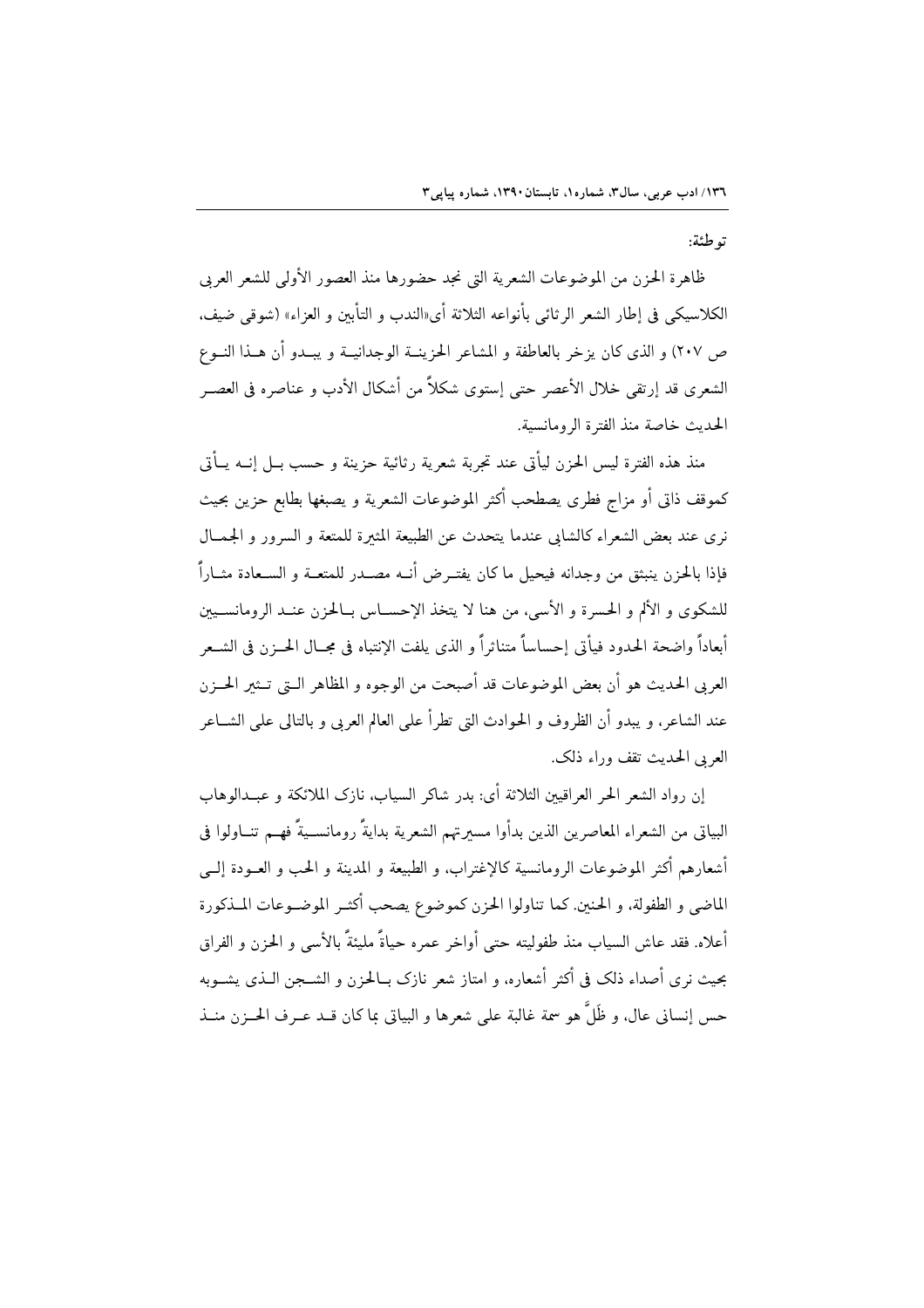طفولته في حي قريب من المقابر و المسالخ و جرَّبه طيلة حياتـه بســبب الأحــداث و الظـروف الخاصة، يستشف الحزن من طيات أشعاره.

ثمة دراساتٌ تدرس أشعار السياب و نازک و البياتي مشیرةً إلى مضــامينها و فنيتــها مــن أبعاد مختلفة و متفاوتة. إنَّ حيدر توفيق بيضون أثناء دراسته أشعار السياب يشعر إلى الحــزن المسيطر على أشعاره قائلاً : «إن رحلته العامّة في الحيــاة قــد إتّســمت علــي وجــه التحديــد بالقساوة و المعاناة ممّا طبع شعر السياب بمسحة الحزن … فهو الذي نشأ يتيماً محروماً من حنان الأمّ و شبّ و ترعرع في أرض التقلبات السياسية و الوظيفية ليموت وحيداً». ( حيــدر توفيــق بيضون، ص ١١) إنه في معرض حديثه عن المرحلة الرومانسية عند السياب يقول: «إن الهموم التي كانت تحفل بها نفسه لم تكن سوى هموم عاطفية سمتها التقلب بين الأمل و اليأس و القرب و البعد و الحلم و الواقع فضلاً عن التنازع الحادّ المخذول للحبيبة الدائبة الغائبة المقبلة المتمنعــة و ما إلى ذلك من أضغاث الحبّ الفاشل الحامل هزيمته بنفسه». (المصــدر الســابق، ص ٣۶) و إحسان عباس هو باحث آخر يمعن النظر في بعض أشعار هؤلاء الشعراء الثلاثة الــتى يســودها جوّ رومانسي حزين و يسرد العوامل المثيرة للحزن في تلك الأشعار (الحب عند نازك ، الغربة عند السياب و المجتمع عند البياتي ) مشيراً إلى المظاهر الفنية التي خلعهــا الإحســاس بــالحزن على القصيدة (إحسان عباس ،ص ٣٣– ۴۵). و إيمان يوسف بقاعي عند مناقشته حياة نازك و أشعارها يعتبر الحزن سمة غالبة على البواكير الشعرية أي«مأساة الحيــاة» و ديــوان «عاشــقة الليل» لديها و يعُدُّ الحب و الموت و التشاؤم من أسباب إثارة الحزن الرومانسي عندها (إيمــان يوسف بقاعي، ص ۴۲-۵۷). و ناهدة فوزي تتناول الحزن عند البيــاتي و لا تقــوم إلا بــذكر العوامل الباعثة لتلك الظاهرة ، منها : الحب ، التشاؤم ، المجتمع، و الغربة. (ناهــدة فــوزي، ص 66–٨۴). و يعُدُّ محمد راضي جعفر الغربة من بواعث الحزن عند الشعراء الرواد العراقيين قائلاً : «و لا شكَّ في أن إغتراب طليعة الشعراء في هذا القرن و … قادهم إلـَّي محاكــاة الرومانســية الغربية. يستوى في ذلك شعراء الوطن العربي و الشعراء العرب في المهاجر فأخذوا مــن الليــل أنيساً و تاقوا إلى حياة الكوخ و اعتزلوا المدينة و تغنّوا بالألم و صار الحزن نديماً لهـم» (محمــد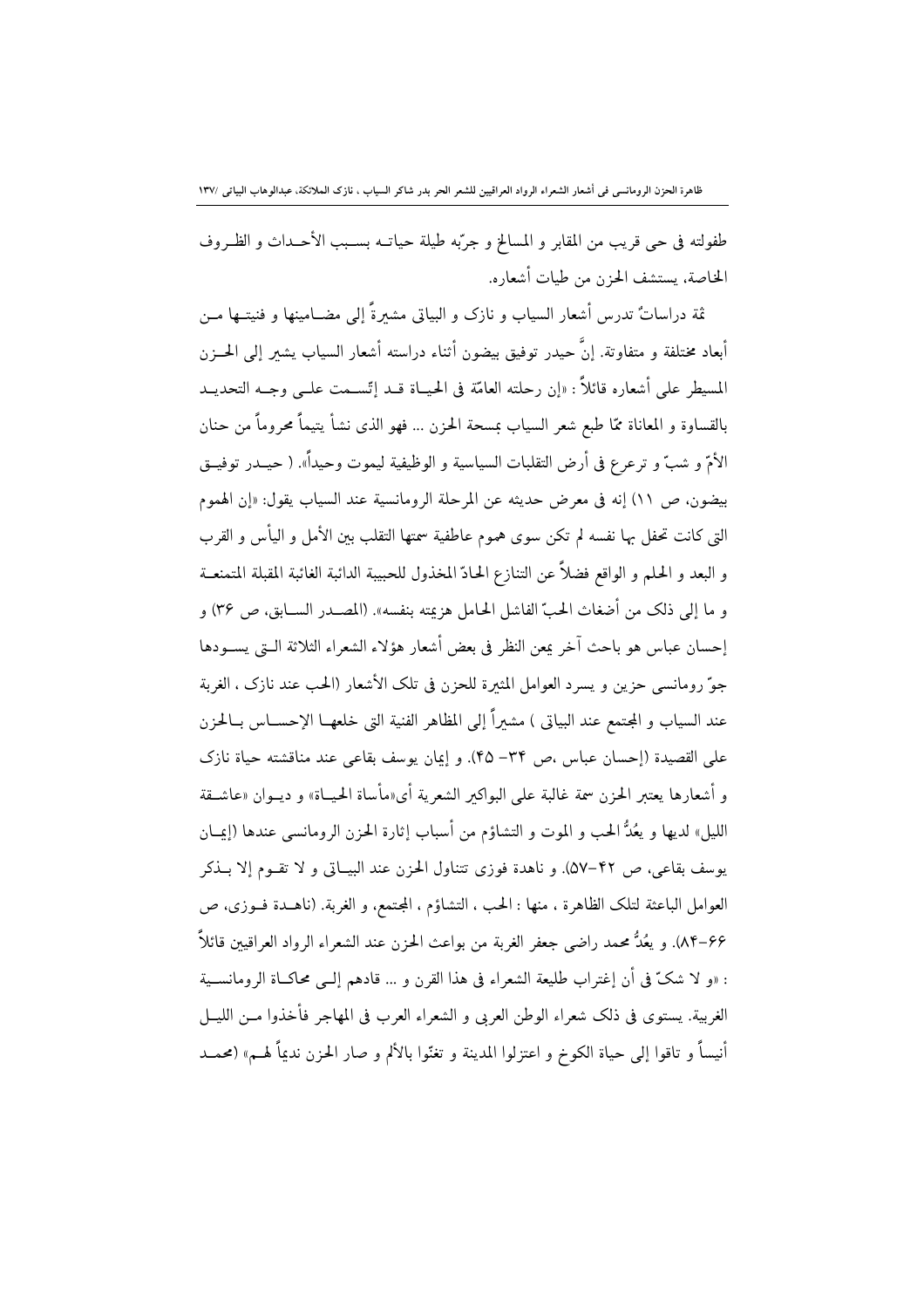راضه حعفه ، ص٢). كما أشار في بحثه إلى الظواهر الفنية التي سببها الحزن الناتج من الغربة. و السعيد الورقي هو باحث آخر يعدد الوجوه المختلفة الباعثة الحزن في الشـعر العـربي الحــديث متمثلاً بأشعار الشعراء العرب المعاصرين، منهم نازك و السياب مكتفيــاً بــذكر أحــد العوامــل المثيرة لظاهرة الجزن عندهما. فهو يعتبر الخيبة في تحقيــق مثاليــات الــذات عــاملاً في الشــعور بالحزن عند نازك (السعيد الورقي، ص ٢٥٧) و يذكر الموت كعامل رئيس لإثارة الحزن عنــد السياب (المصدر نفسه، ص ٢٧٣-٢٨٠).

هذه الدراسات عا أنها تذكر بعض العوامل المثبرة للحزن لدى السياب و نازك و البيــاتي و تترك البعض الآخـر، أولا تشــير إلــي الظــواهر الفنيــة في أشــعارهم المنطويــة علــي الحــزن الرومانسي إلا قليلاً فتتصدى هذه المقالة للكشف عن بواعث الحزن بكاملها متمثلةً بأشـعارهم في دواوينهم كلها و في كل مراحلهم الشعرية التي تستشف منها الرائحة الرومانسية، كما تهـدف إلى دراسة السمات الفنية التي جاءت جرّاء التأثير النفسي الذي يتركه الحــزن الرومانســي في أشعارهم. ثمَّ تتناول الألفاظ و التعابىر و التصاوير الشعرية عندهم لتــرى هــل تشــترك اللغــة الشعرية لديهم عند التعبير عن إحساسهم الحزين أم لا ؟

كما أسلفنا، كان شعر الرثاء في العصور الماضية هو النوع الشعرى الـذي يمثــل الإحســاس بالحزن عند الشاعر . فكان الرثاء تعبيراً عن خلجات قلب حزين ، فيه أنة و لوعة و حسرة و لذلك يعتبر من الموضوعات القريبة إلى النفس. كان الشاعر يتخذ في رثائه ثــلاث خطــوات : فهو مرة يبكي و ينوح على الفقيد و مرة أخرى يندبه بألفاظ حزينة و مؤلمة و في صورة ثالثة يؤبنه تأبيناً رائعاً و يشيد بخصاله و يذكر فضائله و يعدد محامده ، كما نراه أحيانـــاً يتجــه إلـــى التفكير في رحلة الحياة و مصبر الناس و نزول البلاء و ضعف الإنسان أمام صـروف الــدهر و مصائبه و يدعو إلى الصبر على الشدائد.

كانت هذه الأشعار الر ثائية تفيض تفجعاً و حسرة على الميت كمــا كانــت تصــور مشــاعر الوجدان الحزينة للشاعر حيال حادثة الموت الذى يهلك عزيزاً من الأهل و الأصدقاء و تبعـاً لذلك الإحساس و الشعور تأتي تلك الأشعار عاطفياً .إن الشاعر أبوذؤيب الهذلي الــذي قــد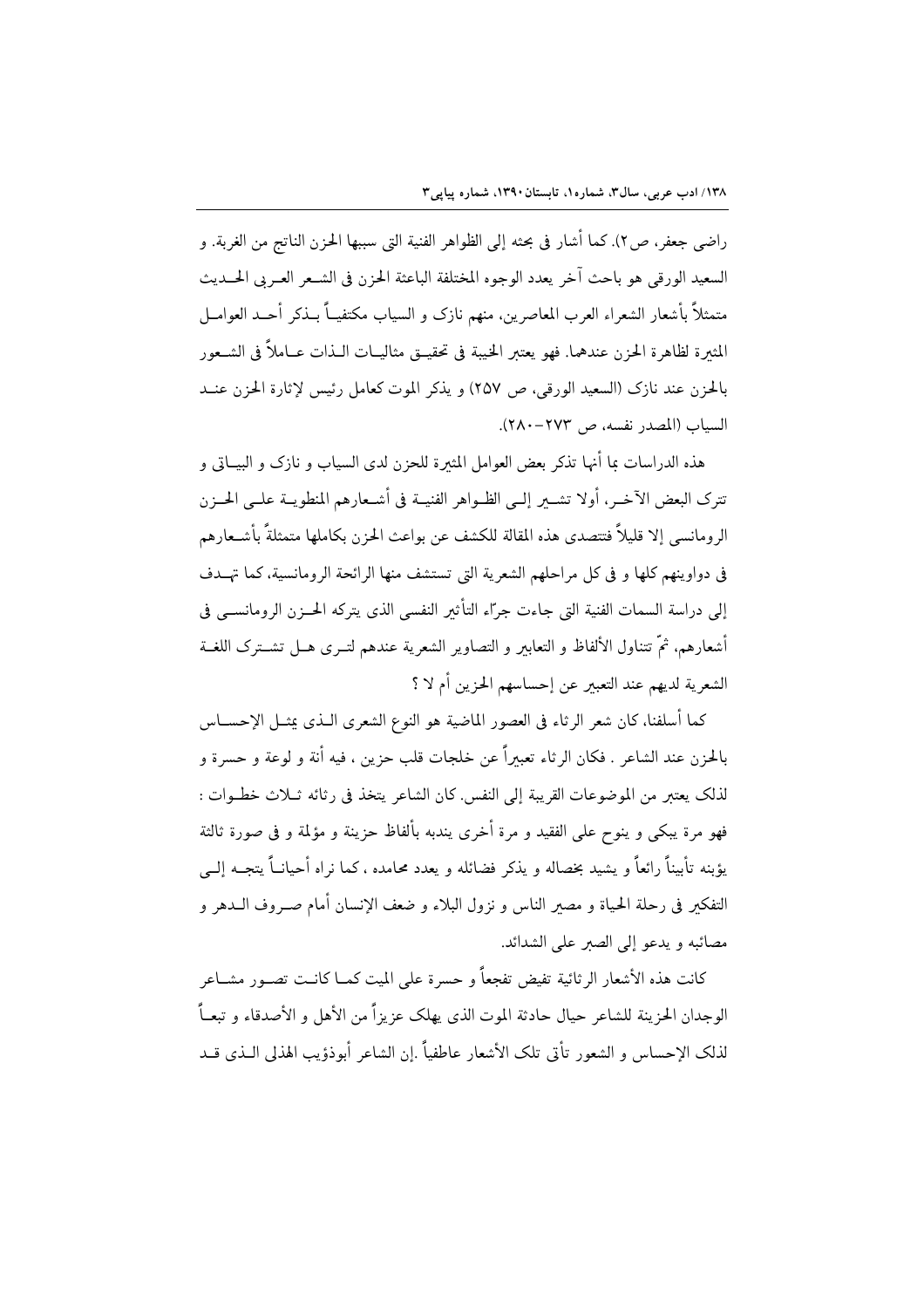أفجعه الموت بأولاده السبعة (أو الخمسة) يتحسر على فقـده إيــاهم و يبكــيهم و يقــول إنّــني سعيتُ أن أدفع الموت عنهم و لكن إذا جاء الموت لايمكن الفرار عنه. رثائــه هــو نوحــة الأب على فلذات أكباده قد أطاح بهم الموت و أصبح عيشه غصةً و غماً و متعباً و صارت الــدموع و الحسرات نصيبه في الحياة بعدهم و لذلك جاء شعره عاطفياً نابعاً من صميم فؤاده. لكن الذي تفقده هذه الأبيات هو أن خيال الشاعر لا يجول فيها في إيجاد تصـوير فــني نــابع عــن الأثــر النفسي الذي تركه الحزن في نفسه و يصور حاله الحزين بعد مــوت أبنائــه و لا غـــــر . (الأب لويس شيخو اليسوعي،ص٢٢٠-٢٢١) .ومن الشعراء الآخرين الذين برعوا في الرثاء و إظهار الحزن هو الشاعرة الخنساء التي رثت أخويها معاوية وصخراً في عدة قصـائد. إنهــا تنــدب في قصيدة «رثاء صخر» صخراً فتلتاع لوعةً شديدةً و من فرط حزنها على أخيها تبــدأ قصــيدتها بأسلوب تجاهل العارف و تسوق أدلة عديدة لبكائها عليه و تقـول إن عينــه مــا دامــت هــي تعيش تبكي عليه و لا تجف من الــدموع ثم تبــدأ في تأبينــه و تَعــداد مكارمِــه. (فــؤاد أفــرام البستاني، ص ٢۶٧-٢۶٩). و أبوالطيب المتنبي من الشعراء الآخرين الذين أجادوا في رثــاثهم و تصوير حزنهم. إنه يرثى في قصيدة مؤلمة جدته فيبدأ قصيدته كســائر أقرانــه مــن الشــعراء بأبيات حكمية ثم يبرز حزنه العميق الذي زعزع كيانه فجاء بأبيات تبــوح عــن الألم النفســي الثائر بحيث يحرم على نفسه السرور في الحياة بعد جدته (أبو الطيب المتنبي، ص ١١٢٢)

و نرى أصداء هذه المضامين الرثائية الحزينة في الشعر الكلاسيكي المعاصـر، فيــه الحـــديثُ عن الموت و الإعتبار بالراحلين و زوال الدنيا، و فيه التأوه و الحسرة على الفقيد،و فيــه تعــدد مناقب المرثى. كما يستطرد الشاعر أحياناً من خلال الرثاء إلى شـتى الأغـراض السياسـية و الإجتماعية.(حنّا الفاخوري،ص٩٥٣ \_ ٩٨٠)

أما الذي يلفت الإنتباه في هذه الأشعار فهو أن الحــزن في أكثرهــا يصــدر عــن إحســاس صادق بحيث لا يجعلها شعراً عاطفياً إذ يبدو أن الحزن لا ينبع فيها عن عاطفة عميقة ممتزجــة بذات الشاعر كما أنها قدتخلو من تصوير فني خاص في التعبير عــن الحــزن، فتعــابير الشــاعر معتمدة على ما جرّبه و أحسّه في حياته. لكن ما نقرأه في أشعار الرومانسيين عند الحديث عن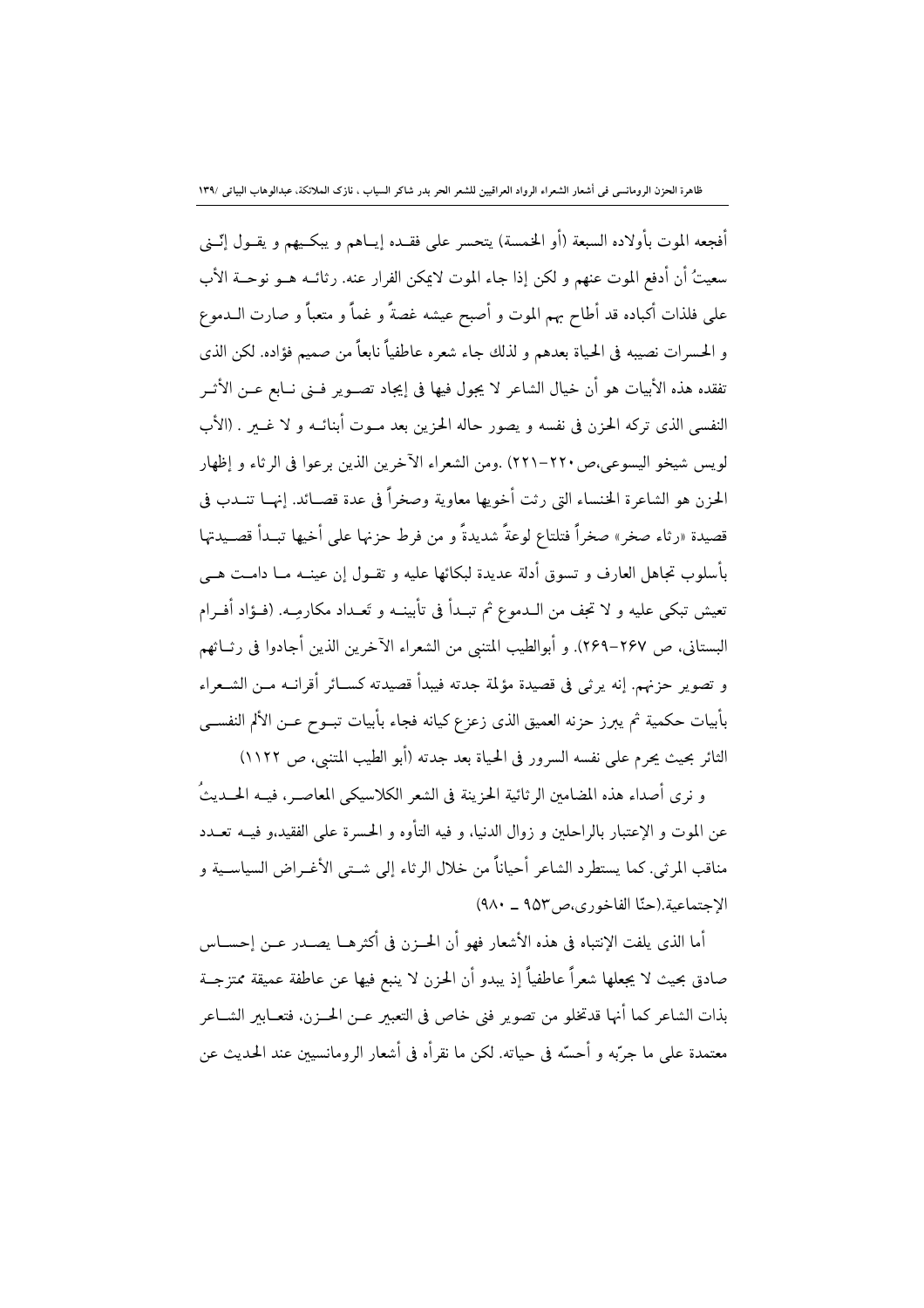تحربة حزينة فهو يختلف تماماً عن تلك الأشعار الرثائية المحزنة قدماً أو معاصراً . هـذا خليــل مطران يتحدث في قصيدة «المساء» عن نفسه و هو في أوج الحزن و الألم :

| بكآبـتـى، مُتفـــردٌ بِـعـــنائى    | مُتـفـــــردٌ بـــصَبابتــى، مُــــتفــــردٌ |
|-------------------------------------|----------------------------------------------|
| فيُجيبــُني برياحــِـه الهَــوجاءِ  | شاك إلى البَحرِ إضطرابَ خَواطــــرى          |
| قلبأ كهذى الصّــخـرةِ الصمّاءِ      | ثاو على صـخرِ أصـمَّ ۖ و ليـــتَ لــــى      |
| و يــفتُّها كالسُــقم في أعضــائي   | ينتابُــها مــوجٌ كموجٍ مَـــكارهــــــــى   |
| كمدأ كصدري ساعة الإمـــساءِ         | و البـحرُ خـفَّاقُ الــجوانبِ ضائــقٌ        |
| فوقَ العقيقِ على ذُرِيَّ ســوداء    | و الشمسُ فــــى شفقٍ يسيل نـــضارُه          |
| و تَقطـَّرت كالدَّمـعةِ الحمـــراءِ | مىرّت خلالَ غــــمامتينِ تَـــــــحدُّراً    |
| مُزجَـت بأخر أدمعي لِـرثائي         | فكأنّ آخـرَ دَمعــــــةٍ لِلكـــونِ قـــد    |
| فرأيتُ في المرآةِ كيفَ مَسائي       | و کاُٽُنـِــِی آنســـــتُ یومـــــی زائــلاً |
|                                     |                                              |

( خليل مطران، ص ١۴۴)

إن الألفاظ التي تتألف منها الأبيات (الكآبة، العناء، إضطراب الخواطر، المكباره، الإمسياء، الشفق، الدمعة و الرثاء) ترسم صورة من نفس الشاعر المريضة يستولى عليها الحزن بقوة لما له من صدق الإحساس و عمقه. إنه في تصوير حزنه لايعمل كآلة التصوير ليصف حاله و حسب بل يدخل خياله ساحةَ إبداعه الشعرى و يمتزج مطران بفضل خياله بالطبيعــة لـــيرى نفســـه فى مرآة تلك الطبيعة فكأنها قطعة من نفس الشاعر أو الشاعر جزء من أجزاء الطبيعة أو بتعـبير آخر إن الشاعر حالٌ في الطبيعة و الطبيعة حالَّة فيه و هذا مــا يســمّي عنــد الأدبــاء بــالحلول الشعرى. فخيال مطران يجعل رياح البحر الهوجاء لتــرد عليــه كإنســان (ظــاهرة التشــخيص) لإضطراب خواطره، كما يجعل البحر و هو خفاق الجوانب ضائق كمـداً مثــل صــدر الشــاعر ساعة الإمساء، إنه يرى الشمس عند غروبها بين السحاب كأنها آخـر دمعــة للكــون تمتــزج بدموع الشاعر لترثيه. و من كل هذا تتكون المرآة التي يرى فيها الشاعر نفسه أو تحل الطبيعــة في الشاعر كما يجل فيها أو يذوبان في بعضهما البعض.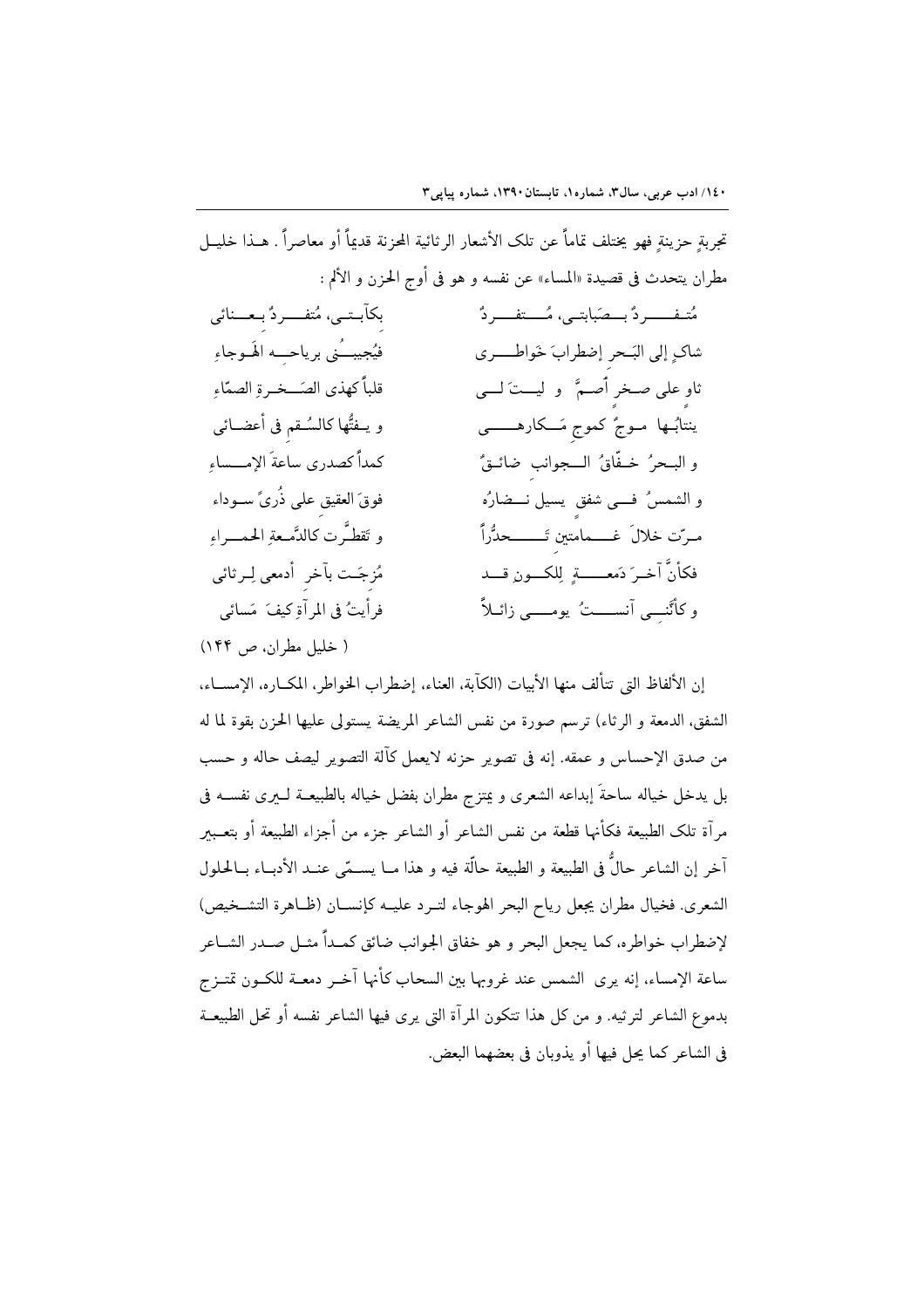١. بدر شاكر السياب:

حياة السياب هي السند الرئيس في الحكم على شيوع ظاهرة الحزن في شعره، فالقســاوة و المعاناة اللتان إصطحبتاه فى الثمانى و الثلاثين من عمره، جعلتا شعره يفيض ألماً و حزناً.

العامل الأول \_السياب الذي نشأ محروماً من حنــان الأم حــبن يجــد صــورتها في صــورة جدته و يأخذ يتسلى في أحضانها ، يفاجَأ بفقدها في صيف سنة ١٩۴٢. و كان لتلــك الحـادثــة أثرها البعيد في نفسية بدر، لنسمع إليه يقول: «أفيرضي الزمان العاتي. أيرضي القضاء أن تمــوت جدتي أواخر هذا الصيف، فحرمت بذلك آخر قلب يخفق بحيي و يحنو علــيَّ ، أنــا أشــقى مــن ضمّت الأرض» (إحسان عباس، ص٣٣). هذه الآهات و اللعنات على الدهر و القضاء ليست إلا معبرة عن تأثر السياب العظيم تجاه فجيعته إذ الدهر قد أوقعه كأسبر في أيدي الأحــزان و منع الشاعر الشاب من الحصول على السكون في ظل الحنــو الأمــومي و خَيَّــب آمالــه و آب بسعادته إلى الفناء:

إذ قبيضي مَـــــن يَرُدُّني لِسكـوني أسلـَمتني أيدي القـضا للشجـون فَخَيرٌتِ صِبْيِعةً مِين عُيسِيوني ورَمَى سهمَــهُ بِقِيَـةَ آمِــَـالِي

(مجموعة «البواكير»، قصيدة «رثاء جدتي»، ص ٤٠٨)

هذا الرثاء الحزين الذي يبديه بدر في فقدان جدته يصور للقارئ مدى أثــر الحـــزن علـــي نفسه، فجدته تمثل له ما فقده في حياته الطفولية من الآمال في كنف الأم و لم ينلها ، لــذا يبــدأ خياله في تصوير الجناية التي إرتكبها القضاء في حقه و يشبهه إلى السهم الـذي أصــاب منــاه فانهارت كأنه ليس لبدر بعد جدته أمل في الحياة. و يصل تأثیر هذا الحزن العارض على بــدر إلى حَدٍّ يخاطب الشاعر القبر كأنه يسمعه و يسترحم منه لجدته ليكون رحيماً عليها كما ربِّتــه بلين و رأفة عندما ماتت أمهُ فتيتَّمَ :

مــثلَما ربَّــت اليَتــامَـــي بليـــن أيُّسهما القسعرُ كُسن عسليها رحسيماً (المصدر نفسه، ص ٤٠٨)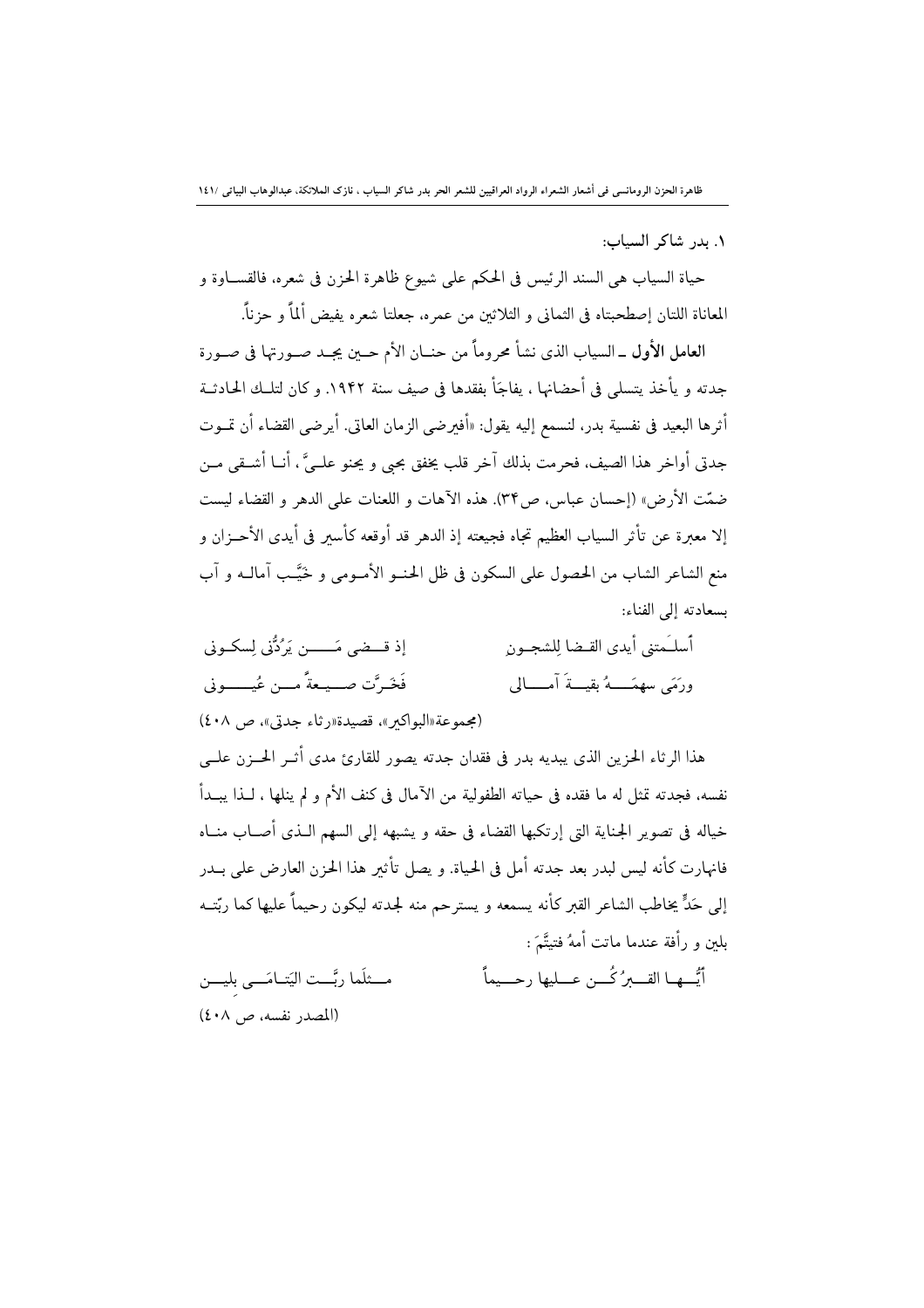العامل الثاني\_ الإخفاق في الحب هو العامل الثاني في إثارة الحــزن الرومانســي عنــد بــدر شاكر السياب. إنه ما إن يقع قلبه في حب أحدٍ حتى يواجه الإخفاق فيه فتأتى أشعاره الغزليــة مغلفة بالألم و الحزن.

يصف السياب نفسه في البحث عن الحب متشر داً و لذلك عندما يتعرف إلى هالة الراعيه و يخفق قلبه لها يصور حالته لها بألفاظ موجعة و مؤلمة قائلاً :

لِلَجلِكَ أَطوى الرُّبـي شــــارداً أُردِّدُ أنـــغامـــــ الضـــــــائعَة فتَغِيمُــرُه النشــوةُ الخادعَــة وأسكُبُ فـتــي الناي قلبي الكئيبَ

(إحسان عباس، ص ۴۲)

إن قلبه الكئيب بعد أن يهدأ بالتعرف إلى هالة و يعود بدر في عطلة الشتاء سنة ١٩٣۴ من دارالمعلمين إلى جيكور ليجدد لقائه بها و لا يراها، فيسيط الحزن عليه مرة أخرى و يقول : و أحجَـب ٛ بـــظِلِّك ما يَراه المُجــتلـى سَعَفَ اَلنخيل علـي المَـمَرِّ تَهدَّل عَـن ناظـري نَزَلَـت بأبعــدِ مَــنـزل مَن كُنتُ أَحذَرُاًن تُحَجّبَ طيفَـها و ظــلالُ رَوض مُســــتطاب المَنــــهل سيّان عندي اليومَ قَفرُ مُوحِـــش (مجموعة «البواكير»، قصيدة «تنهدات»، ص ۴۱۸)

إن التصوير الذي يرسمه السياب الحزين في الأبيات المذكورة أعــلاه يــدل علــي أنــه كــان يتوقع الفشل في الحب من قبل ، فتهدُّل أو تعلُّق سعف النخيل الذي إعترض أمام عيني بــدر و هو بانتظار هالة يرسم عدم إتيان هالة كما أن لفظةَ أحذر في البيت الثاني توحي أن بــدر كــان يتوقع عدم إقبالها. إن الفراق عن هالة الراعية يسلِّم السياب إلى الألم لننظر إليه كيـف يرســم هذا الألم و الحزن المستولى عليه: لَقَد حـدَّثُــونى بــموتِ القطيع فــشُدَّت علــــى القلــب كـــفُّ الألم

خيال السياب يخلق للألم على سبيل الاستعارة التخييلية يداً (كف)ًا تعصـر وجــوده حتــى الإشراف على الموت. و هذا الألم المسيطر عليه يجعله ليلجأ إلى أسلوب التكرار لتخفيف حزنه و من أجل وزنه الشعرى و يأمل في لقاء الحبيبة: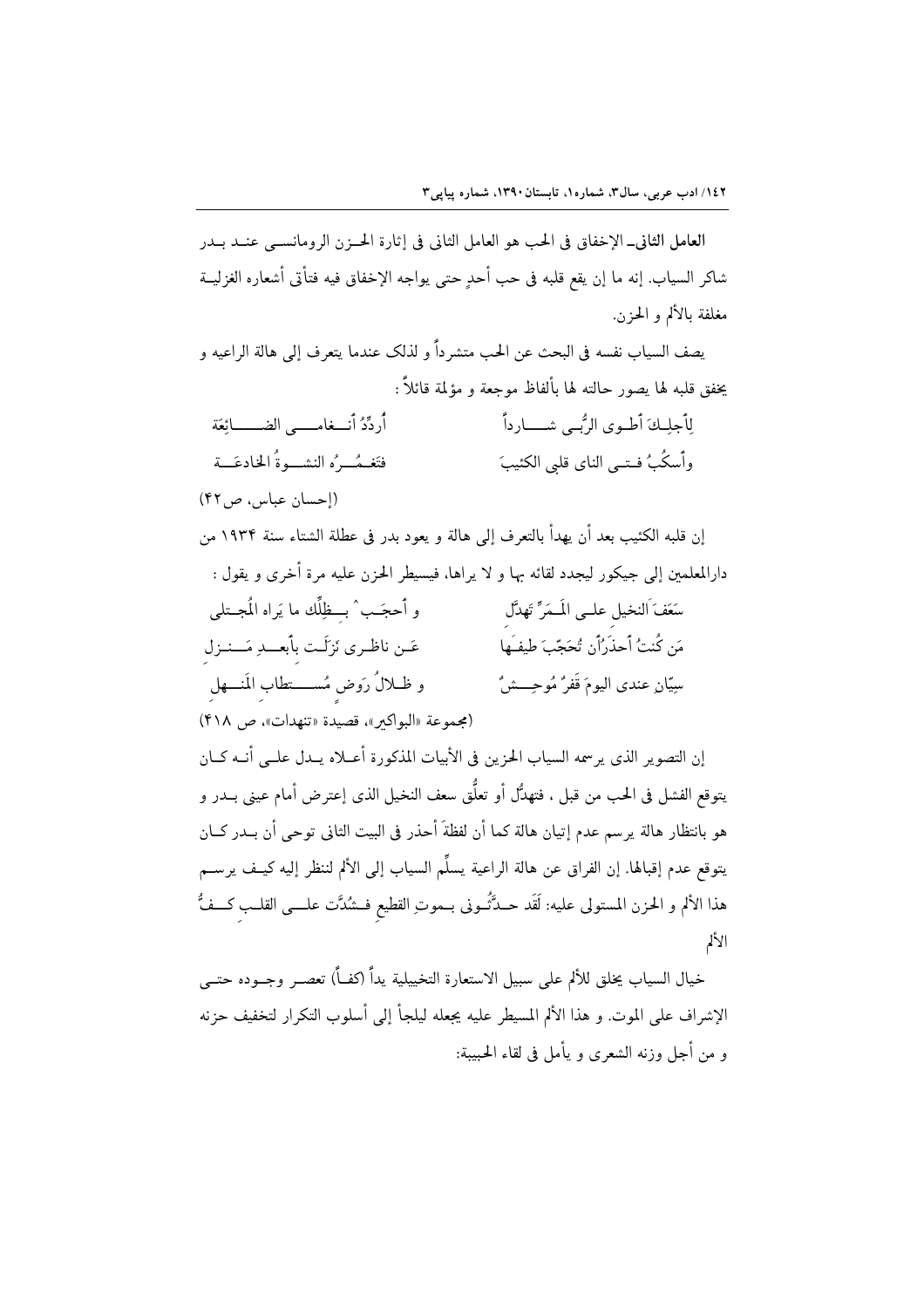و أنســـب النِّــوي أم يَـــــجُولُ الــرَّدي أراهـــا غـــداً، هــا أراهــا غـــداً (ديوان «قيثارة الريح». قصيدة «أراها غداً». ص ۴۶۴) إن السياب حين يعود في قصيدة «ذكريات الريف» إلى الماضي في أيامه الحسان حيث كــان يُسقَى قلبه من الحب، فمرة يتذكر إخفاقه في الحب و يشبه قلبه إلى جسرٍ يعــبر عليــه الحــزن فيئن و يشكو تحت أقدام العابرين : و تلــك الحــقولُ الزهرُ تنسلٌّ بينَها جَــداولُ مــاءِ بــيــنَ وانِ و فاتـــــــر تَـئِنُّ و تَــشكُو تــحتَ أقدام عــــابـــــر عَلَيــها جُسورٌ مِــن جذوع نخيلِها علـي نـهرحُبّي وارداً بَـــــــعدَ صــادر كَذاك فؤادي يَعـبُرُ الحزنُ فَـوقَه (مجموعة البواكير، قصيدة«ذكريات الريف»، ص ۴۱۳) فالشاعر فى هذه الأبيات يمتزج بالطبيعةو أجزائها فكأته الطبيعة أو كأنَّ الطبيعة هو الشاعر

و أصبح جزءاً منها و هذا كما ذكرنا عند الحديث عن مطران ما يسمَّى عند الأدباء بـ «الحلــول الشعرى». لننظر إلى تصوير آخر للسياب في التعبير عن إحساسه الحزين، فهــو في لهفتــه إلــي لقاء الحبيبة يعاني السقم و راح الهزال يدب في جسمه ، لذلك نراه يشبه قلبه الخافق في لقائهــا إلى الضوء الخافق المرتعش كما يشبه جسمه السقيم النحيف إلـى الضـوء عنــدما يقـرب مــن الانطفاء :

أم سـراجٌ فـــي غُرفــةِ المُسـتــهام أشـــراعٌ يَطوى بـــــارَ الظــلام ؟ الســــهرانَ تبــــكيه نائباتُ الغـــرام شاحـــبُ الـضَوء يرقُـبُ الشاعرَ راعـــــشٌ مـــثل ُدَمعِه فـــي انسجام خافــقٌ مثـــلٌ قلبه حيــنَ يَطْغَى بلقاءِ فباتَ نفسوَ سقام؟ أعـــــــليهِ لِنَجمةِ الصُبحِ وعـــدُّ (مجموعة البواكير، قصيدة «سراج»،ص ٤٠٧) إن بدر في تعميم حزنه على الطبيعة، قد يسـتخدم الصـفات الدالــة علــي الحــزن في غــير موضعه أي «إنه يعكس الصورة الشعرية» (عبد الكريم حسن، ص ١٢٥): و تَنسابُ مـــثلَ الشراع الكئيــب وراءَ الـــــدُّجَـــى روحُــــــك الشاردة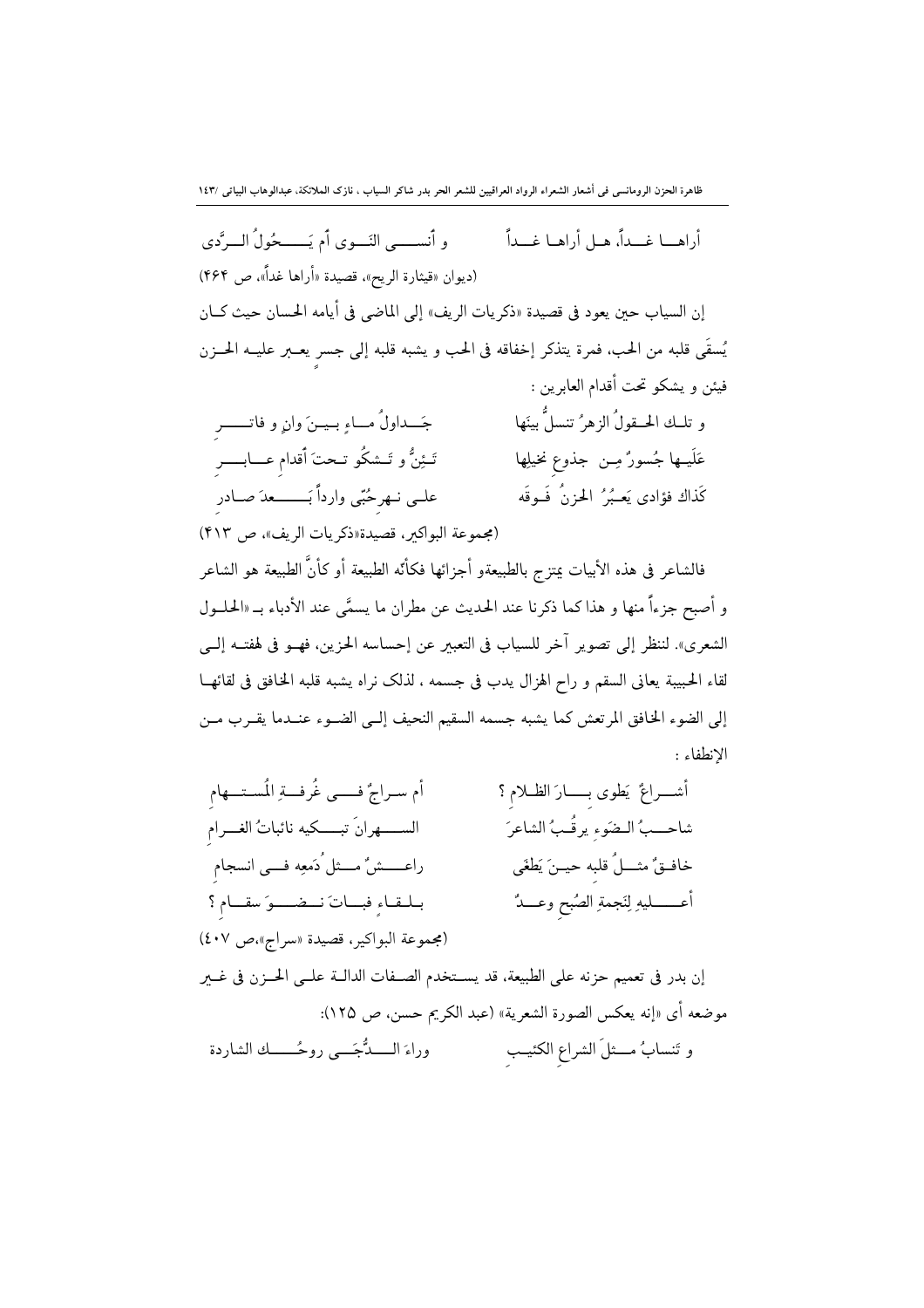(ديوان «أزهار و أساطير»، قصيدة «ذكرى لقاء»، ص ٧٣)

فالكآبة تستخدم عادة للروح و الشرود يأتى صفةً للشراع ، لكن بدر قلب الصورة و قــال الشراع الكئيب و الروح الشاردة. و من المواضع الأخرى التي نلاحظ التطــابق بــين الســياب و الطبيعة هي قصيدة «في ليالي الخريف» :

في ليالي الخريفِ الحزين/ حينَ يطغَى عليَّ الحنينُ/ كالضباب الثقيل/ في زوايا الطريق/ في زوايا الطريق الطويل

حينَ أخلُو و هذا السكونُ العميقُ/ تُوقِدُ الذكرياتُ/ بابتساماتِك الشاحباتِ/ كُلَّ أضواء ذاك الطَّريق البعيدِ حيثُ كانَ اللقاءُ/ في سكونِ المساء

(دیوان «أزهار و أساطير»، ص ۶۴)

إن الإمتزاج الذي يسعى إليه السياب بينه و بين الطبيعــة قــد وصــل إلــي أوجهــا . ففــي الخريف تتساقط أوراق الأشجار و السياب أيضاً تتساقط ذكرياته، إنــه يراجــع الــذكريات في خلوته و الزمان الذي يختاره لمراجعته هو المساء الذي يغمر السكون الطبيعة عند تلك اللحظة الزمانية. فهذه الصور الرومانسية ليست إلا محاولة من السياب للتعبير عن الخيبة في الحب ممــا أدّى إلى حزنه .

و قد يلجأ السياب إلى الشكوى لإبراز حزنه، فهو يشكو إلى الليل مـن جـور الحيــاة و الهوى لعله يسليه عما به و لكن يجده مثله عاشقاً أليماً باكياً :

| ـاةِ فارتــدَّ يشكو أذاهـــــــا لِيَــه       | شكوتُ إلى الليلِ جـورَ الحيـ             |
|------------------------------------------------|------------------------------------------|
| النجــــــومُ المُــــضيئاتُ أغلاليَه          | فـقالَ، و إِنّـــــى أســـــــيرُ وتلــك |
|                                                | شـكــوتُ إلى الليلِ جــــورَ الغرامِ     |
| (مجموعة «البواكير»،قصيدة «على الرابية»، ص ٤٠٧) |                                          |

هذه الشكاية التي توجهه السياب إلى الليل محاولة منه للخلاص مما حلَّ به و الوصول إلى السكون في الليل، إذ الليل «عالم الوحـدة فيــه يســود الصــمت و تتلاشــي الحركــة فيستســلم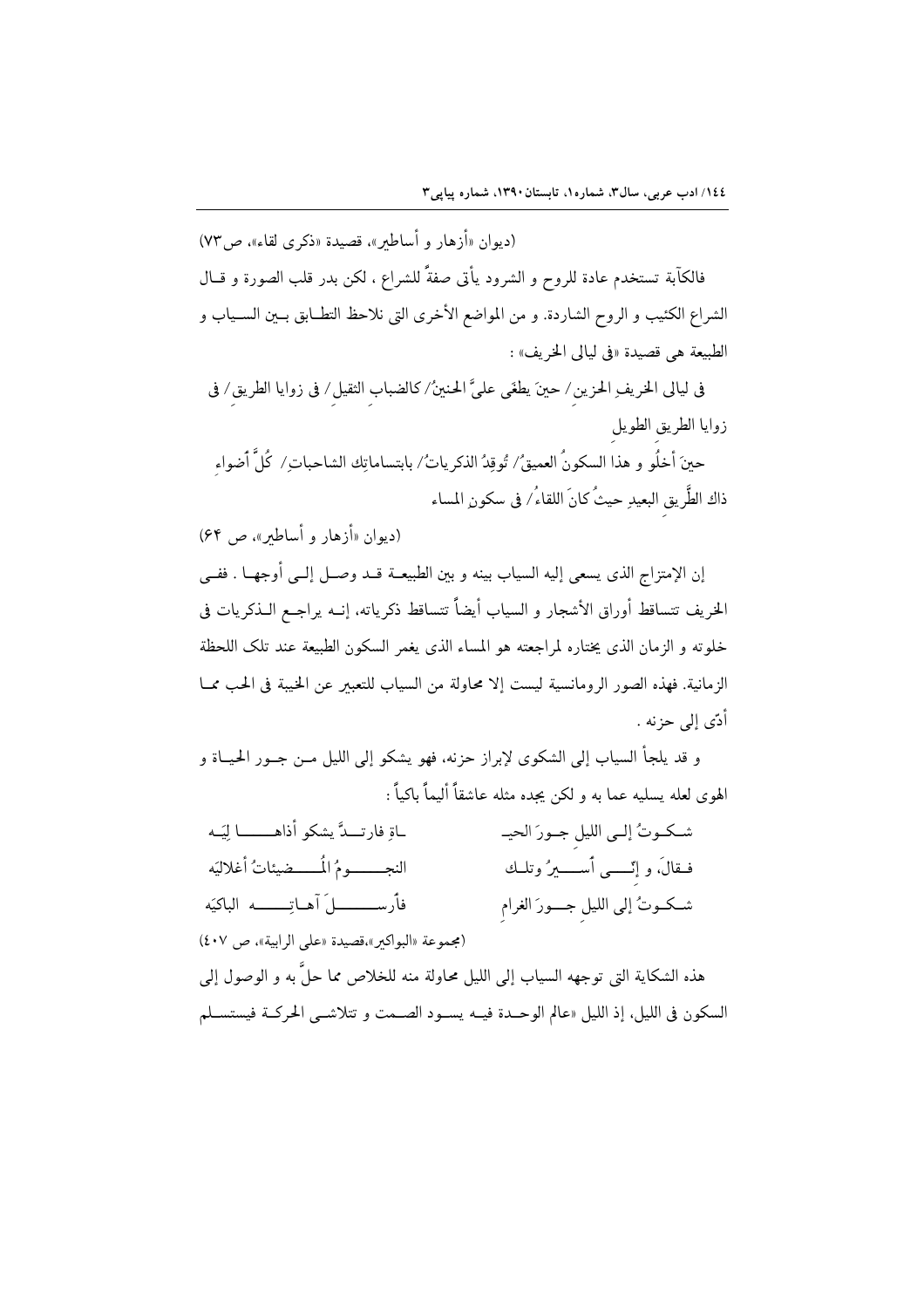الرومانسي إلى الهدوء الذي ينشده … و يوحي بالإطلاق و التحرر» (فايز ترحيني،ص، ١١۴). و لذلك يرجو السياب لأن يبرد سكن الليل حرقته و ينسيه ألمه : النسجمُ يُسسنسبِئُها عنسى بِسا عَلِسِيما ليـــتَ اللياليَ تُنــــسي قلـــــيَ الأَلما (مجموعة «البواكير»، قصيدة «يا ليل»، ص ۴۱۹) و يبدو أن هذا التأكيد في نسيان الألم من جانب الشاعر هو الــذي يجعلــه لأن يــأتى بالصــورة منقلياً : لعَينيك يا ليلُ ســـرٌّ لا تبــوحُ بهِ أغمضت عسنه عسيونَ الناس فانكَتَما فَبتنَ يرقُبنَ مــــــنك النوءَ و الظُلَـــما إلا عُيُــوني ما أُغمضتَ ساهدَها (المصدر نفسه، ص ۴۱۹)

إنه هو السياب الذي يحمل سراً ( أي ألم الفراق ) بين جنبيه ، لكنه يقلّب الحالة في نوع من التعويض حين يسأل الليل عن سره .

قد يأتي الحزن الذاتي الذي تعـرَّضَ لــه الســياب مقدمــة للتعــبير عــن الحــزن الجمــاعي (الإجتماعي). و ذلك ما نجده في قصيدة «أنشودة المطر» (ديوان «أنشودة المطـر»، ص٢٥٣). إن المقطع الأول بألفاظه و صوره يعبر عن الفرح بينما المقطع الثــانى (البيــت الســابع إلــي البيــت الثالث عشر) يعبر عن الحزن. فالألفاظ ( يغرقان ، الضباب، الأســي، المســاء، المــوت، الظــلام. البكاء) يشع منها الحزن الذي تتركه عينا المخاطبة (الحبيبة) كما يجعل المقطع في التنــاقض مــع المقطع الأوَّل. ثم حين يأتي ضمير المتكلم (فتستفيق، ملء روحــي رعشــة البكــاء) لأول مــرّة، يسم كلا المقطعين معبِّرَيْن عن الأثر الذاتى العميق للعينين لدى الشــاعر. و المقطــع الثالــث هــو الذي يتحول فيه الحزن الفردي إلى الحزن الجماعي. هذا المقطع بأجزائه الثلاثة يأتي في تواصل مع المقطعين الأول و الثاني . الجزء الأول (من البيت الرابع عشر إلى الواحد و العشــرين) بيمــل الفرح من جرًّاء أثر نزول المطر على الأرض فالأطفال يلعبون في بساتين الكروم ضــاحكين و العصافير يشدون على الأشجار (المصدر السابق ، ص ٢٥۴). و الجــزء الثــاني ( بــداءً بالبيــت الثاني و العشرين و إنتهاءً بالسادس و الثلاثين) عثل الحزن في إطارين الفيردي و الإجتمــاعي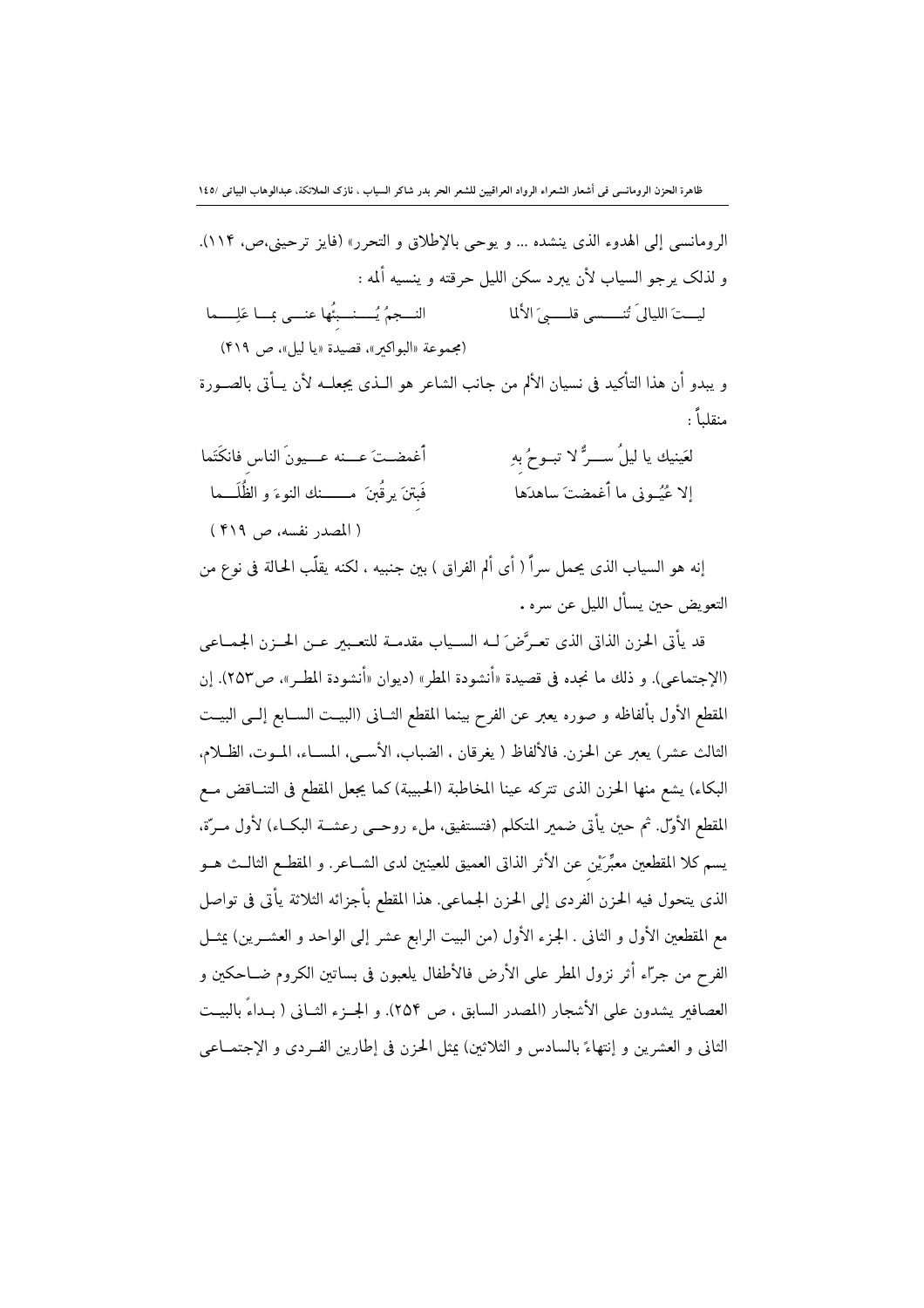حيث يأتي المطر في مشهد قاتم و كئيب و يهذي الطفل في البحـث عـن أمّـه و يلعـن الصـياد الفاشل في صيده القضاء و القدر (المصدر نفسه، ص٢٥۴). فهاتان الصـورتان اللتــان يقــدمهما السيابِ، يحتمل فيهما أن يرسم تجربته الفردية في الحرمان و العجز كما يحتمل أن يرسم صورة أفراد المجتمع في الحرمان عن حقهم المشروع. و الجزء الثالث (من البيت السابع و العشرين إلــي البيت الثاني و الخمسين) (المصدر نفسه، ص ٢٥۴– ٢٥۵) أيضاً، بالأسئلة التي يوجهها السياب نحو المخاطبة:

> أتعلمينَ أيَّ حزنٍ يَبِعَثُ المطرِ ؟ و كَيفَ تَنشِجُ المزاريبُ إذا انهَمَر ؟ وكَيـفَ يَشـعُرُ الوحيدُ فيه بالضياع؟

يؤكد الحزن لديه بما يبعث المطر فيه من الذكريات و الرغبات الحزينة. فالمطر هناك يلعب دوراً عكسياً إذ إنه يجب أن يبعث الفرح بما فيه من الخصب و العطاء، لكنه يبعــث هنــا الألم و الحزن. من جهة أخرى تتخذ رؤية السياب للمطر بعداً عاماً (إجتماعياً) حبن ينطلق مع المطـر للنظر في أوضاع العراق المثيرة للحزن، أي إنه يعطي للمطر رمزاً دالاً علــي معانــاة المطلــق لا الفر د:

و مُقلتاكِ بي تَطيفانِ مَعَ المَطر / و عَبرَ أمواج الخليج تمسحُ البروقَ / سواحلَ العراق بالنجوم و المحار فيمكن القول أن المطر أخرج السياب من تجربة داخليــة حزينــة إلــي عــالم خــارجي حــزين (العراق) و مزج بين هذين الحزنين.

العامل الثالث \_ و معاناة تجربة الموت هي العامل الثالث الذي تقف وراء الحزن الرومانسي في أشعار السياب. إنه «يجعل من الإحساس بالموت باعثاً ملحاً لكم هائل من المشاعر الحزينة» (السعيد الورقي، ص ٢٧٣) في أشعاره. إن هناك عاملين أساسين يلعبان دوراً هامــاً في تفــاقم الإحساس بالموت وبالتالي الحزن الذاتي لدى السياب و هما : أولاً : الإخفاق في الحب و الثاني : المرض.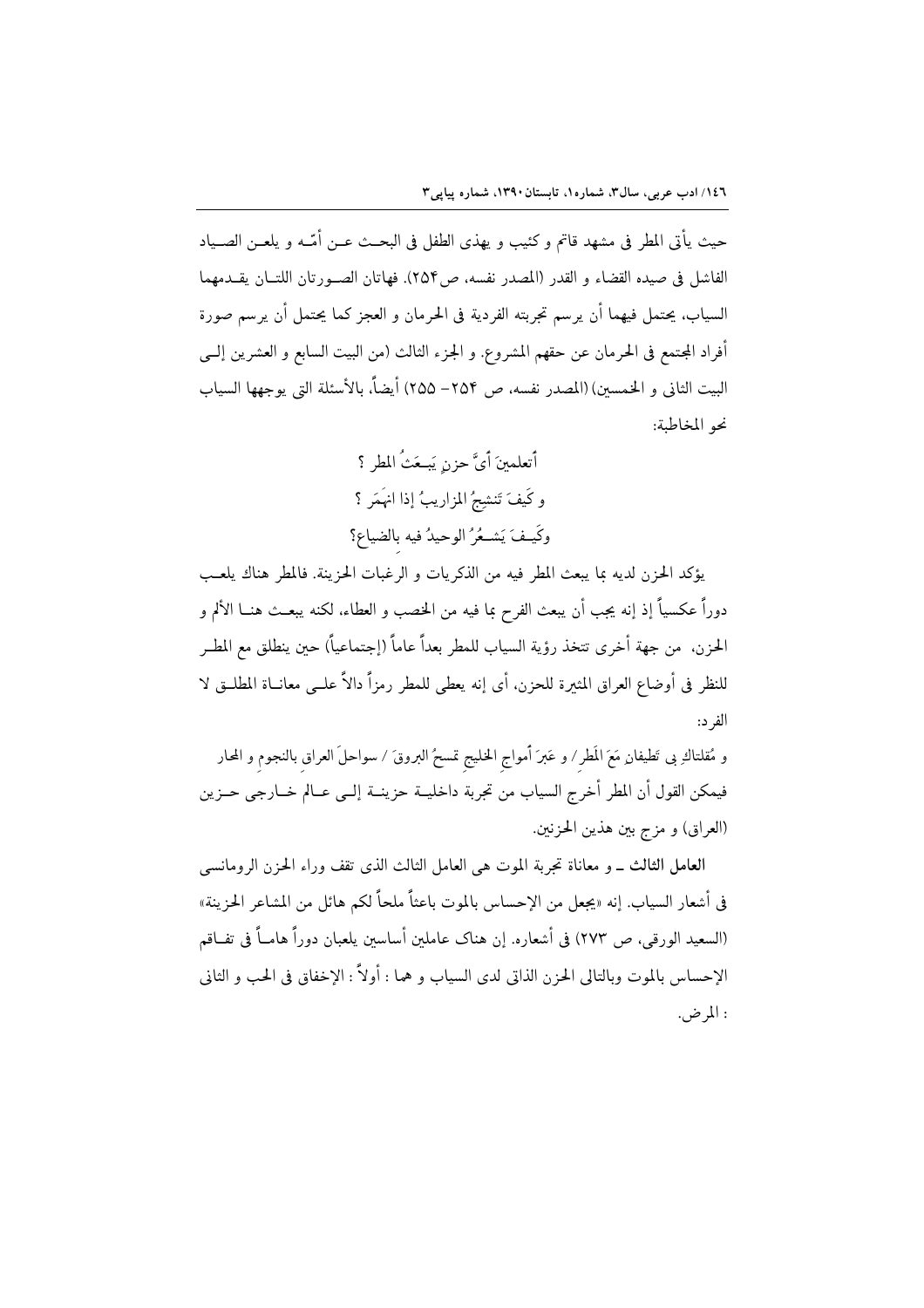ما أن الحب يعتبر للشاعر حياةً وحيويةً فحين يواجه بالخيبــة في تحققــه يشــعر بــالموت و لذلك عندما يلاحق الحبيبة في خياله يلاحقها في صورة من يلاحق المـوت، ففـي كـل زاويــة یر اها، یری مقتله:

۔<br>آثارہــــا مــــا خــلَّفَتهُ لِمـــــقتلِي فے پہ کُا ٌ زاو بة نظبے تُ رأیتُ مِبن (مجموعة «البواكير»، قصيدة «تنهدات»، ص ۴۱۸)

إذا ما يموت الفرح و النشاط في حياة السياب إثر حبه الضائع ، و يســيطر الحــزن عليــه ، يعود إلى الطبيعة حيث يمنح الهدوءَ و السلامَ ،ولكن يراها و أجزائها ميتاً ، فالعش صار خاليــاً من العصفور و مات فيه صدى النغم الحنون و الغدير جفَّ ماؤه و مات فيه هدير المياه الجارية

كأنَّ العُــــشَّ حـــــــينَ خــلا و أقــوَىو مـــــــاتَ به صَــدَى النـــغم الحَنُــون أغـانـــــي مــــوجه المَــــرح المعـين غـــديـرُ جـَفَّ غـاربُه ومـاتَــــت (ديوان «قيثارة الريح»، قصيدة «العش المهجور» ص ۴۶۱)

و من القصائد التي تصور إحساس السياب بالموت من أجل ضـياع الحــب قصـيدة «رئــة تتمزق» (ديوان«أزهار و أســاطير»، ص٥۴). إن السياب يجعــل مــوت خالــه بســبب داء الســـل كذريعةٍ لعرض إخفاقه في الحب و شعوره بالموت فكأنه يتصور أنه مات :

الداءُ يثلجُ راحتي، و يُطفِيءُ الغدَ: في خيالي/ و يشلُّ أنفاسي، و يُطلقُها كأنفاس الذُّبال تهتزُّ فى رئتين يرقصُ فيهما شَبَحُ الزَّوال/ مَشدُودَتين إلى ظَلام القَبر بالدم و السعال

خيال السياب في هذه الأبيات يبدأ و يصور له أنه مَرضَ بسبب ضياع الحبيبــة و الحــب ، فَمَرَضُ الحُبِّ قد أقضَّ مضجعه و لا يشعر بالراحة و جعل غــده و أيامــه المســتقبلة قاتمــاً إذ سيسوقه إلى قاع القبر حيث تسوده الظلمة. و هذا الموت يجعله لأن يلتاع حين يعلم أنه داهمه و هو في عنفوان الشباب، الزمن الذي يجب أن يتلذذ بالحب:

واحسرتا !؟ أكذا أموتُ ؟ كما يجفُّ نَدَى الصَّباح ؟/ ماكاد يلمعُ بينَ أفواف ِالزنابق و الأقاحي فَتَضوعُ أنفاسُ الربيع تهزُّ أفياءَ الدوالي حتى تلاشَى في الهواءِ .. كانَّه خفقُ الجناح!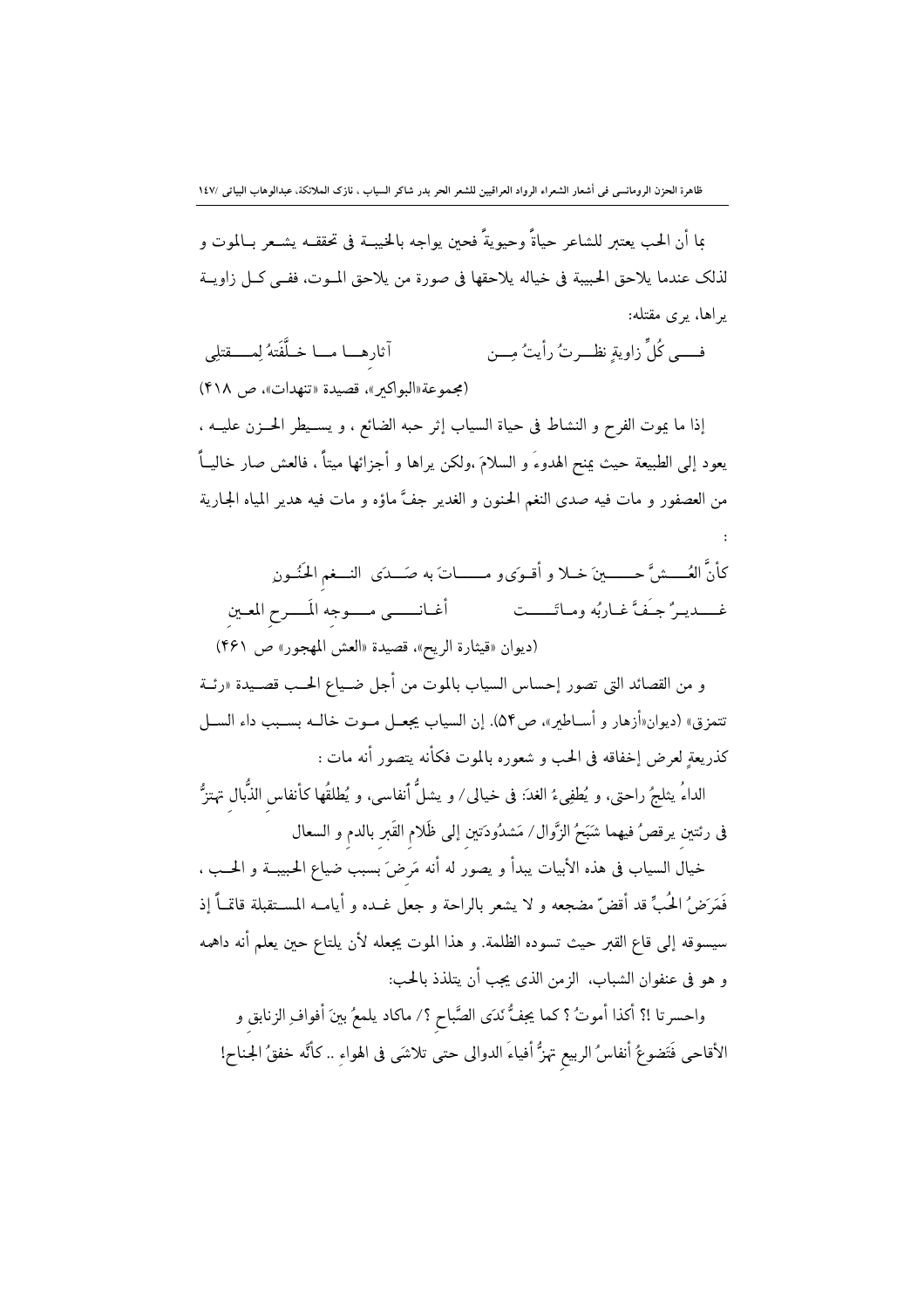تعبير (ندى الصباح) صورة عن السياب الميت عند ريعان شبابه ، فالندى ظــاهرة طبيعيــة تظهر في بداية اليوم (الصباح) على الأزهار و الأعشاب، لكنه لا يلبـث أن يتلاشــي و يمحــو. فالسياب حاله كالندي في ريعان الشباب (الصباح) و قد أشرف على الموت من أجــل مــرض الحب و من أجل أن يتمتع السياب من حبه في أيامه الزاهرة يخاطب الموت و يلتمسه ألايصيبه ليحظى بإبتسامة الحبيبة:

ياموتُ.. يا ربَّ المخاوفِ و الــدياميس الضريره/ اليومَ تأتى ؟! مَنْ دَعاکَ ؟ و مَن أَرادَک أن تزورَه؟ أنا ما دَعَوتُکَ أَيُّها القاسی فَتَحرمَنی هَواها / دَعنی أَعيشُ علی إبتسامتِها و إن كانت قَصىرة

أما الموقف الثاني الذي يرسم الموت أمام وجه السياب فهو المرض . إنه حينما يشتد به المرض في أواخر عمره، يتجسد الموت أمام عينيه فيتجه إلى الإنكفاء على الذات و إلى التعبير الــذاتي عَمَّا حلَّ به ، فهو يصف آلامه و يشكو العالم عذابه مما يصبغ أشعاره بمسحة الحزن. إن مرضــه المخيم عليه يقود السياب إلى أن يرى كل شيء في الوجود يدعوه إلى الموت:

و لاشيءَ إلا إلى الموتِ يَدعُو و يصرخُ، فيما يزولُ / خريفٌ، شتاءٌ، أصيلُ، أُفول (ديوان «منزل الأقنان»، قصيدة «نداء الموت»،ص ١۴۴)

الألفاظ التي ينتخبها السياب في التعبير عن إحساسه ،كلها بما فيهـا مـن الظـلام و الـزوال ترسم الحزن الشديد من جراء غلبة الموت عليه. و هذه التعابير كثيراً ما نواجهها حينما يرســم السياب بوضوح حزنه و إشرافه على الموت :

إذا نَطقَ الطبيبُ فاسكُتُوا الحَّرافَ و الفوّالَ/ رنينُ المعول الحجريِّ يزحفُ نحوَ أطرافي

(ديوان «شناشيل إبنة الجلبي»، قصيدة «المعول الحجري»، ص ٣٦٠)

كلام الطبيب و صوته شبيه برنين المعول حين يصطدم بالحجر، هذا التشبيه يخلق جــواً مــن الفزع و الكآبة و هو جو يلائم روح السياب الحزينة. يبدو السياب في تحيره أمام نهايه الحيــاة (الموت) لايزال يبحث عن بارقة الأمل. تمنح له حياة ينعم بها دون قلــق و إضــطراب. لــذلك يسعى السياب أن يسلى نفسه و يصارع الموت و يصمد أمامه، فنراه في هذا الصراع و الصــمود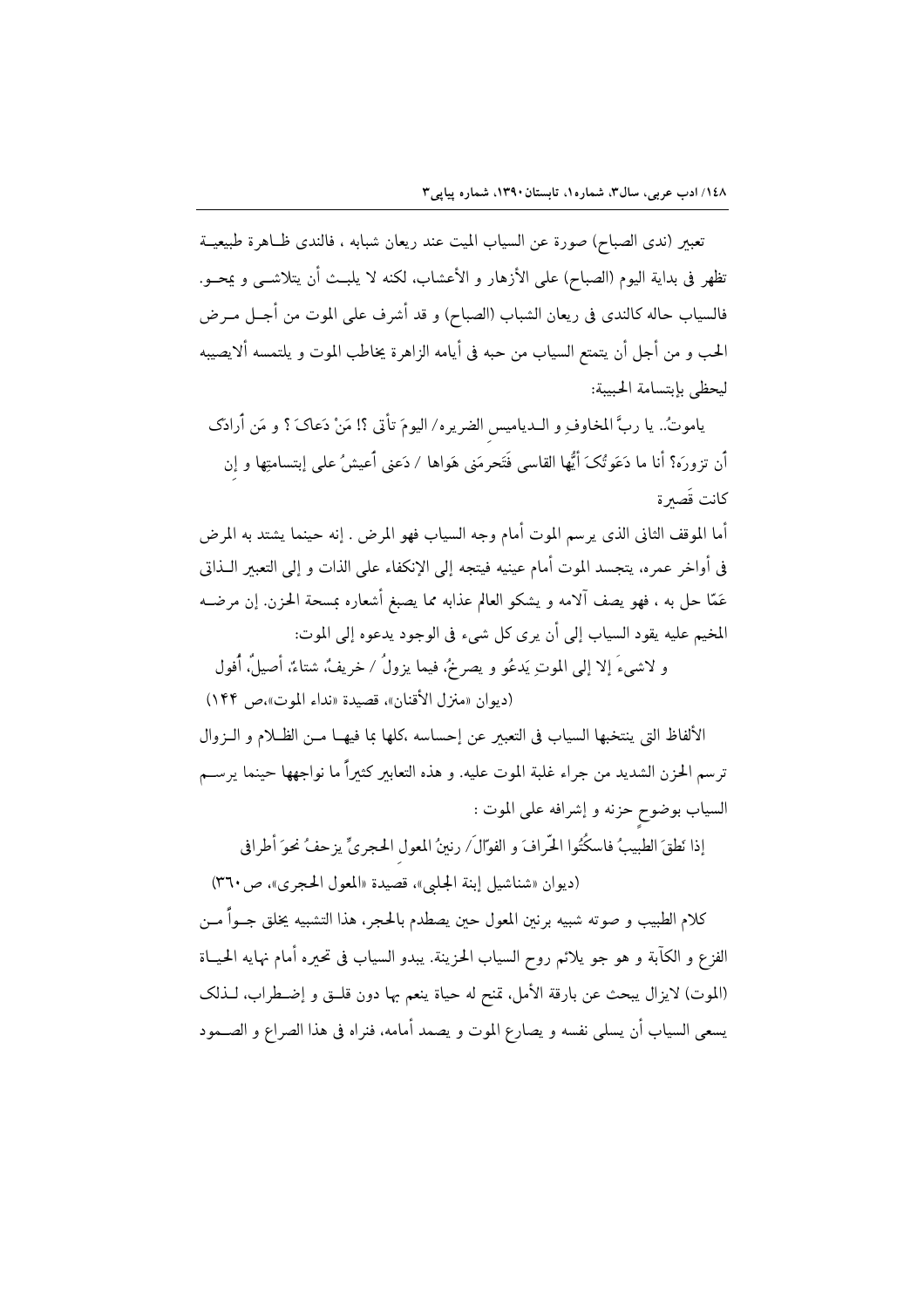و العزاء «يستلهم معارك الأبطال ضد الموت» (عبدالكريم حسن، ص ٢۶١) أو بعبــارة أخــري إنه يستعين الأسطورة في صراع المرض و الموت:

بالعضل المفتول و السواعدِ المجدولةِ/ هرقلُ صارَعَ الرَّدَى فى غــاره المُحجَّــب/ بظُلمــةٍ مِــن طُحلب و قامَ تُّوز بجُرح فاغر مُخَضَّب/ يَصُكُّ (موت) صكَّةً مُحجَّباً ذُيولَه/ و خُطـوَه الجليــدَ بالشقيق و الزنابق

(ديوان «منزل الأقنان»، قصيدة «سفر أيوب»،ص ١٥٩)

فالسياب لايستحضر صورة «هرقل» و «تموز» إلا في محاولة منه لإقناع نفسـه بالصــمود و صراع المرض. و في هذا الصراع و الصمود يبدأ خياله في خلق صور شعرية . إنه يتخذ الشــعر كسلاح للذهاب إلى محاربة الموت فأيام السياب تسير نحو الموت، لكنــه يشــهر ســيف الشــعر أمامه ليردّه حتى يعيش حياً. و في هذا الصراع ليس وحيداً بل الطبيعة بما فيها من الوحوش و الحياة تقاتل الردي. لكن هذا السلاح ليس ليظفر ابداً:

سُلِلتُ مِن قصائدي/ سيفاً كأنَّ البرقَ حدّادٌ رَمـبي أُصـولَه/ و صَـبَّ مقبضــاً لــه و شَـفرَه بالشِّعر، بالمبرق، بالمجلجل المدوىِّ/ رميتُ وجهَهُ يهوى نحوى/كاَّئـه الســتارُ في روايــةٍ هزيلــة رميتُ وجهَ الموتِ أَلفَ مـره/ إذا أطـلَّ وجهُــهُ البغـيضُ / كانَّــه الســيرينُ، يسـعَى جســمى المريض ٰنحوَ ذراعيهِ بلا تَرِ دُّدٍ / فأَنتَضى مِن سيفي الْمُجرَّدِ / و يقطرُ الشعرُ و لايغـيضُ/ لأنـني مريض أودّعُ الحياةَ أو أشُدُّ بالحياةِ/ بخيطِه الموروثِ عن أموات/ لم يدفع الشعرُ مناياهم وقــد/ جاءت إليهم غيله!

(المصدر نفسه، ص ١٥٩-١٤٠)

إن السياب في بحثه عن سلاح يحارب به الموت، سلَّ من قصائده سيفاً صنعه البرق و جعل له مقبضاً و شفرة. فهو يجعل هنا البرق مقابلاً لظلمة الموت. يأخذ المــوت صــورتين: الســتار و السعرين، فعرمي السياب سيفه أي شعره نحوهما، و في الصـورة الثانيــة يبــدو جســد الســياب المريض يسعى بلا تردد نحو ذراعيه، إنه يواصل نضاله بالموت، فيجرد سيفه مرة أخرى ، لكـن

ا- جاء في هامش الديوان في شرح كلمة «السيرين» : السيرين، كما في الاوذيسية، حورية بحر تغني فتجذب إليها من يسمعها .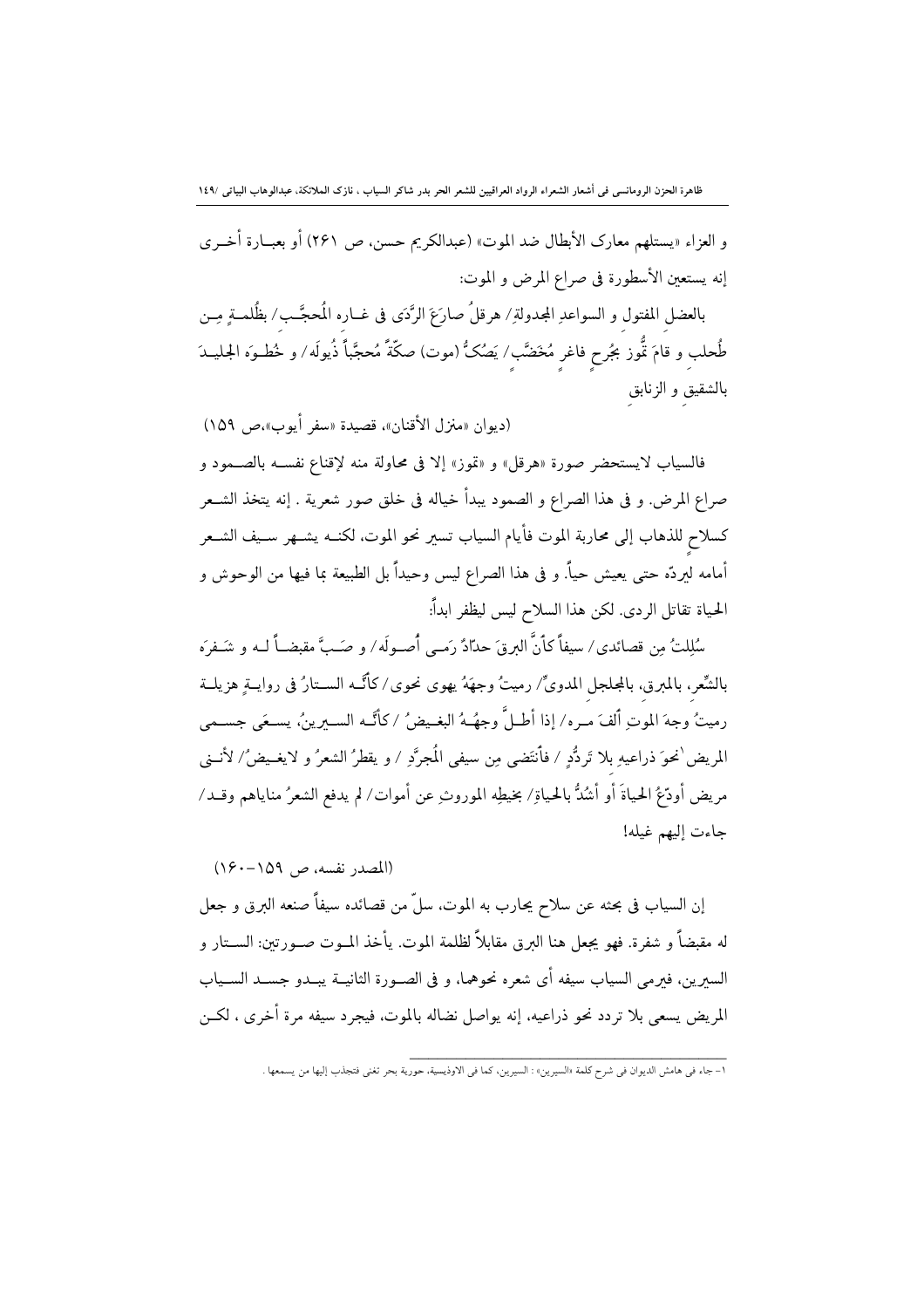شعره يقطر و لايغيض، و هكذا يستمر النضال حتى يصبح الشعر خيطاً– لاسـيفاً– يحــاول أن يشده بالحياة، و هذا يعني أن السياب قد فشل .

إنّه لايجد مفراً ليهرب من الموت، فالموت قد أنشب أظفاره في جسده لايســتطيع الــتخلص منه، هذا هوالسياب على سرير المستشفى يصور إشرافه على الموت:

كمستوحدٍ أعزلَ في الشتاءِ/ و قد أوغَلَ الليلُ فـي نصفِه/ أفاقَ فأوقَظَ عيــــنَ الضــياءِ/ و قد خافَ من حقنه

> أُفاقَ على ضربةٍ في الجدار / هــو الموتُ جاءَ فيهاتَ، هيهاتَ، ما لي فرار !

(ديوان «إقبال و شناشيل أبنة الجلبي»،قصيدة «في المستشفى»، ص ٣٤٨-٣٤٩) تصوير المستوحد الأعزل في الشتاء و الليل مسيطرٌ عليه، هو صورة شدة وطأة الموت على السياب المريض الذي يصرخ مضطراً حزيناً: ما لي من فرار!

أخيراً، يندرج إستسلام السياب للموت في كثير من المواقـع بصــور العــودة إلــي الماضــي (الطفولة، الأم و القرية) . فحينما يخيم الموت على الشاعر و يدنو منــه، فجــأة يشــعر الســياب بحاجة إلى عطف الأم لتستقبله عند الموت إستقبالاً حميماً و تسحب عليه يد الحنان كما كانت تحنو عليه عند ولادته و طفولته:

و لبستُ ثيابي في الوهم/ و سريتُ: ستَلقاني أُمّيفي تلك المقبرةِ الثَّكليستقولُ: أتقتحمُ الليلا من دونِ رفيق؟/ جوعانُ ؟ أتأكلُ من زادي

ألاترمي/ أثوابَك؟ و البَس مِن كَفَنِي/ لَم يبل على مرِّ الزَّمَن/ عزريلُ الحائكُ، إذ يبلى يرِ فُوهُ. تعالَ و نَم عندي/ أعددتُ فراشاً في لحدي

سآخذُ دربي في الوهم/ و أسيرُ فتلقاني أمّي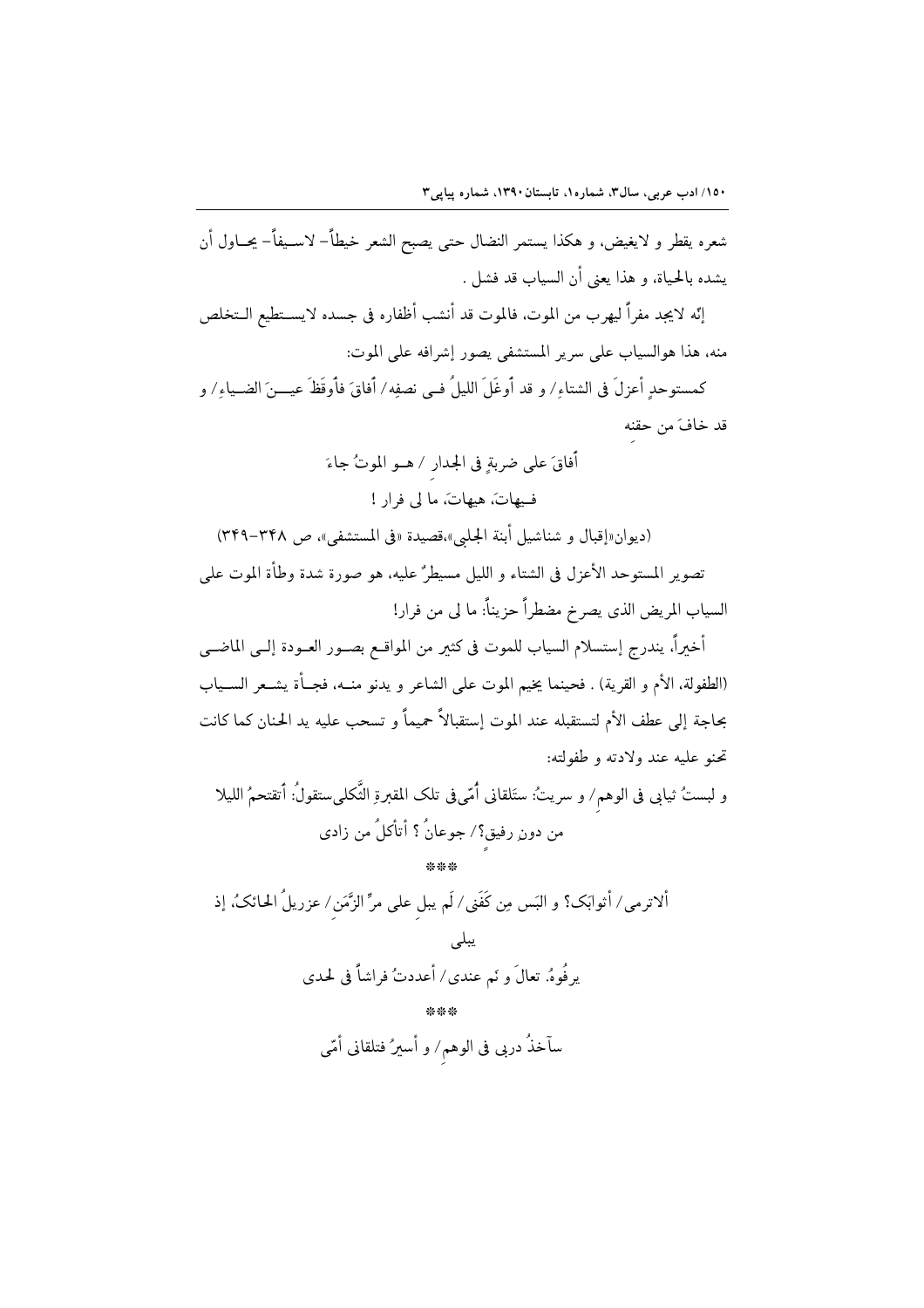(المصدر نفسه، قصيدة «في الليل»، ص ٣١٨-٣١٩)

كما نرى، تنهض صورة الأم في لحظات موته في لوحة مليئة بالحنان، إنها ستخفف آلامه و ستطعمه من طعامها و تكسوه ثيابها و تنيمه إلى جانبها.

العامل الرابع\_ و الغربة هي العاملُ الرابع في صدور أشعار السياب عن إحساس رومانسي حزين. أول غربة مكانية أحس بها السياب كان في البصـرة في المرحلــة الثانويــة حيــث نظــم قصيدة يحن فيها إلى جيكور و يبدو أنه كان يذهب للفرار من هذا الإحساس برفقــة صــديقه محمد على إسماعيل إلى أبي الخصيب، فيجد مرَّة أن أزهار الدفلي ذبلـت و يبسـت (إحســان عباس، ص٢٩) فنظم قصيدةً به عنوان «ذبول أزهار الدفلي»(ديوان «قيثارة الـريح»، ص٣٩٥) قائلاً:

فسسذَوَتِ كِسِيما يسِيذُوي سِسْنا الْمُسْقَل لَسِذَعَ الأوامُ أزاهسيرَ الدفسيلي يبدو أن أزاهر الدفلي هنا هو السياب نفسه الذي كان نشيطاً و مسروراً حـــبن وجــوده في جيكور، لكنه الآن في الغربة و أحاط به الحزن و حوَّله إلى أزاهر الدفلي الذابلــة الــتي كانــت تزين النهر و الطبيعة.

عندما يهرب السياب إثر النشاطات السياسية إلى الكويت و إيران و تشتد معانــاة الغربــة المكانية عليه يبدأ في تصوير غربته بأنغام حزينة. إنه يصور في قصيده «غريب علــي الخلــيج» (ديوان «أنشودة المطر»، ص١٨١) نفسه الشاردة التي ذاقت ذل الغربة و وحشة الروح و جلس على شاطئ البحر حزيناً يتمنى العودة إلى العراق :

و على الرمال. على الخليج/ جَلَسَ الغريبُ، يسرحُ البَصرَ المحيَّرَ في الخليج / و يهدُّ أعمــدةَ الضياءِ بما يُصعِّدُ من نشيج

إن السياب الغريب المتحير الجالس على الرمال في شاطئ الخليج يبكي و يرسل الآهـات بحيث يبدد بكاءه و نشيجه النورَ و الضياء فيظلم الوجود أمــام عينيــه و لــذلك يخيــل لنفســه الغربية الحزينة أن كل شيء في الوجود، نفس الشاعر، الريح، الموج و الأسطوانة على الحــاكي، كله يصرخ من عمق الوجود: «عراق ... عراق... عراق» :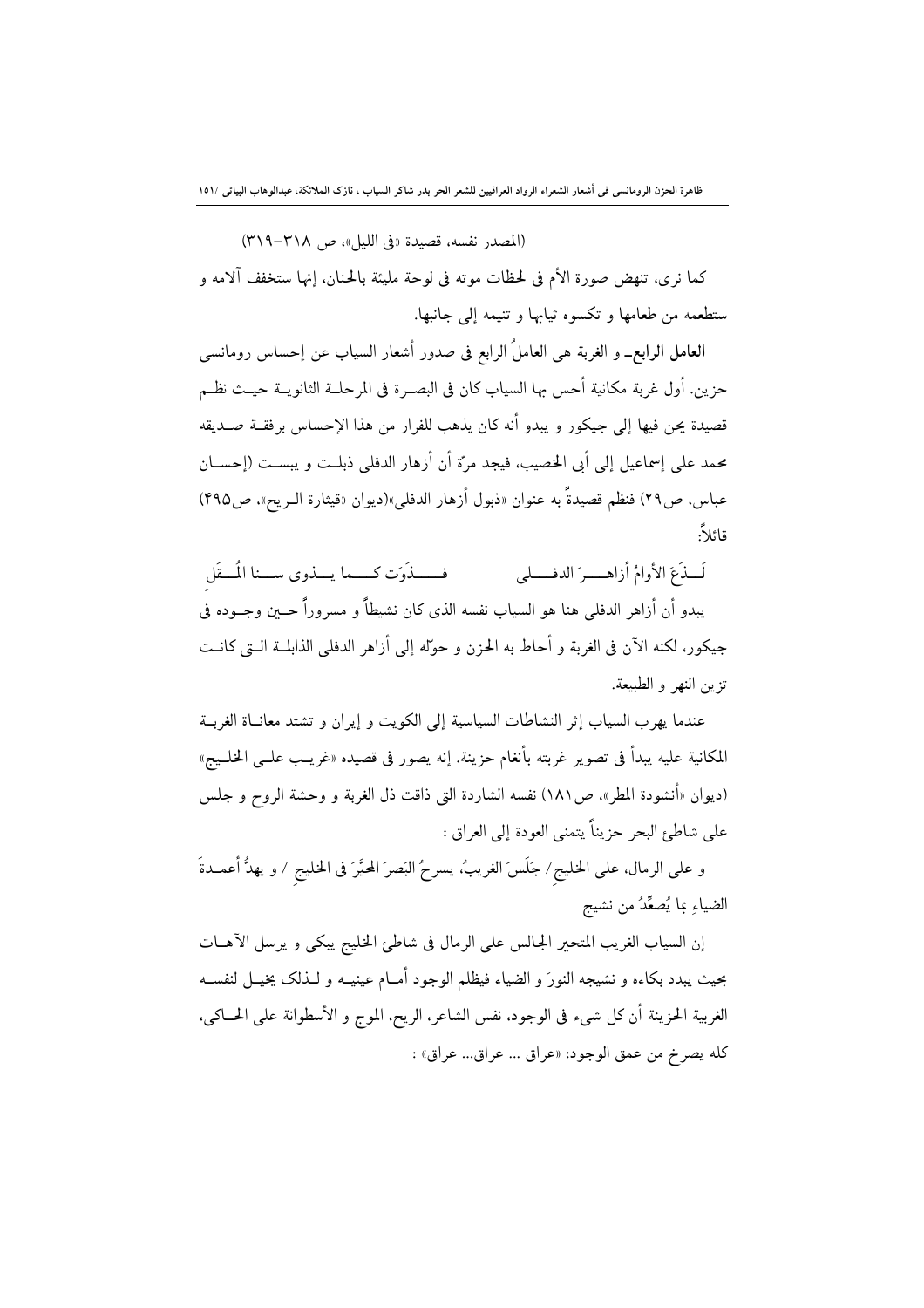٢. نازك الملائكة:

تتسم بداية مسيرة نازك الملائكة الشعرية بالحزن و الكآبة و كان وراء هــذا الإحســاس و الشعور عدة عوامل جعلتها تنطوى على ذات يغمرها الضياع و القلق و الشك و الحزن.

أولاً : يتضح من الأقوال التي تجرى على لسان الشــاعرة عــن إيمانهــا في أول شــبابها، أن إعانها و إعتقادها يشوبه الشك مما يجرها إلى حدود الإلحاد : «إنني لم أكن متدينــة في فتــرات حياتي كلها لا بل إنني مررت بفترة الإلحاد و تشكك فظيـع مــا بــين ١٩۴٨ و ١٩٥٥» (عبــد الرضا على، ص ٣٨) فلا شك أن هذه العقيدة و الضعف في الإيمــان تقودهــا إلــي التشــاؤم و الرفض حقيقة الموت: «و كان من مشاعري إذ ذاك التشــأوم و الخــوف مــن المــوت» (نــازك الملائكة، ص٩). هذه المشاعر تجعلها لأن تشعر بـ «أن الحياة كلها ألم و إبهام و تعقيد» (المصــدر نفسه، ص۶) و تصبغ نفسيتها بالحزن و تثمر قصيدة مطولة عنوانها «مأساة الحياة» التي تلونـت على حد قولها باتجاهها الرومانسي (المصدر نفسه، ص ٩). هذه النظرة المتشــائمة إلــي الحيــاة تدفع نازك لأن تصورها غارقة في الظلام الدامس بحيث يؤدي جهودها في الكشف عــن ســر الحياة إلى العبث: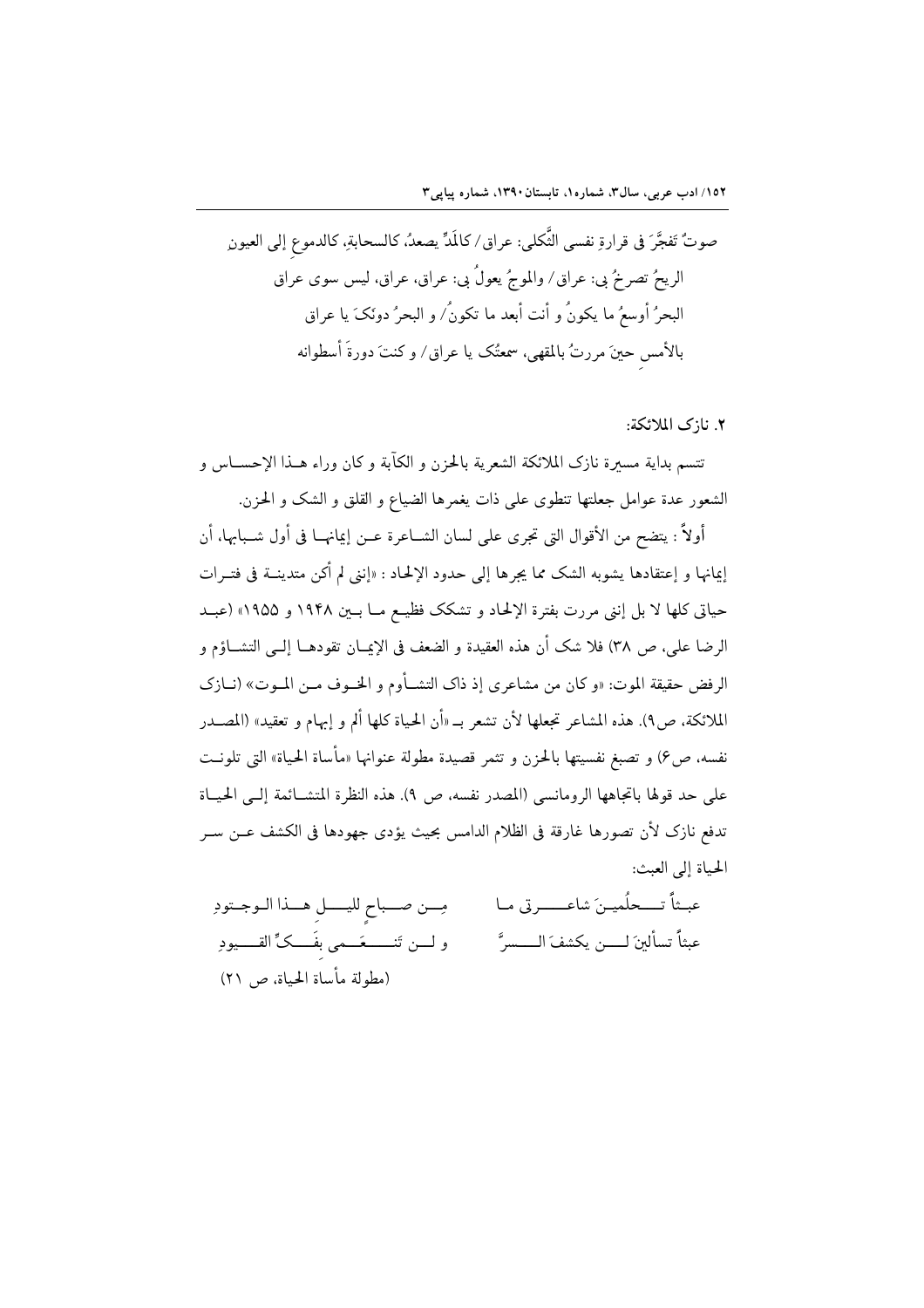هذه الخيبة في الوصول إلى حقيقة الحياة تزيد في ظلمتها كما تفضي إلى أن عر العمر حزيناً و أن يصبح العالم دمعاً و حزناً أو بعبارة أدق إن الإنسان لم يهبط هذا العالم إلا ليقتات الحزن و يشرب الدمع:

ليسسيرَ يُسْتَفِيسَ بِ يَسْلِكُمْ وَأَسْلَاهُ ليس َجَــولي الا ديباجــيرُ کون (المصدر نفسه،قصيدة «البحث عــن الســعادة»،

ص٧١) إثر هذا القصور في معرفة أسرار الحياة تقع نازك فريسة الحــــيرة و القلـــق و تـــورد أسئلة بحثاً عن المعرفة و اليقين و تخلصاً للتناقض و التعارض أو الثنائية و حالة التردد بــين الشك و اليقين. التي وقعت فيها و هي في هذا الأمر تظهر كالرومانسي الذي تصبح نفســه و عقله أحياناً مجالاً رحيباً للصراع بين القوى و الأفكار المتعارضة (محمد مصطفى هدارة، ص ٢٨) كما أنها يبدو تستلهم الشاعر إيليا أباماضي في قصيدته «الطلاسم» في هذا المجال : هكذا جِسسًتُ لِلْحِياةِ وِ ما أَدِ مِنْ إِلَيْسِي أَيِسْ سَيَوْفَ مِّضِي الْحِياةُ ۖ (مطولة مأساة الحياة، ص ٢٨)

## AL AL AL

آه لَــــو يَنـــــجلـــــى لِــــعينــــى ســــــرٌّ لَستُ أُدري ما غايتــي في مَسيري (مطولة«أغنية للانسان ٢»، ص ٣۶٣)

هاتان الكلمتان ( لست أدري ) اللتان يرددها نازك ليس إلا تعبيراً عن عدم الوصول إلى الإجابة ثم الإطمينان كما أنه تصـور شـعورها الحـزين بشـكل آخـر. و يشـيع هـذا الحــزن الرومانسي المخيم عليها في ديوانها «عاشقة الليل» حيث ترسم صـورة الحيــاة بلــون أســود و شكل موحش و يسودها جو الكآبة، و ليس عامل وراء هذا التصوير المظلم المـوحش للحيـاة إلا الأثر النفسي الذي تركه الحزن عليها :

ظّـــــــــلامٌ و وحـــــشةُ جــــــوٌّ كــــئيب رأيستُ الحسياةَ كهذا المساء (ديوان عاشقة الليل، قصيدة «خواطر مسائية»، ص ٥۶٨ ) عَـبثاً فالحـياةُ سنَّتُهــا الْحُــزنُ و حـــكمُ الآهــاتِ و الـدمــعُ جـــار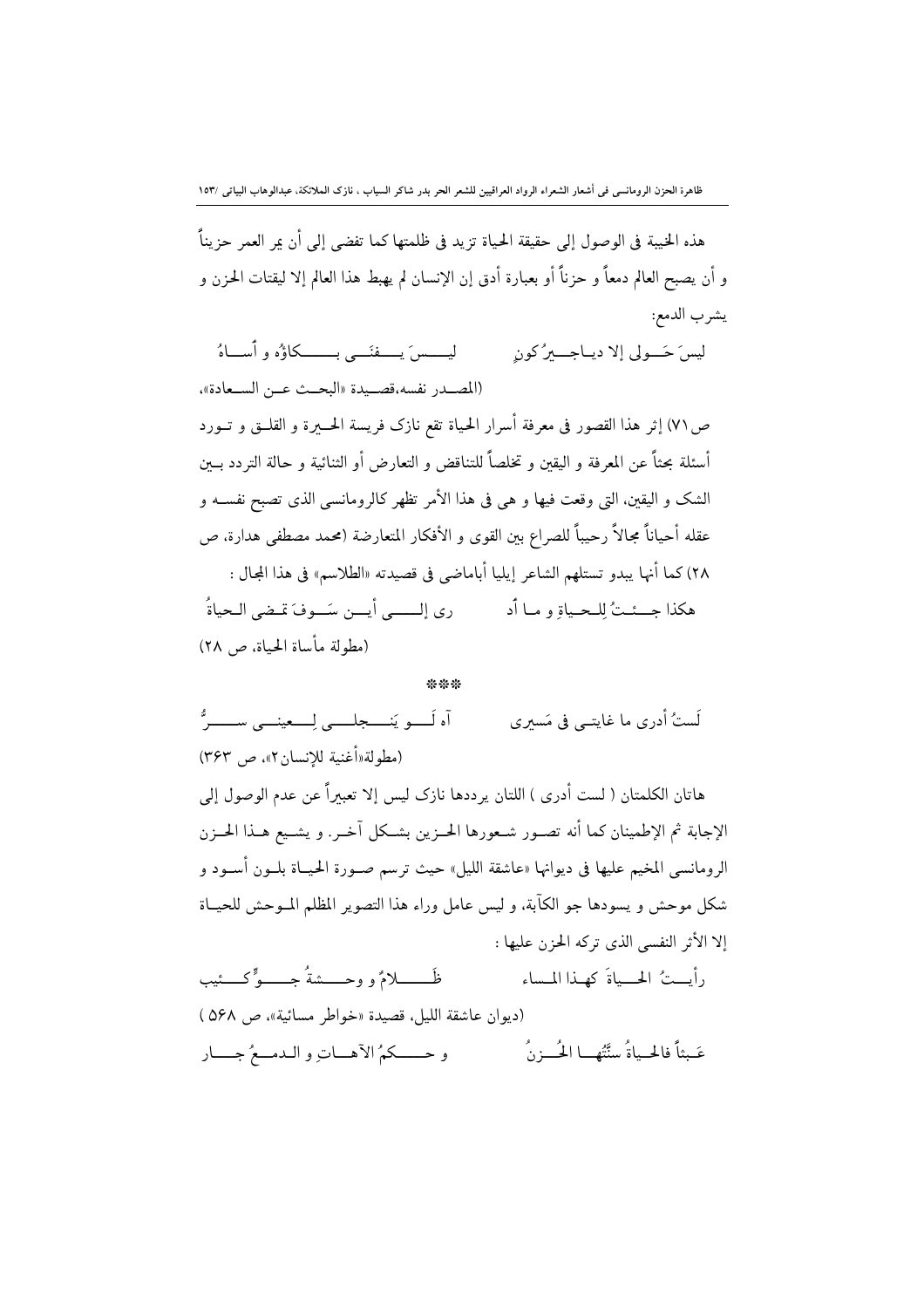(المصدر نفسه، قصيدة «الفيضان»، ص 64۸) إن نازك الغارقة في الحزن قد تجد الطبيعة مر آةً لنفسه الكئيبــة، و لــذلك حــين تصــورها بريشتها الشعرية ترسم صوراً موحية بالحزن العميق : تحسستَ أكسداس الغسيوم الجاثمـــماتِ و مياهُ النهـر تـجري في شُحوب يُكئِـــبُ الـــــنفسَ بأشــجَى النَغَمــاتِ و صَـدى طاحُونةِ القمح الغريب (المصدر نفسه، قصيدة «الغروب»، ص2۴۵)

جلست نازك عند الغروب في جانب النهر، و الحزن المحرق پمشي في كيانها و لــذلك حــين تلقى نظرة إلى أطرافها تراها محزونة فمياه النهر التي تجب أن تثير بخريرها الســرور و الهــدوء، تجرى شاحبة اللون و الغيوم السوداء تجثم عليها، كما أن الرحى تتألم وتــئن و تكئــب الــنفس بأنغامها المه حعة.

ثانياً: إن الموت يشكل مأساة الحياة الكبرى عند نازك و كان هاجسها الذي رافقهــا منــذ صباها إلى سن متأخرة (ديوان نازك الملائكة، مقدمة «مأساة الحياة و أغنية للإنســان» ص٧). متأثرة في إحساسها تجاهه بآراء شوبنهاور الفيلسوف الآلماني المتشائم ( المصدر نفسه، ص ۶-٧ ). لذلك نرى أصداء الموت تتردد في كثير من قصائدها من مثل «عيون الأمــوات» (المصــدر نفسه،ص ۴۹)، «أنشودة الأموات» (المصدر نفسه، ص ١٨٨)، «مر ثبة للانسان» (المصـدر نفسـه، ص١٩٥)، «ثلاث مراث لأمي» (ديوان قرارة الموجة، ص ٣١١) وغيرهـا مـن القصـائد الـتي تفصح عن شيوع ظاهرة الحزن عند الشاعرة.

إن نظرة نازك المتشائمة إلى الحياة تدفعها إلى أن ترى أنَّ الإنسان لايعيش منذ ميلاده إلا ميتا إذ حياته كلها شقاء و في هذه الحالة لافرق بين بدايته و نهايته المفضية إلى الموت. و الذي هو نصيبه طيلة هذه الحياة التعسة هو الحزن العميق :

(ديوان عاشقة الليل، قصيدة «المقبرة الغريقة»، ص٥٢٩)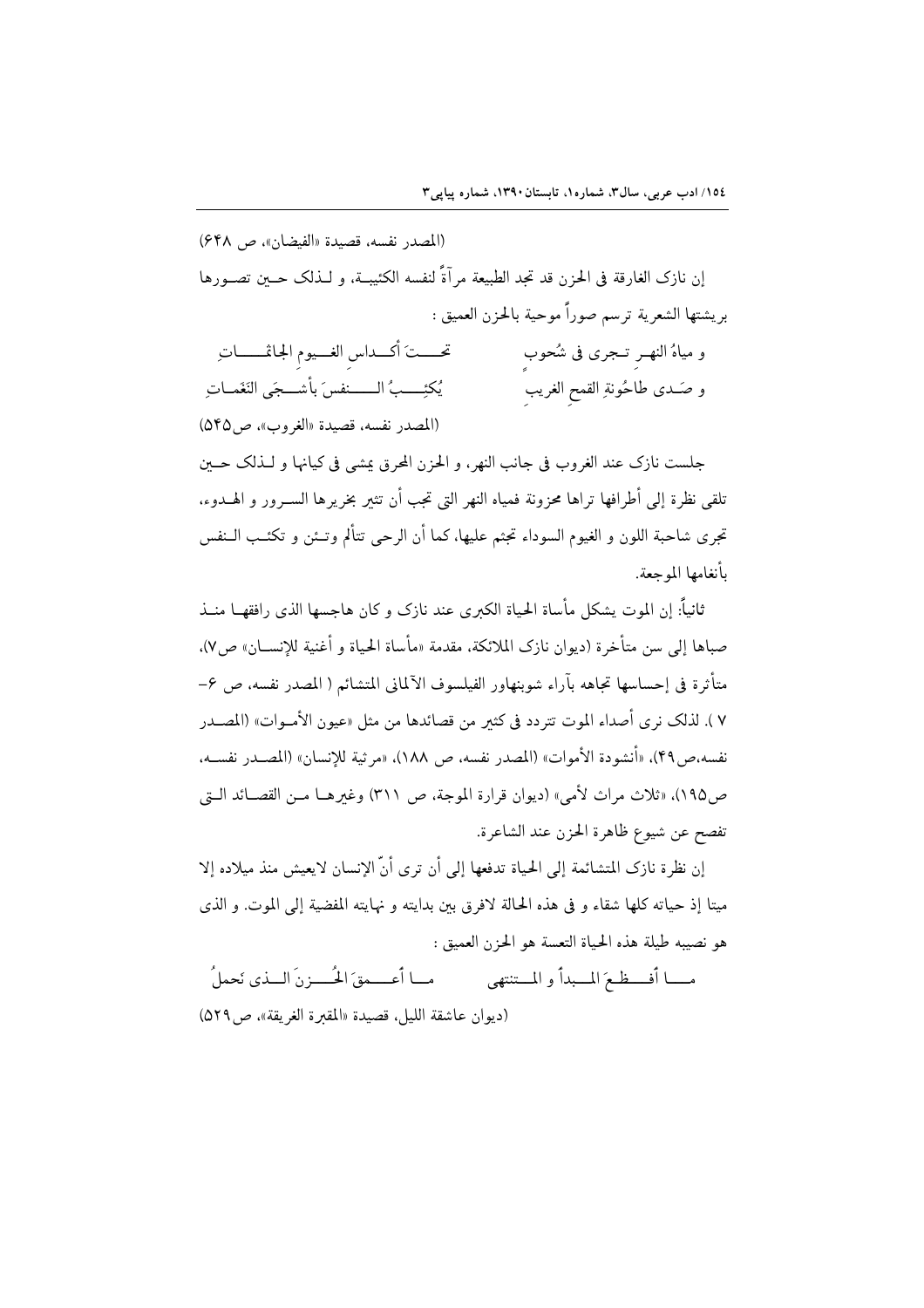و على هذا الأساس تصور أن الموت متواجد في كل مكان و زمان وحتى في الأشياء الـتي من شأنها إثارة البهجة و السرور كنغمات الطيور : و مــعاني الفَنــاءِ أَلْمـحُــها حَــــــو لي فسسي كُلٌّ مــــــــاتيراه عُيـُــوني ر و فسي ظُلـــمةِ الــمساءِ الحــزين فـــي دَويٌّ الــرياح في نَغَم الطّيــــــ (مطولة مأساة الحياة، قصيدة «أحزان الشباب»، ص (٢١١) هذه المعاني التي تأتي بها نازك فهي تنبع من إحساس عميق حـزين قـد سـببتها حادثــة الموت لذلك حين ترى الحياة مطوية على الفناء و تتجه بمصبر الإنسان نحو الموت فتســتنج أن الحياة لاجدوى فيها :

كُلُّ مــافـــم الحياةِ يُنهي إلــي القبــ ر فَــما مــجـدُها ؟ و مـــا جَــدواها ؟ (ديوان عاشقة الليل، قصيدة «مرثية في مقبرة ريفية»، ص٤٤٧) وبالتالي تتخذ هذه الحياة الدنية صورة قاسية حينما تتراءى لنــازك مثــل لــون عــيني الميت أو تتصور لها كقاتل يقرب ليقتل :

قالُوا الحياةُ/ هي لونُ عيني ميِّت⁄ هي وقعُ خطو القاتل المتلفّتهِ (المصدر نفسه، قصيدة «خرافات»، ص ٨۴) خيال نازك يبدأ في العمل فيصور الحياة قاتلاً يحمل في طيه الموت و يحــاول إهـــلاك كــل شئ في هذا الوجود.

والحادث المهم الذى أحدثه الموت و الحزن الناتج عنه فى نفس نازك ثم فى حياتها الشعرية هو الذي دفعها إلى تغيير الشكل الشـعري للقصـيدة متمـثلاً في قصـيدة «الكــوليرا» (المصـدر السابق،ص ١٣٨). إنه حين أصبح الموت يجتاح مصر بسبب وباء الكوليرا و صار عــدد المــوتي یر تفع یوماً بعد آخر من ۳۰۰ میت حتی ۱۰۰۰ میت، فلم یعد الشکل الشعری العمودی تروی ظمأ نازك في التعبير عن حزنها تجاه ذاك الكم الهائل من الأموات . لكن الموت فجَّر جـــدران العمود الشعري و جاء بشكل إيقاعي جديد، كـأن هــذا الشــعر الحــر يفســح بالأشــطر غــــر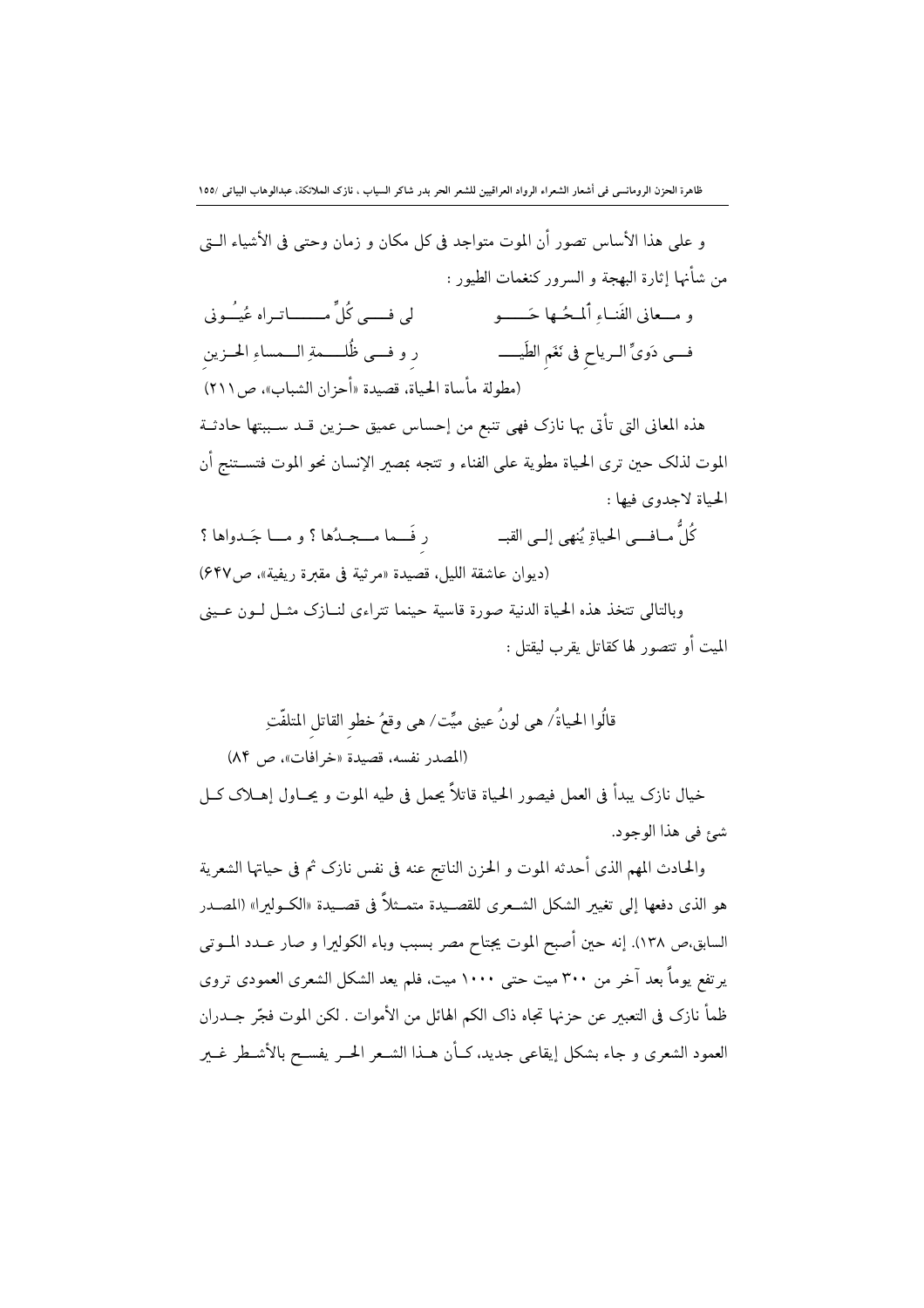المتساوية الطول. المجال أكثر من الشعر القديم في التعبير عــن مأســاة الكــوليرا : القصــيدة هــي رومانسية المنحي في التعبير عن حزن الشاعرة الفردي خاصة حين تبـدأها بــالمطلع الجــــبراني الشهىر ` سكن الليل»:

سَكَنَ الليلُ/ أصغ إلى وقع صَدَى الأناتِ/ في عُمق الظلمةِ تحتَ الصمتِ على الأمواتِ صر خاتُ تَعلُو ۖ تَضطر بُ/ حزنٌ يتدفَّقُ يلتهبُ

إن اختيار نازك للمشهد الزماني (الليل) ليس صـدفة إذ الليــل المظلــم يغمــره الســكوت فيمكن فيه الإستماع على الأنات و الآهات التي سببها الموت. كمــا أن هــذا المشــهد الزمــاني المظلم يوحي الحزن و الألم . يبدو أن نازك حين تصور غاية حزن البشرية مـن جــراء المــوت الذي يقودهم إلى الشكوى يبدو أنها تقصد مثل السياب<sup>٬ ل</sup>أن تخرج من دائرة الحـــزن الفــردى إلى الحزن الجماعي :

## تَشكُو البشريةُ تَشكُو مايَرتكبُ الموت

(المصدر نفسه، ص١٤٠)

الأشعار التي نظمتها نازك عند فقدان أمها ترسم للقارئ رومانسية الحزن بكاملها. كان هذا الحزن قد فعل فعله في أعماق نازك منذ أن مرضت والدتها مما جعلــها أن تخــاف مــن شــي ء رهيب سيقع و جرِّها إلى أن تحلم \_قبل سفرها إلى لندن لعلاج الأم بأسبوع \_بأنها تسير في شوارع لندن و تحاول شراء تابوت ملون و تبحث و تبحث و تبحث في لهفة و رعب فــلا تجــد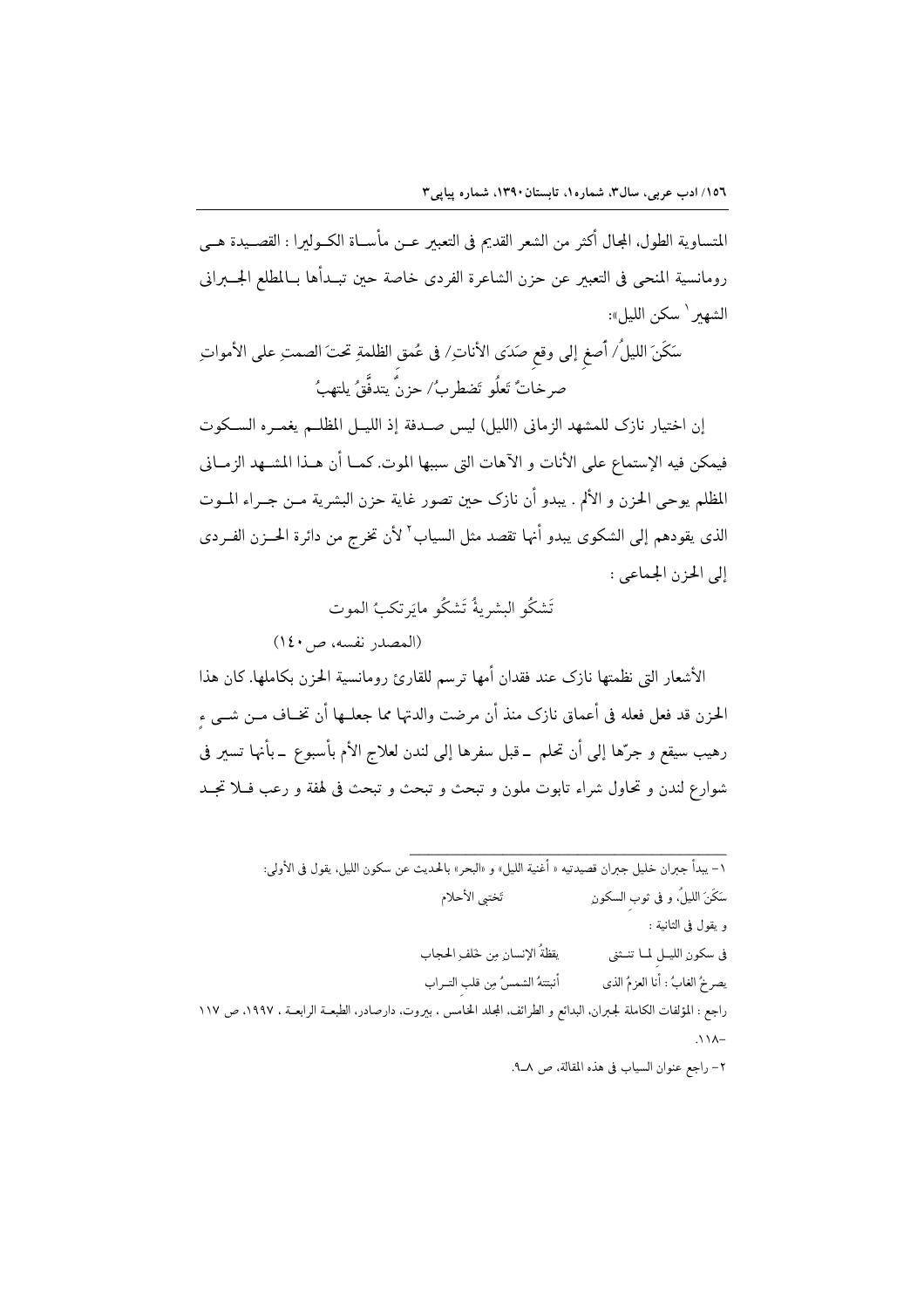من يبيعها تابوتاً (نازك الملائكة: لمحات من ســيرة حيــاتي و ثقــافتي، المنشــورة علــي الموقــع الإنترنتي: www.alarabiya.net) وكانت ثمار هذا الحزن العظـيم بعــد وفــاة الأم نظـم قصــيده «ثلاث مراث لامي» التي استعملت فيها أسلوباً جديداً و ذلك حىن قصـدت أن تحـب ألمهــا و تغني له (ديوان قرارة الموجة، مقدمة قصيدة «ثلاث مراث لأمّي»، ص٣٠٩). ها هي نازك تغني لحزنها الرقيق مجسمة إياه في صورة غلام صافي الشعور و تطلب أن تفسح الدروب له ليــدخل إلى النفوس :

(المصدر نفسه، ص ٣١١)

إن نازك لاتشكو من الألم الذي عرض لها و لاتلعن القدر الذي أفقدها حنان الأم بل إنها تأتي بأناشيد غنائية تقصد بها تخفيف ألمها . فخيالها يصـور الحــزن في جــو رومانســي كغــلام «الصافي الشعور ، المرهف ذي الجبين الأبيض، هادئ يأتي خفياً ليدخل نفسها الأليمــة» . فهــذه التجربة الذاتية المحزنة التي تمتلكها نازك تبعثها لأن تعطى الصفة المعنوية (الحزن)، صفة حســية و تخلق صورة فنية شعرية ذات دلالة رومانسية لتنقل إحساســها العميــق الحــزين للقــارئ. و ترسم نازك هذه الصورة للحزن مرة أخرى في الرثاء الثاني «مقدم الحزن» من ثلاث مــراث و يصفه بأنه غلام حساس ، رقيق الخطي كئيب الجبين. ينبوع كل دمع و تستقبله بحفاوة و تمنحه الحب :

نَ رقيــقَ الخُــطى كئيـبَ الجبيــن أفسحوا الدربَ إنه جـاءَ خــــجلا قَى بتأريـــخ ألــــفــر ســـرٍّ حــزين الغلامُ الحساسُ ذو الأعين الغـــــــــر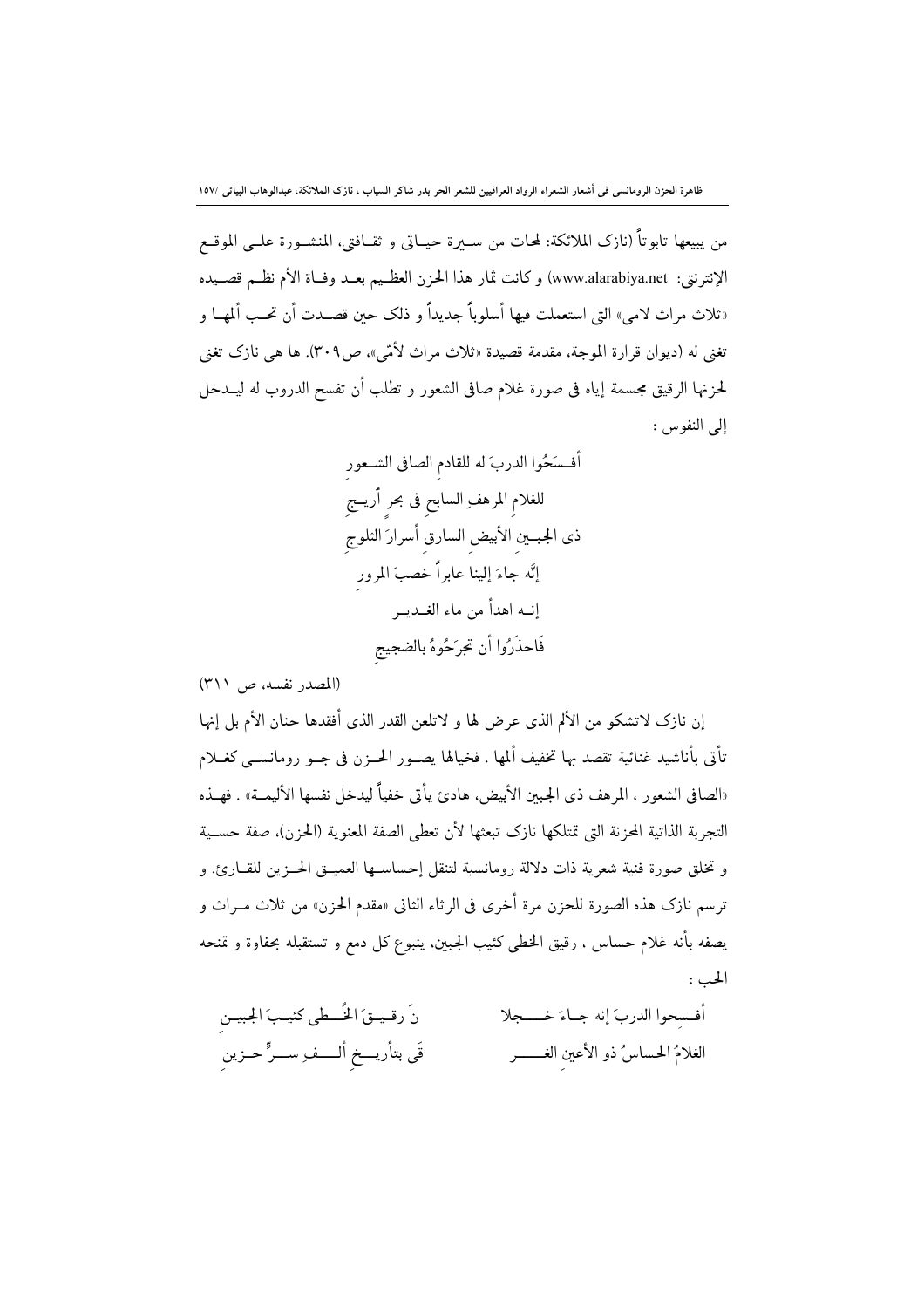۱۵۸/ ادب عربی، سال۳. شماره۱. تابستان۱۳۹۰، شماره پیاپی۳

| تِ و ينــــبوعُ كُلٍّ دَمــعٍ ســخــينِ                                                     | إنَّه مُــــطعمُ العيــــــــونِ العـــمــيقا                        |
|---------------------------------------------------------------------------------------------|----------------------------------------------------------------------|
|                                                                                             |                                                                      |
| حماق أفراحــــِنا و قَعـــــر رُؤانــا                                                      | أخـــــذناهُ في خُشُوعٍ إلـــي أعـــ                                 |
| مـــــن اللــون و الـــشَّذَى لِـصبــانا                                                    | و مَنحناهُ كُلَّ مــا جَـــــمَعَ الحــــبُّ                         |
| (المصدر نفسه، ص ٣١٤-٣١٥)                                                                    |                                                                      |
| و لابد لنازک أن تُسکِنَ الحزن في باطنه لأنه يعيد لها وجه الأم و أمانيهــا و أشــواقها ممــا |                                                                      |
| يبعث فيها لأن تشعر دفء الأم وحنانها ، و بذلك يبدو أن الحزن هو أصبح مبعثاً لذكرى الأم        |                                                                      |
|                                                                                             | فى ذاكرة نازك البنت :                                                |
| ـها و أشـــــواقِهــــا بقــــــــــيةَ دفءِ                                                | إنَّ فـــــيه مِـــن وجــــهها و أمــــاني                           |
| مُــرعـــشاً مِن كياننا كُــــلَّ ۖ جُـــزءِ                                                | و هـــــو إحــــساسُــها يعــــــودُ إلينا                           |
| (المصدر نفسه، ص ٣١۶)                                                                        |                                                                      |
| و تتمثل الأم في المرثية الثالثة ( الزهرة السوداء) في صورة الكنز الغالي الذي بعد أن تدفنــه  |                                                                      |
|                                                                                             | نازک يتحول إلى زهرة سوداء تبکى و تنوح عليها و ترسم تأثرها بموت أمه : |
| لحظاتٍ ثُمَّ أسرَعـــــنا إليه                                                              | كنـزُنا الغالـــــي تَركـناهُ هُـــــنا                              |
| و على التَلٌّ فلـــــم نعثُــر علـــــيه                                                    | والتَمـــسنــاهُ وراءَ المنــــــــحَنــى                            |
| و أرانا فـــــى مكانِ الكــــنز زهره                                                        | غيرَ أنَّ الفــــجرَ حَيِّ فـــي ابتسام                              |
| وسَقاهـــا دَمـــعُنا ليناًو نَضـــــرَه                                                    | نبَتَـت سَوداءَ فــــي لون الـــظلام                                 |
| (المصدر السابق، ص ٣١٨-٣١٩)                                                                  |                                                                      |
| و مثل هذا الحزن يستولى على نازك حين وفاة عمتها مما يترك فى قلبها جرحاً عميقاً               |                                                                      |
|                                                                                             | و يفيض شعرها ألماً :                                                 |
| فسي قلب أحلامي و فـي شعـــري                                                                | أبقَيـــت جُــــــرحاً حافــــــراً قلقاً                            |
| (ديوان قرارة الموجة، «قصيدة إلى عمتى الراحلة»، ص١٣٥)                                        |                                                                      |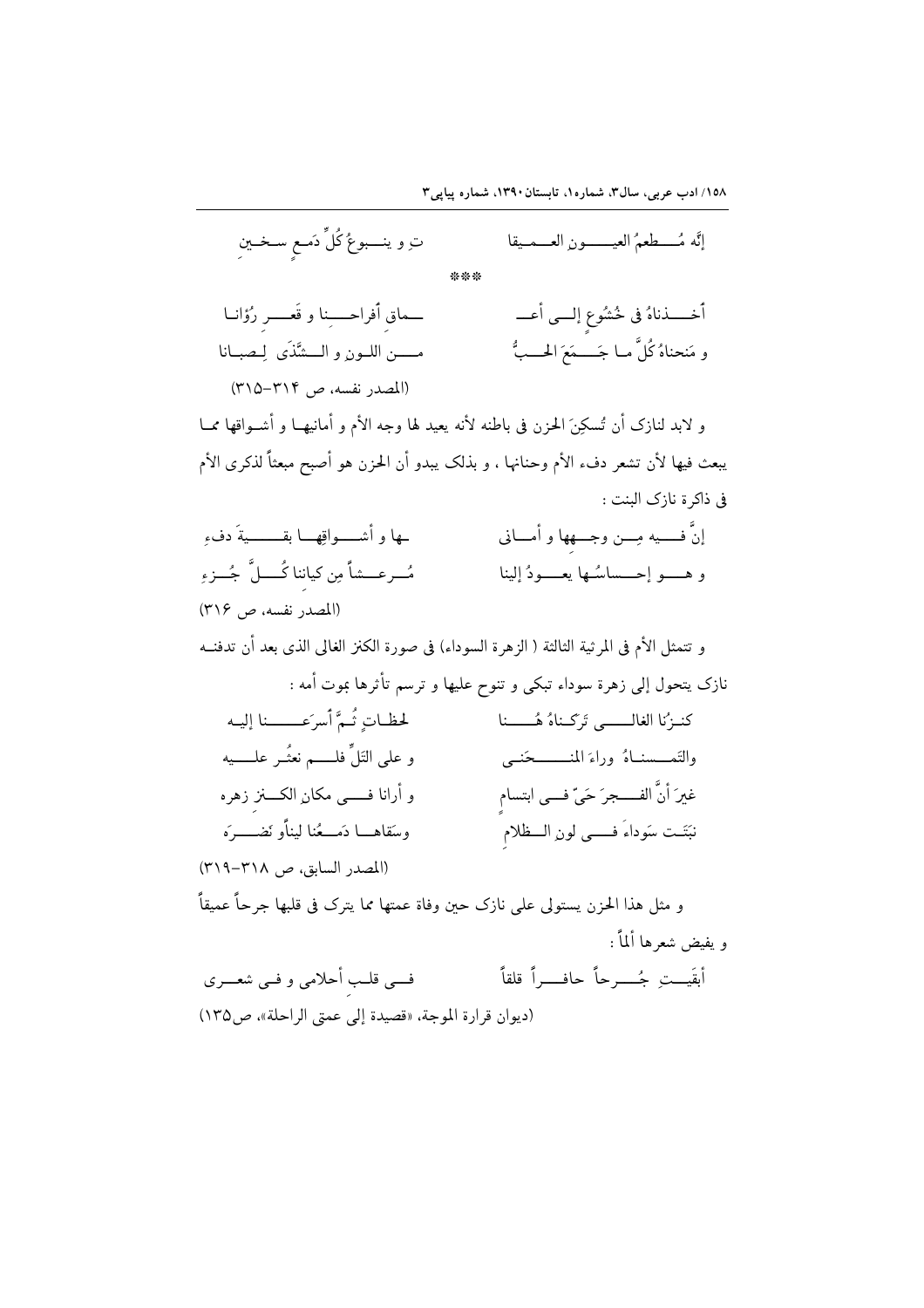ظاهرة الحزن الرومانسي في أشعار الشعراء الرواد العراقيين للشعر الحر بدر شاكر السياب ، نازك الملائكة، عبدالوهاب البياتي /١٥٩

| إنها في التحرر من هذا الحزن تهرب إلى الذكريات لعلها تعزيها عما فيه و لكــن أينمــا |                                                                          |
|------------------------------------------------------------------------------------|--------------------------------------------------------------------------|
|                                                                                    | تلتفت تواجه صوراً وحشيةً مؤلمة من موت العمة فيزيد ذلك في وحشتها و قلقها: |
| أشـــــــــباحُــها قلقـــــــاً و أشــجانا                                        | تتدافــــــعُ الذكـــــرَى و تمــــلأُنى                                 |
| حـــــرًى تُذكـــــــّرُنى ۚ بِــــــا كانا                                        | الأمسسُ مازالـــــت كآبتـُـــــه                                         |

\*\*\*

| وحشـــــــــــيـةٌ و شتيــــــتُ آلام       | أيسنَ ألتَفَتُّ تَــصُدُّنى صــــــورُّ |
|---------------------------------------------|-----------------------------------------|
| و تَظلُّ تصــهرُ جفـــــــنى الدامــــــــى | ذكــرى مِـــن الماضـــي تُحطِّمُـني     |
| و أنا أعــيشُ و تلـــك أوهـــــــامى        | أواه كيــــفَ سقطـــتِ ميــــتـةً       |
| (المصدر نفسه، ص ١٣، ٣٥)                     |                                         |

إن نازك في هذه الأبيات كما شرحنا تشخص الذكرى تهجم عليهـا كحيــوان وحشــي و يتركها كميت. و ما تزال الذكرى تهجم على ذاكرة نازك في يقظتها و حتى في نومهـا فيغمرهـا الحنين بحيث تصرخ في لهفة «هل ترجعين؟»: مازالت الذكرى تضجُّ وراءَ إحساسي الدفين إن نمت ألْحُها تسيرُ معـــ عصّـدُها الحنينُ

إن نمت ألمحها فتصرخُ لهفتي هَل تَرجَعين هَل تَرجعين إذا حلمتُ بما مَضَى هَل تَرجَعين؟ (ديوان قرارة الموجة، قصيدة «هل ترجعين»، ص ٣٨٥-٣٨۶)

هذا التكرار الذي تورد نازك جاء يخدم الهدفين اللَّــذين تقصــدهما : ١ــــ التعــويض عــن العروض (الوزن) الشعرى و القافية. ٢ـ كما أنه يفيد غاية حزن نازك من جرّاء موت عمته.

و النكتة الأخيرة التي تجب الإشارة إليها في هذا المجال هي أن نازك قد تستجير بالليـــل في التحرر من الأحزان المسيطرة عليها في هذا الوجود . إنها تبدو أن نازك قــد إختــارت عنــوان «ثورة على الشمس» (ديوان عاشقة الليل، ص٣٨٩) لإحـدى قصـائدها في ديوانهــا «عاشــقه الليل» عن تعمد لتعلن أن النهار يعطي الإنسان الحزن و الأسى بينما الليــل بمنحــه الراحــة و الطمأنينة بحيث يلهمها شعراً و ألحاناً و يجعل روحها تطـــر في الســـموات العليــا لكـــي تنســـي أحزان الوجود الضبابية: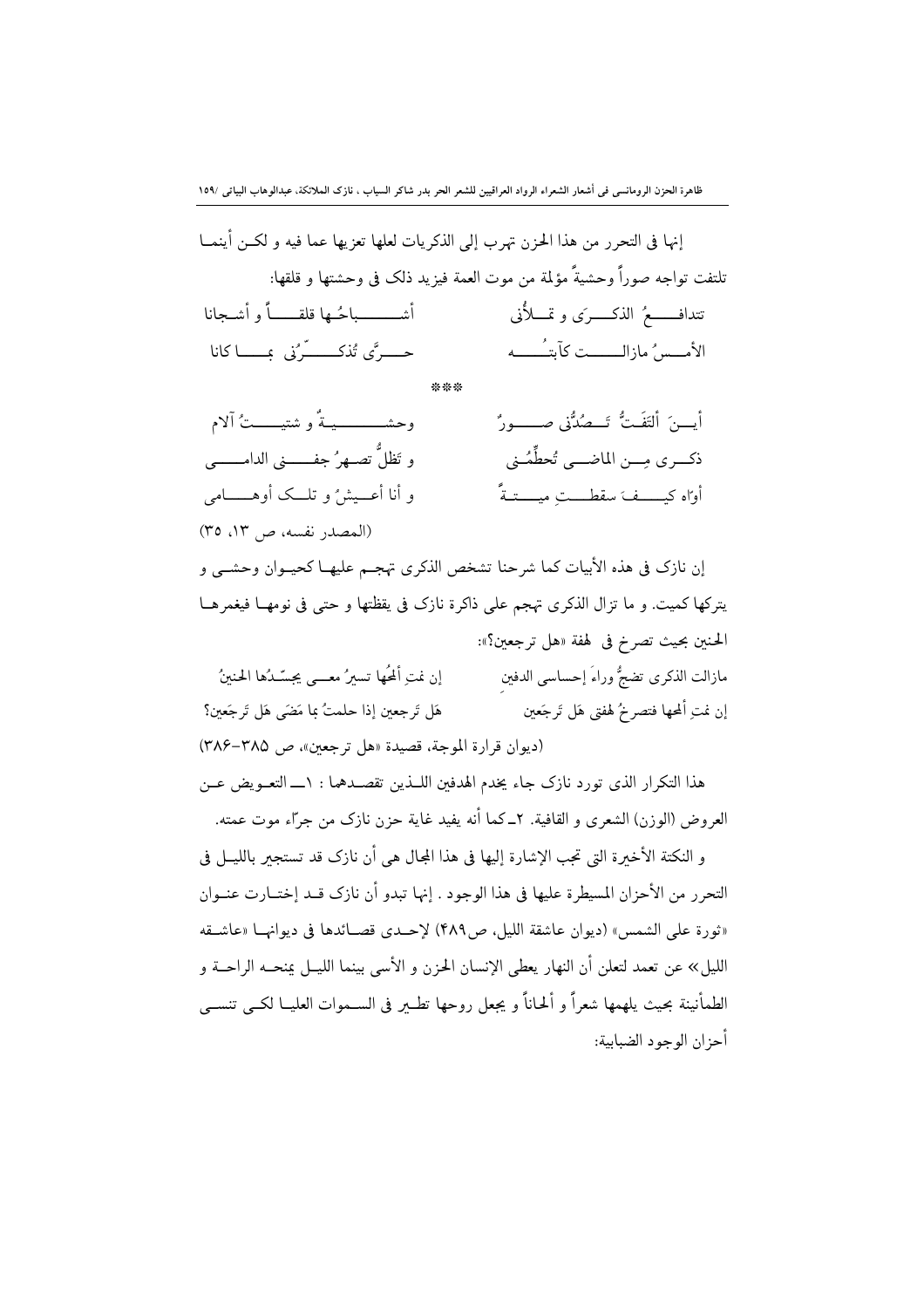| و مَطافُ أَله تِرالجـمالِ الملــــــهمِ                                              | الليــــلُ أَلــحانُ الحــياةِ و شِعـــــرُها                                           |
|--------------------------------------------------------------------------------------|-----------------------------------------------------------------------------------------|
| و تحلــقُ الأرواحُ فـــوقَ الأنجــمِ                                                 | تـهفوعليه النــفسُ غيــــــرَ حبـــيسةٍ                                                 |
| فنسيتُ أحـزانَ الوجــودِ المُــظلمِ                                                  | كم سرتُ تحتَ ظَلامــِهِ ونُجــومِــهِ                                                   |
| تُلقيــه قافلةُ النجــــوم عَلَى فـــمى                                              | و عَلَى فَمـى نَغـمٌ إلهـىُّ الصَّـــدَى                                                |
| هذا الليل حين يوحى بجماله و دجاه و همسه و صمته العميق، المعاني العالية القيمة و يطهر |                                                                                         |
|                                                                                      | النفس ترجو نازک أن تسير في أحلامها الليلية فتسعد بها، و يبقى ابن البشر و يسعد بالنهار و |
|                                                                                      | شروقه:                                                                                  |
|                                                                                      |                                                                                         |

| بالـدُّجَى و الهمسِ و الصمتِ العميقِ          | و جمــالُ الليـــلِ قـــد طَهّــرَ نفــسى |
|-----------------------------------------------|-------------------------------------------|
| بمعانى الروح و الشُّعــــــــــرِ الرقيــــقِ | أبــداً يملأُ أوهــــامى و حـــــــــسى   |
| و لَكم أنتــم تباشيــــرُ الشــــــــــــروقٍ | فَدَعوا لي ليلَ أحلامــي و يأســي         |

(المصدر نفسه، قصيدة «في وادي العبيد»، ص۴۸۴) لكن الليل ليس ليتخذ عند نازك هذا الوجه الإيجابي أبداً ، بل نراها تشكو أحياناً أخــرى من الليل بما يجره على الإنسان من المآسى و يثير في نفسه الحزن. إنها حين تــرى غريقــاً بــين أمواج البحر عند الليل يغطس تارة ويطفو تارة أخرى و قــد مــزق جســده البــالى و أصــبح کميت، تکره الليل کرهاً عميقا و تقول :

قــــد كَرهــتُ الليلَ أضـواءً و ظِــلّا آه،يا قــيـثارتي، أيُّ المــآســي ! إنَّ تحستَ الليـل جـسماً مُـضمَــحِلَّا أيُّها الصيـادُ قِـف أَلــق المَراسي (المصدر نفسه، قصيدة «مرثية غريق»، ص١٠/٥)

و لِمَ لاتكره الشاعرة الليل، و هي تسمع في ظلام الليل أصوات الأحياء و هــم يصــارعون الموت :

رَدَّدَتــه الـريـــــاحُ لـــــلأَشـــجــــار و تَعـالَى تحـتَ الــظلام صُـراخٌ هو صـوتُ الأحياءِ في لجةِ المـو ت ٍو صَرعَــى الأمــــواج ۖ و الأقــــدار (المصدر نفسه، قصيدة «الفيضان»، ص ٤۴٨)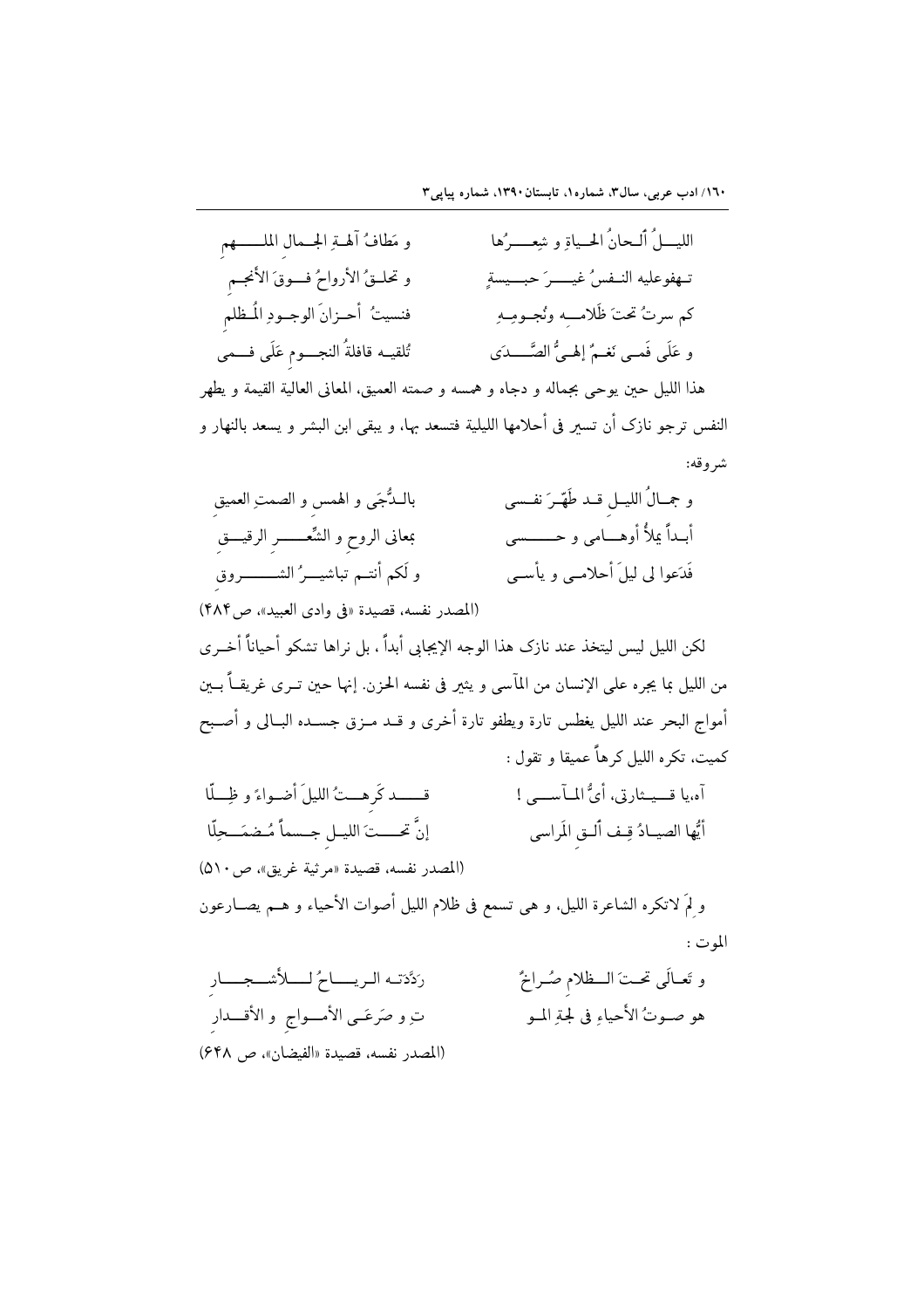|                                        | و يذهب الليل إلى أبعد من ذلك و يقربها من الموت: |
|----------------------------------------|-------------------------------------------------|
| و تَــــمشَّت فـــي كيانــــي الرعشاتُ | رَفَّ حولي الليلُ و الصمتُ الكئيـبُ             |
|                                        | ***                                             |

و تــجــلّى لخيالاتــــى المــماتُ و اعتَرانــــى خاطــــرٌ مُشــج رهيبٌ (المصدر نفسه، قصيدة «الغروب»، ص ۵۴۰–۵۴۱) هكذا يتخذ الليل عند نازك بعداً إيجابياً عند ما يقترن بالأحلام و الإلهام الشعرى و لكنــه حين يقترن بالحزن و الموت يتخذ بعداً سلبياً (محمد راضي جعفر ، ص ۴۸۱).

ثالثاً : ضياع الحب هو العامل الآخر الذي يبعث الحزن لدى نازک الملائکة. إن حب نازک لأنه حب إلهي و عذري و يرتفع بها إلى أعلى المستويات، فعندما يضيع و يمحو تتأسف نازك عليه قائلة:

ئے ی الجُہ ؓ فانفَہے۔َ ٖت ظُنُہونا كَيفَ ضاعَ الْحُبُّ الإِلْهِ فَي يا طا (ديوان عاشقة الليل، قصيدة «أشواق و أحزان»، ص ٥٥۴) تلجأ نازك بعد أن تتحطم آمالها في الحب الى المعبد لعله يسليها عن العذاب و ينجيها مــن التشر د:

يتلوَّى في إسار مِـــن حنينــي و اكتآىي عُدتُ و القلبُ شبيدٌ تائهٌ بيبينَ الضباب وأفاقَــت ليهدَّ الحــزنُ والـــيأسُ قواها آه فَاراًف بِــفتاةٍ حـطَّـمَ الـدهرّ مُـــناها أنا مَن ماتَ ربيعي في أُعاصير الخريف معبدي افتَح لِقلبي البابَ قــد طال وقوفي (المصدر نفسه، قصيدة «العودة إلى المعبد»، ص ٤١۶) يبدو أن هذا المعبد الذي تخاطبه نازك الشاعرة هو نفس الحبيب الذي أضاع الحبَّ، فنازك من فرط الحزن السائد عليها تلجأ إليه و تصف حالها . إن هذا الفقدان للحب و المنبي يجعلـها كالميت و الذي أشد وقعاً عليها هو أنَّ هذا الموت قدجاءها عند ربيع عمرها أي شبابها . كانت أيام الحب أياما سعيدة و أيام أشــواق و أحــلام و ألحــان و لهــو ، لكنــها الآن قــد أصبحت أيام شقاء و تعاسة بحيث جعلتها كالأشلاء: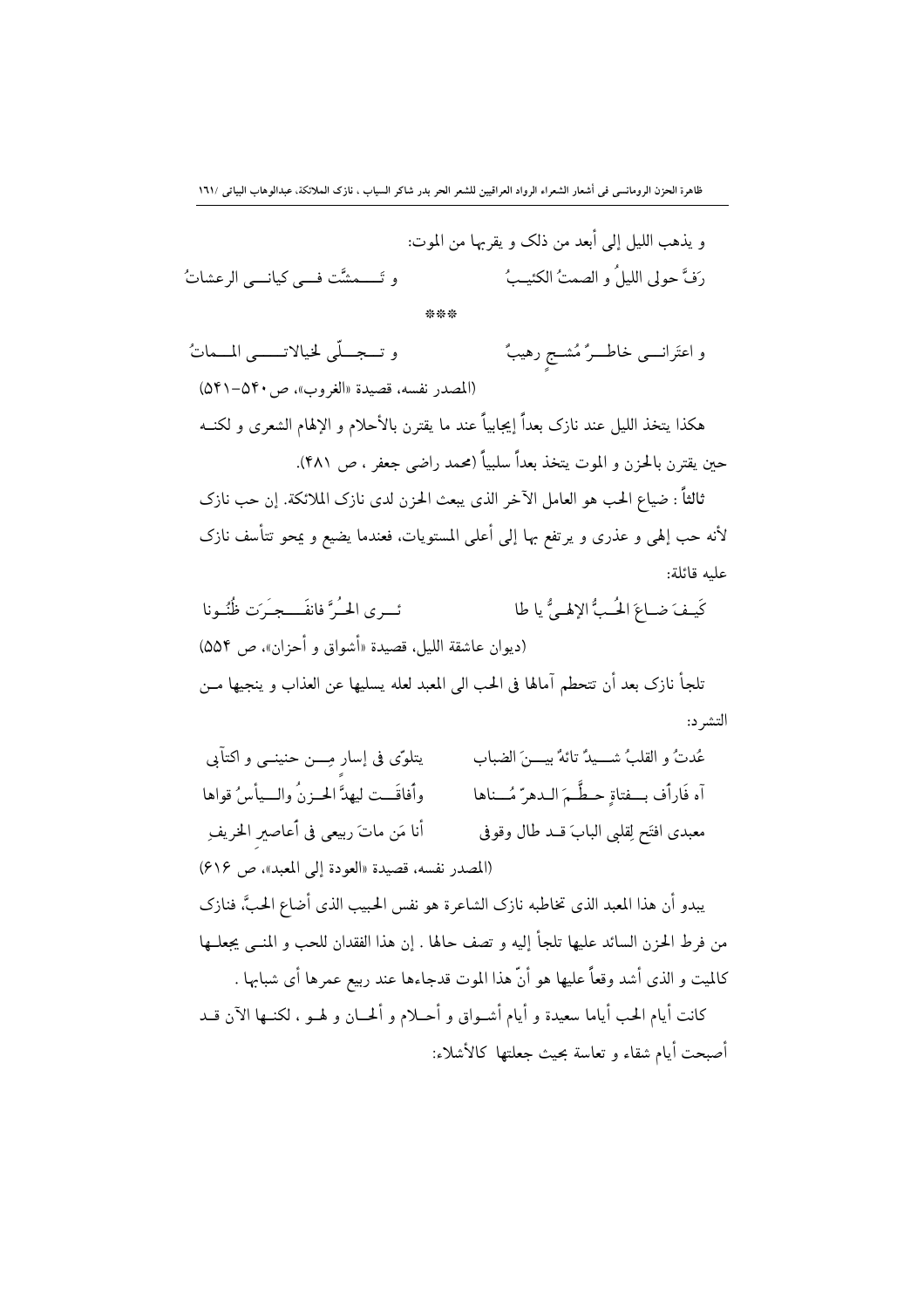أيــنَ أمسى و هو أحلامٌ و ألحانٌ و لهـــو؟ أينَ أيّامـي إذا قلــي مِن الأشواق خلوُ؟ ما الذي أبقى لي الحبُّ؟ أجسمي وَهْوَ نضوُ؟ وفؤادي وهو أوصالُ؟وروحي وهو شلوُ؟ (المصدر نفسه، ص ۶۱۸) و لذلك تدعو نازك قلبها لأن تستفيق من الحلم و يعيش الواقع و يمتنع عـن الخــوض في الأحلام لأنه ليس هناك شيءٌ يدعو إلى السعادة بل يدعو إلى اليأس و الكآبة فلهـذا تســمي الجب شراً : واستَفِق مِن قبــل أن يَنطَفئَ الحُلمُ فَتَندَم إدفن الأحسلامَ ياقلبـي الخـيالـيَّ المحظَّمَ عجباً كيفَ ترى الشرَّ بـعـينيک و تحلُم ما الذي أغراكَ بالحُبِّ و مَن أوحى و ألهم؟ (المصدر نفسه،ص ۶۱۸–۶۱۹) إن الحبيب عند نازك يساوي السعادة و لذلك إنه حين لايأتي في موعده، ذلـك يعــني أن السعادة قدر حلت عن الحياة : و مرَّ المساءُ و كادَ يغيبُ جبينُ القَمَرِ / و كِدنا نُشيّعُ ساعاتِ أُمسيةٍ ثانيه /و نشهدُ كيفَ

تسيرُ السعادةُ للهاويه/ و لم تأتِ أنتَ .. و ضعتَ مَعَ الأمنياتِ الأُخَرِ (ديوان قرارة الموجة، قصيدة «الزائر الذي لم تجئ»، ص٢٢٧)

ما يلفت الإنتباه في هذه الأبيات هو الجو الزماني (المساء) الذي إختارته نازك. لأنه ينطبـق تماماً مع ما يختلج في صدرها من مشاعر الحزن، فذاك الجو بظلامه و سـكونه يناسـب عاشــقةً حزينةً مثلها. كما أن تعابيرها الشــعرية كجــبين القمــر و تشــييع الســاعات كلــها نابعــة عــن الإحساس الرومانسي الحزين.

و عندما لا يبقى شيءٌ من الحب في نفس نازك. تبغض الحبيب و تكره كل شيءِ جميل في الوجود من الألوان و الأنغام إلى الأشعار التي كانت تصب فيها حبها ، كما لم تعد الذكريات بالنسبة إليها حلوةً بل إتخذت شكـلاً خشنــاً و ممقوتاً :

كرهتُ اللونَ و النغمةَ و الإيقاعَ و الشـكلا و أبغضتُ اسمَكَ المُلعونَ و الأصداءَ و الظلا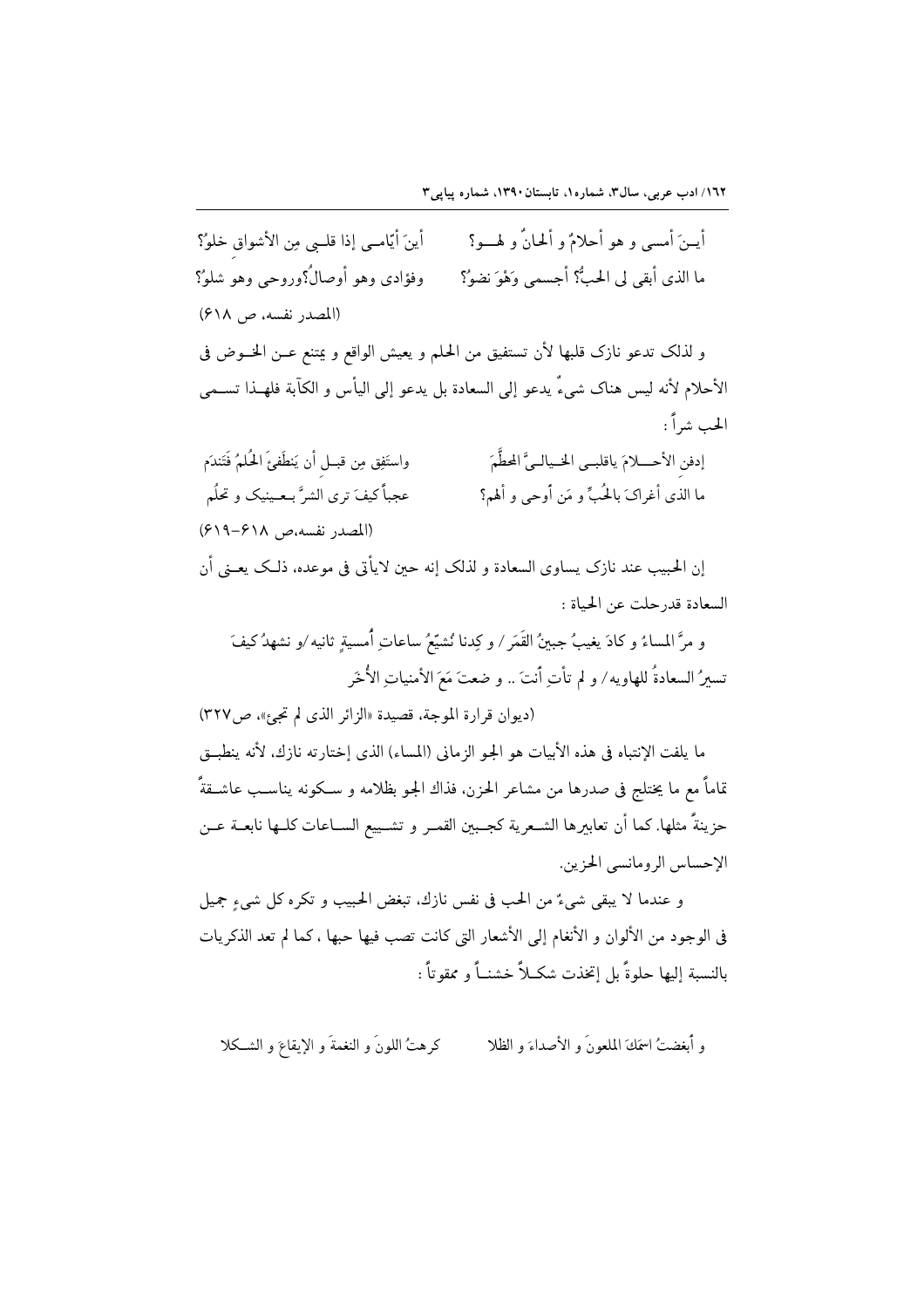و تلــك الذكــرياتُ الخشنةُ الممقوتةُ الفظــه هَوَت و تَآكَلَت و تُوَت مَعَ الآبادِ في لحظه (المصدر السابق، قصيدة «عندما قتلت حي»، ص٣٣٧-٣٣٨) و هذا الإحساس يدفعها إلى أن تقتل الحب و تدفنه في الثرى، لكنها قــد أدركــت أنهــا لم تقتل سوى نفسها، فعدم وجود الحب لدى نازك يساوى الموت: و كنتُ قتلتُك الساعةَ في ليلي و في كأسى مسمَّع و كنتُ أُشيّعُ المــقتولَ في بُطءِ إلى الرَّمس فأدركتُ و لـــونُ اليــأس فـــي وجهي مسمى بأنّـــي قـطُّ لم أقتُـــل ســـــــوى نـــــفسي (المصدر نفسه، ص ٣٣٩) فهذا المصير الذي تصل إليه نازك في الحب لم يكن غريباً، لأنها حين سمّت الحب شراً كــان يتوقع أن يسلم نازك إلى الموت. رابعاً: الغربة هي أيضاً تسبب حزن نازك و لذلك تأتى أشعارة مغلفة بالحزن . إنها عنــدما ترى أن الغربة قد قربتها من حدود الموت و تضيع عمرها الشاب تشكو قائلةً : وحدتي تقتُلُّني و العُمرُ ضاعا و الأسّبي لم يُبِّــق لي حُلماً جِــديد وظــلامُ العيــش لم يُبق شُعاعا و الشبـــابُ الغبـضُّ بِيــذوي و يَبِيــد (ديوان عاشقة الليل، قصيدة «في وادى العبيد»، ص (۴۸) هذا الحزن المسيطر عليها يدفع نازك نحو الحلم لعله ينجيها عن عذابه : يقُ إِلا لأحسلُمَ حُلِيماً جِسْدِيد و أحلـــمُ أحلُــمُ لاأســـــتفيــ (ديوان شظايا و رماد ، قصيدة «يو توبيا الضائعة»، ص ۴۶) و يبدو هذا الحلم او الخيال يفعل فعله، فتبنى نازك مدينة حلـم تسـميها يوتوبيــا حيــث لاظلام فيها وتجرى الحياة فيها دائما و لا توجد فيـه آلام الحيـاة و لايحــدها زمــان و حيــث الشباب لايرحل عن سكانها: أمـــوتُ و أحــــيا علـــي ذكـــره ويوترمبا جُبليٌ في دم

| $\overline{a}$                      |     | ری <del>ر رہ</del> یت ہے ہیں۔ سی     |
|-------------------------------------|-----|--------------------------------------|
| علــــي أفـــق حِـــرتُ فــي سـرِّه |     | تخـيّلتُه بلـداً مـِـــن عبـــــــير |
|                                     | *** |                                      |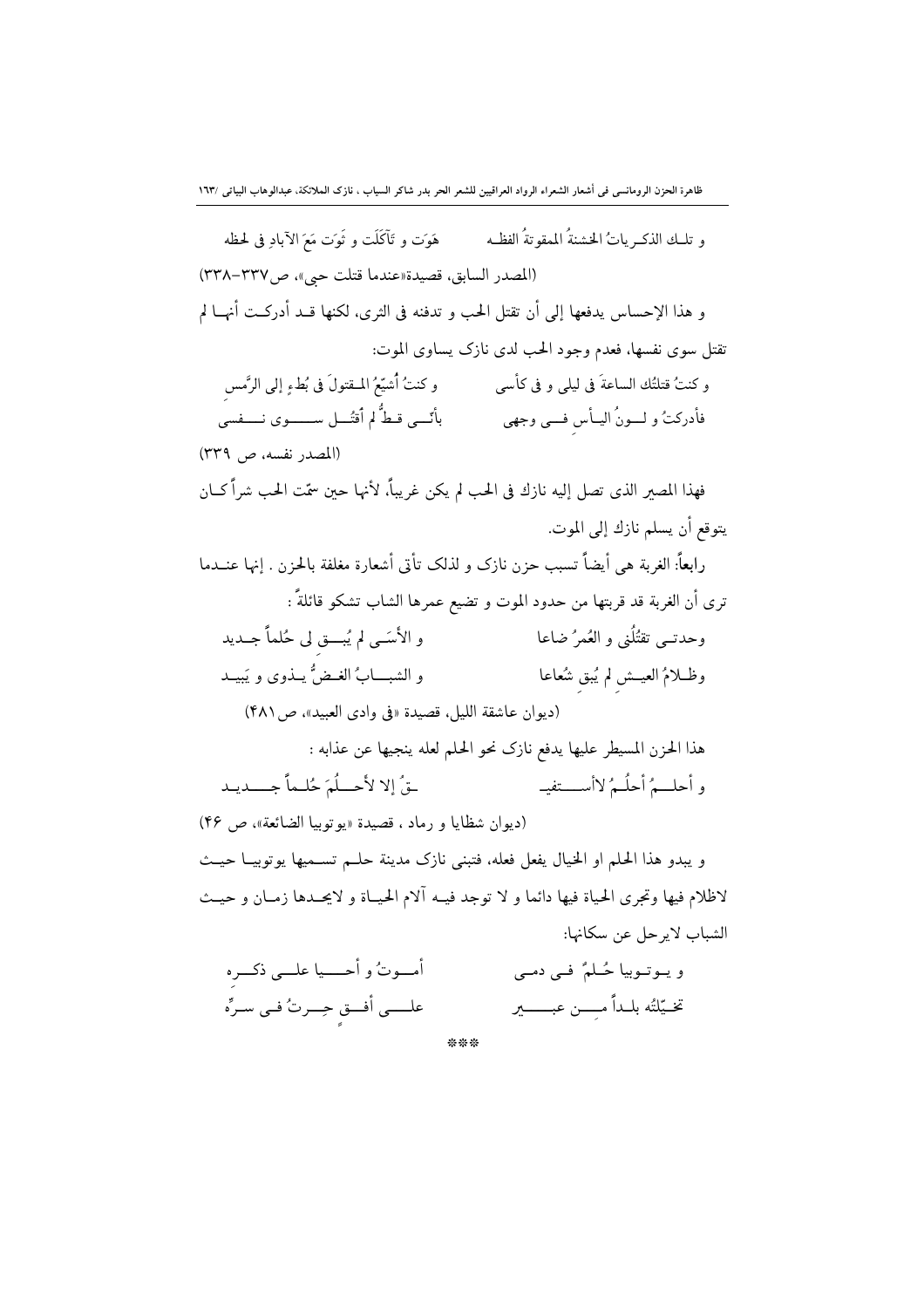| و لا تـــغـرُبُ الشــمسُ أوتغـــلسُ        | يـوتـوبيا حيـثُ يَبـقَى الضياءُ    |
|--------------------------------------------|------------------------------------|
| حيّاً و لايــــــــذبلُ النــــرجسُ        | و حيـثُ يـظلُّ عبـيرُ البنفسج      |
| نميراً و لا تـــــــفرغُ الــكــــــــؤوسُ | و حيـثُ تَفيـضُ الحياةُ رحيقاً     |
| و حينُ الكـواكبُ لاتنـــعسُ                | و حيثُ تـضيعُ حدودُ الزمــانِ      |
| تفــــــــورُ بنَــشـــــوتِه الأنـــــفسُ | هُناكَ الحياةُ إمتـدادُ الـشباب    |
| يُظلِّــل سكـــّـانَ يــوتــــوبــيا       | هناكَ يـظلُّ الــــربيعُ ربيـــعاً |
|                                            |                                    |

(المصدر السابق، قصيدة «يوتوبيا الضائعة»، ص ٣٨-٤٠)

هذه اليوتوبيا التي تقيمها نازك، سـواء في الفـرار مـن «الأمـس الميـت او الغـد الرهيـب» (إحسان عباس، ص ٧٤-٧٧) تمثل أولاً : الغربة الروحية التي تعاني منــها الشــاعرة، فينبعــث خيالها و يبنى «لامكانا و لازمانا» لتطير فيها روحها الحزينة بحرية كاملة و تخف حدة غربتــها و تمثل ثانية: الغربة المكانية التي تحس بها نازك إذا ما ترى واقعها و حاضرها حافلا بالأسبي و المرارة و الظلام، ففي هذه الحالة تحلم بــ «يوتوبيا» التي تخلو مــن فوضــي الواقــع الــراهن و يسودها الضياء والحياة و تمنح الشاعرة هدوءاً و أماناً. إن نازك عنــدما تــرى واقعهــا مغشــيا بالظلام و الركود، تتجه نحو الطبيعة و تقيم يوتوبياها فيها. بعبارة أخرى إنهــا تقصــد أن تقــيم مدينتها الحلمية من جنس الطبيعة، من جنس الأشجار و خرير المياه والأنغام.ـــ المدينــة الــتى تختلف تماما عن التي تعيش فيها– لتخرج واقعها من الحالة الخامدة فينبض بالحياة :

تَفَجَّرى ياعيونُ/ تفجَّرى بالجمال/ وشيِّدى يوتوبيا فى الجبال/ يوتوبيا من شَجَراتِ القُمَم/ و مِن خرير المياو/ يوتوبيا مِن نَغَم / نابضةٍ بالحياةِ

(المصدر نفسه، قصيدة «يوتوبيا في الجبال»، ص ١٥۴– ١٥٥) هذا النداء الذي توجهه الشاعرة إلى العيون و تخلعها الصفة الإنسانية حين تقول «شـيدي» إنه نابع من إحساس شخص غريب يحاول بعمله هذا ان ينجو من غربته و حزنه.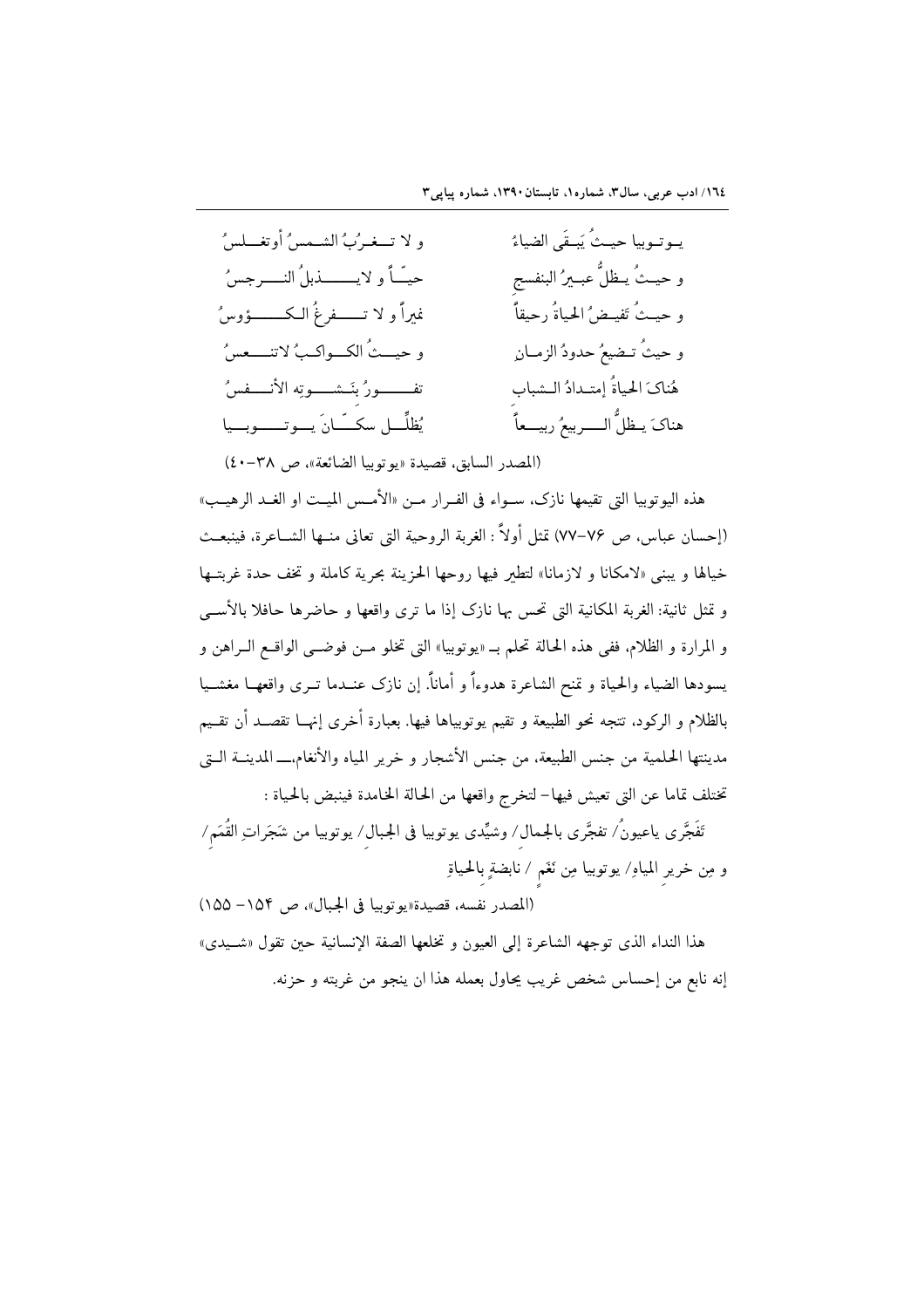٣. عبداله هاب الساتي:

إنَّ ديوان «ملائكة و شياطين»، و الذي يمثل أول ديوان للشاعر البياتي، يفصح للقارئ عــن روح باكية حزينة لقائل أشعاره، بحيث يعترف البياتي نفسه في أول شعر يُعَدُّ فاتحــة الــديوان ، بأن الأحزان و الآلام النفسية هي التي تنسج سدى الديوان و لُحمته:

أَيَــــلوذُ فــــــــى أدارج مكــتبه شعــــري و تُنسَى فيــــــــه أشجــاني شفســـتای تَغــــــزگُه و اُحــــزانی و هــناؤُه مِـــن نار عاطفتــــي (عبد الوهاب البياتي، ديوان «ملائكة و شياطين»، ص٢١-٢٣)

العامل الأول: الذي يجعل قصائد الديوان تــأتي مغلفــة بالشــجن و يبعــث الشــاعر علــي الإنطلاق عن نفسية كئيبة، هو تحربته الفاشلة في الحب الذي تعرض لها منذ سن الطفولة. فهــذه التجربة المريرة تقدم أشعاراً تحمل في طيها التعبير الرومانسي تجــاه الإحســاس بــالحزن و الألم الذي أحدثته في ذاتية البياتي . إن البياتي قد وقع قلبه مبكراً في حب جارته و انتهى حبه ذلك إلى الفشل و لذلك قد أصبحت ذكرياته عن ذاك الزمن لا تملي عليــه إلا الحــزن و الكآبــة و لذلك يصفها (الذكر يات) ميتةً:

عبادَ بِ عا الشَّيوقُ فَيماتَتِ هُـِينا لا شَبِيءَ حِيسِّي ذِكْبِرِياتُ الصِّبا (المصدر السابق، قصيدة «في مقابر الربيع»، ص٢۴) الأثر النفسي الذي يتركه هذا الحزن يدفعه ليصور الحب مدفوناً في القبــور و يــرى الجـنــة (الربيع) كالصحر اء المقفرة: إلا قُبورَ الْحُـــبِّ فــــبِي المنحـنَى إن هَـبَطَ الفــَجرُ غـداً لَن تَـــرى 器器器

قافـلةً إلا بـــــقايــــــا جنَــــــــى فَ عادَتِ الْمُسْمَنَّةُ مِسْمَعِيهِ دِهِّ (المصدر نفسه، ص ۲۴ – ۲۵)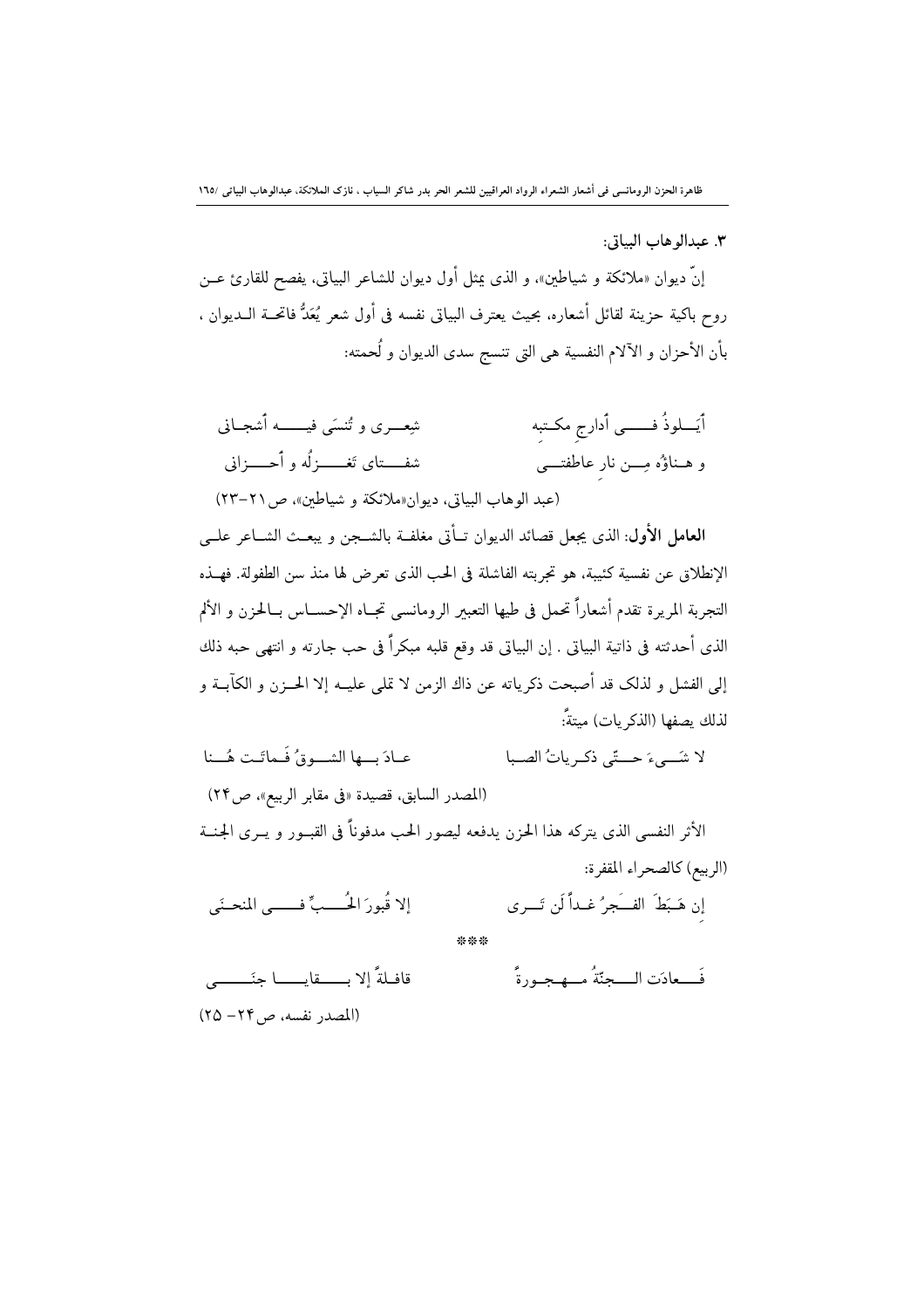إنه حين يشعر أن نار عاطفة الحب تكاد تخبو في نفسه، يحاول أن يشـعلها مـرة أخـرى و لذلك يخاطبها قائلاً : يا بقايا اللهيب إنهضي من نومك و أجْر في دمي الحياة و أخــرجيني مــن الحزن و الصمت الذي أنا فيهما إذ أن الهوى عاد إلىَّ و علــيّ أن أعــيش حيــاة جديــدة دون الجزن:

فَاســتفيقى و أَيقِـظى أعــــــراقــــى يا بقايا اللهيب عـادَ ربيـعــــــــى كالفـــراش المحموم فـــــى آفاقــى ذوٌّبی ہـــــــذه الثلـــوجَ و طُــــــوفی بسماتٍ فـــي خُــضـرةِ الأوراق والهَــــوَى والربيــعُ عــادا فَعـــودي (المصدر نفسه، قصيدة «بقايا لهيب»، ص ٢٨-٢٩)

يعتبر البياتى الحب بالنسبة إليه كالربيع يمنحه الحياة و الفرح و النشاط و يخرجه من الجمود و الركود و لذلك حين يرسم تصويره عن تأثير الحب فيه، يعاوده خيال الذكريات الأليمــة في الحب و يوقعه في الحزن و اليأس فتنطفىء أشواقه مرةً أخرى:

ثورةُ السيأس أُطفَــــأت أشـواقـي يا بقـــايا اللهــيب فــي أعــماقـــي وجَرَت فـــي دمـــــي نشيشُ ســواق وثُلوجُ الحرمانِ ذابــت برُوحــــي فـي صباي المجنون شَـدَّت وثاقـــي و خَــــيالاتي التـــــــي ٱلهبَتــــــني يــا بـــقايا اللهيب في أعمــــاقــــي مَرَّقبي … مَرَّقبي شِــراعَ انطـــلاقبي أو تَـــــواري ! إنِّــي عَلَــي اليأس باق و مِــــنَ اليَأْس و الرَّجاءِ فَعــُــودى (المصدر نفسه، ص ٢٨-٢٩)

إن البياتي الحزين يسعى في محاولة منه لكي يعيد حيوتيه التي كانت تغمــره في أيــام حبــه. لذلك يصرخ بقوة يا بقايا اللهيب مزقى مزقى و هدمى ما علىَّ من الألم . فهذا التكــرار الــذى يورده البياتي (مزقى مزقى) جاء في التأكيد على محاولته للتخلص من الحــزن كمــا أنــه يلعــب دوراً في خلق جو موسيقى عند إنتقال التأثير النفسي للحزن على القارئ . كما أن هذا التأثير يبعثه على أن يناجي الحب و يشخص المعنوي (عاطفه الحب) و يمنحه الصفات الحســية. هــذه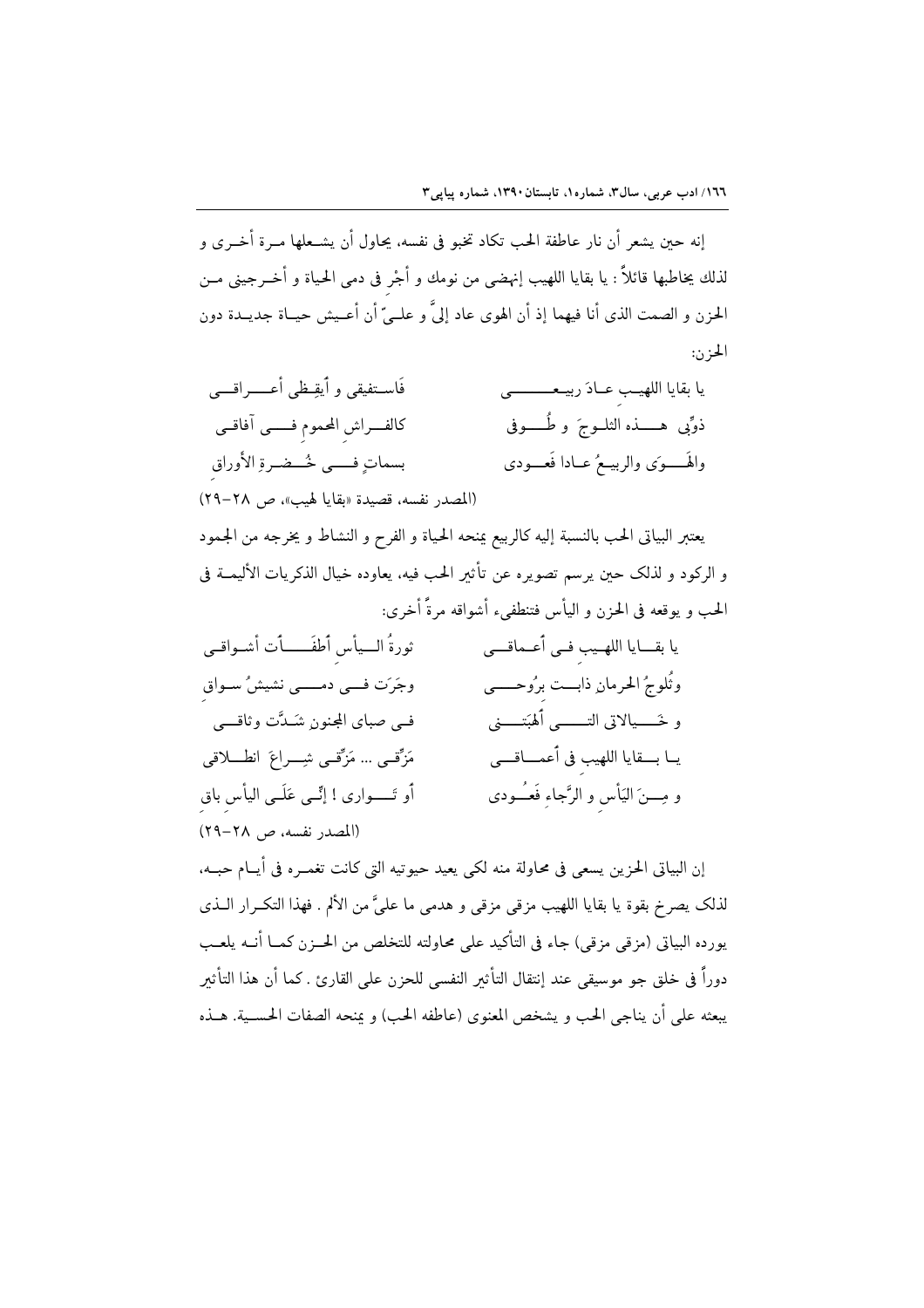ظاهرة الحزن الرومانسى فى أشعار الشعراء الرواد العراقيين للشعر الحر بدر شاكر السياب ، نازك الملائكة، عبدالوهاب البياتى /١٦٧

الذكريات المؤلمة عن الحب الميت لا تدعه في الراحة بل تحول دائماً في خاطره و صحراء قلبـه فتواجه محاولته في نسيان ذاك الحب عبثاً :

| ذِكرى گُوَشوشُ فـــــى صـــحاريه              | قَلبـي الحـزينُ عَـرَفـتُ ما فيـــه       |
|-----------------------------------------------|-------------------------------------------|
| مَبــورةٍ بِخـــــــــيال … مَـــــــــــعتوه | تَعبـــــــى كأخيلـــةٍ   مُـــلوَّثةٍ    |
| كفًى بجرحٍ كُنسستَ تُخسف يمه                  | وتَــلوذُ بــالكــتمانِ إن عَـــــــبَثَت |
| الحبُّ مــاتَ ولـم تَــزَل…فـــيه             | قَلبـي الحـزينُ عَـرَفـتُ ما فيـــه       |
| وتهـيمُ باكيـــــــةً تُـــنــــــاديه        | ذكري تُـوشوشُ فـــي صـحاريه               |

(ديوان ملائكة و شياطين، قصيدة «الأخيلة الملوثة»، ص ٣٢-٣٣)

تعبير «صحراء قلبي» بمثل عمق الإحساس بالحزن لدى البياتي، فالحزن قــد أخمــد جــذوة عاطفته كما أنه قد جمَّد خياله فقلبه أصبح كبادية جرداء لا يخفق و لا ينبت فيه أملٌ إذ الكآبة أصبحت تحول فيه.

إن البياتي قد يجد صورته الكئيبة في الطبيعة كأنه حلَّ فيها أو أنها حلَّت فيه و لذلك نـ ي خياله يبدأ في رسم حزن الطبيعة التي أصبحت تشارك البياتي في عذابه و ألمه :

| ذابـــلـــةً مُـــعــطّبـــــــه      |                          |
|---------------------------------------|--------------------------|
| صـــــورتِــــها المحـجَّــــــــــبه | عـبيرُها جَــفَّ عَلَــى |
|                                       |                          |

(المصدر نفسه، قصيدة «ماأبعد الماضي»، ص٣۴) و هذا الحزن المرير قد سلب منه السكينة التي كانت توحيها أناشيد الماضي و الطفولة، كمــا قد شوَّش فكره و ذهنه الحالم بالصفاء فجعله باكياً غير مطمئن البال و الروح : أنشودةُ الماضي و تمثالُ الطفولةِ لي عَزاء/ و عرائسُ في فكرى الخلَّاق تحلُمُ بالصَّفاء و ذُبالةٌ في الجانب المهجور تُشرقُ بالبكاء/ فَتَسودُ في نفسي السكينة/ أَين يا نفسي العَزاء (ديوان ملائكة وشياطين، قصيدة «حلم في كوخ»، ص ٣٤-٣٧)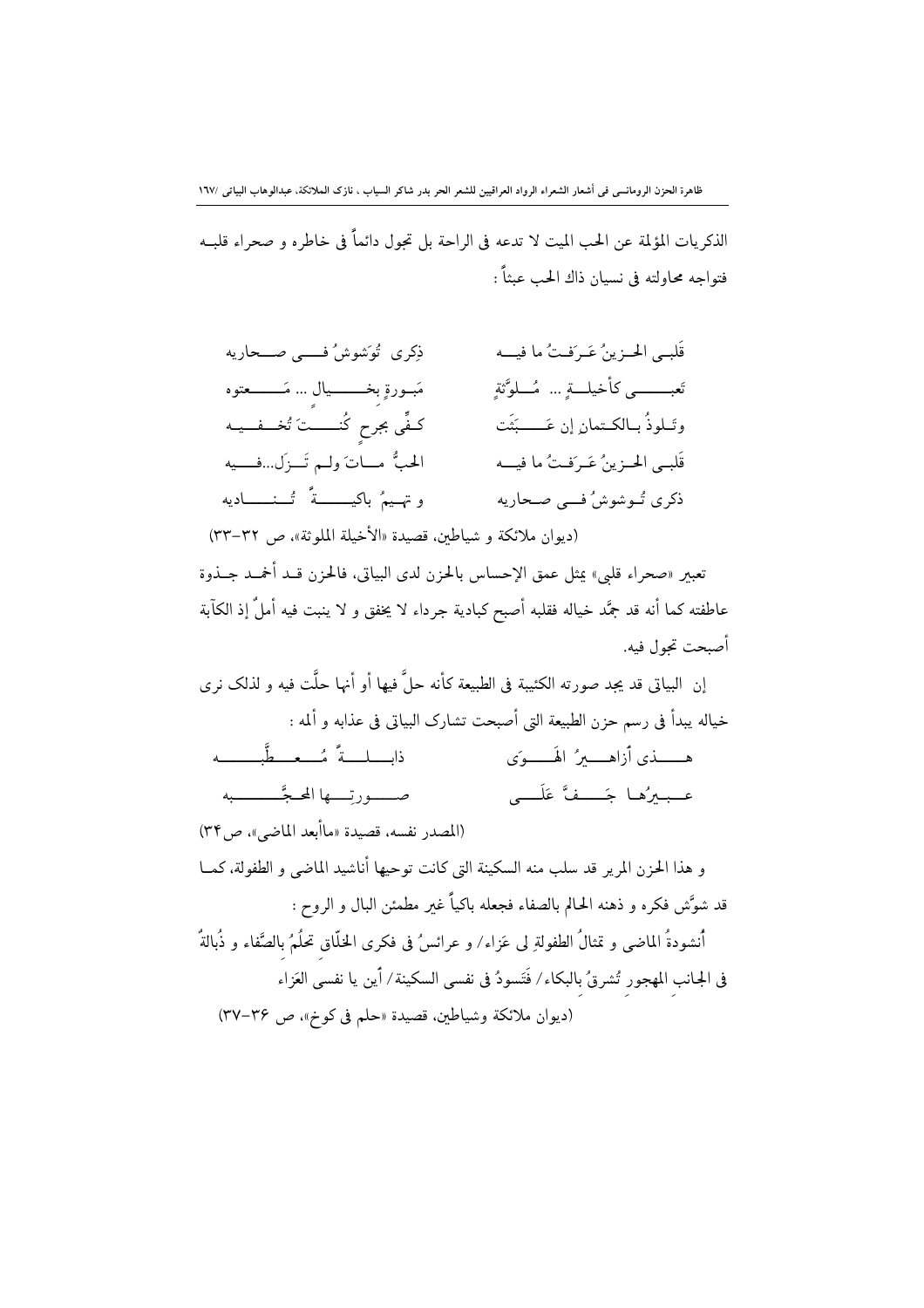يعود البياتي في التخلص من ألمه إلى ماضي الطفولة الذي يمنحه العـزاء و في تصـوير هــذا العمل الرومانسي يستعين بالألفاظ و التصاوير ذات الدلالــة الرومانســية ، فعــرائس الأحــلام خلقها خيال البياتي للوصول إلى السكينة التي يشير إليها في الأبيات اللاحقة. لكنه رغـم هـذا الظلم الذي يرتكبه الحب المرير في حقه، يصر عليه و يبحث عن الحبيبــة في كــل الأحــوال. في الصحو و الحلم، و الديار البعيدة، و النوم: لكن سَأَبحثُ دُونَ جَدوى عَنك يا رُوحَ الحبيبةِ/ في الصحوِ في الأحلامِ في الأحــراجِ في الجُــزُرِ البعيدةِو أهيمُ كالمشدوه في صحراءِ حِرماني الكئيبةِ/ و أصيحُ في نَومي و أسالُ عَنكِ/ يــا رُوحَ الحبيبة

|                                                | هَبُوبًا هَـــبوبًا لعَلــي اطــــيزَ |
|------------------------------------------------|---------------------------------------|
| و څـــــــضرَ العُـــــيون و ليــلَ القُبـــور | لعلّمي أنسَمي صَباحَ الهَـوَى         |
| و يَبرحُ رُوحـــي مَـــكانــــــي الوَعـيـر    | لعلــي أنسَــي زماني الشَـقي          |
| (المصدر نفسه، قصيدة«كيف أطير»، ص ٨٠)           |                                       |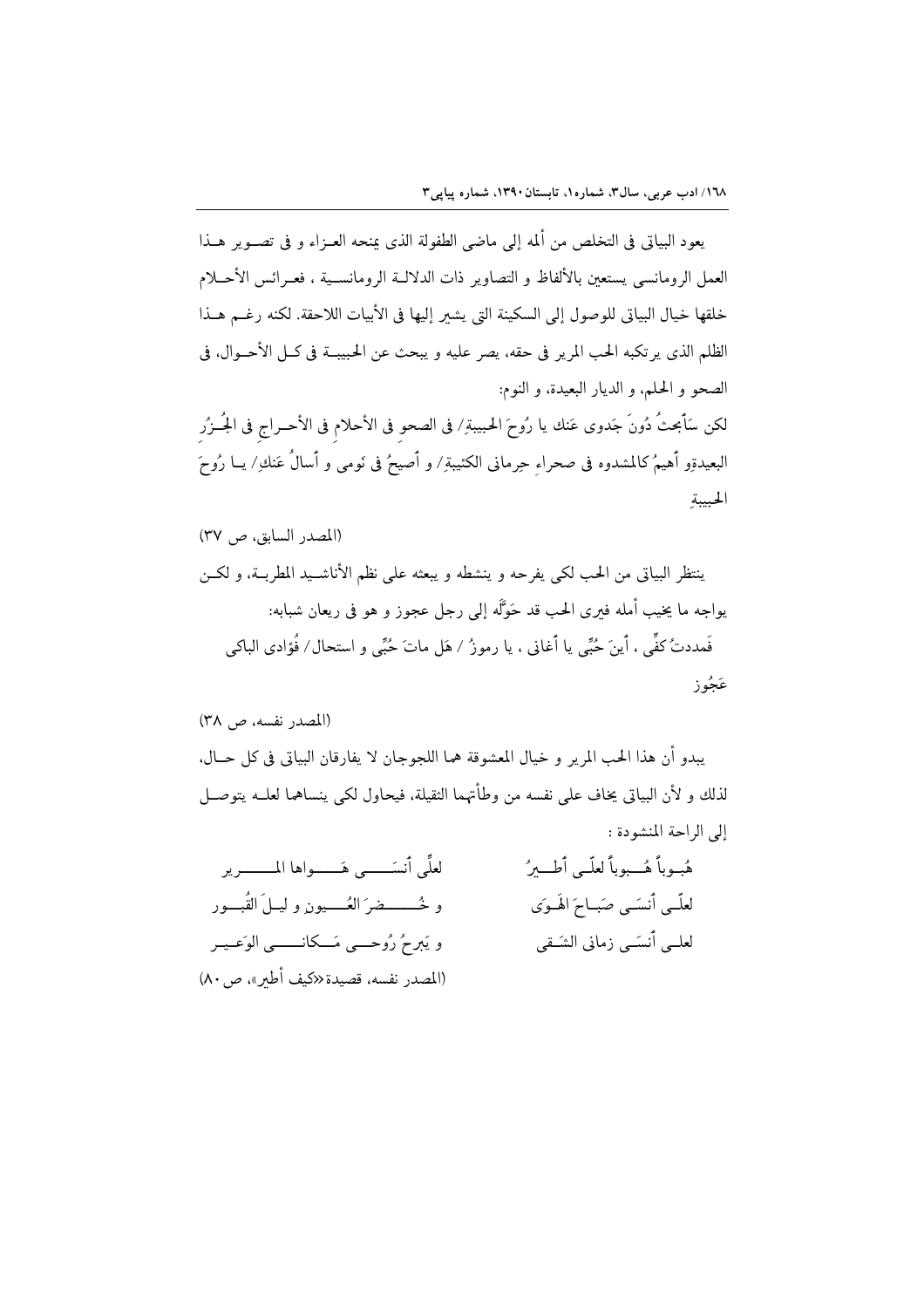إن مرارة الحب قد جعل البياتي في هذه الأبيات لكي يلتمس الطيران و ينجو منها كما أنها قد بعثه على التكرار اللفظي للعبارة «لعلى أنسى» التي تبوح عما يجيش في صدره مــن الكآبــة المسيطرة عليه.

يلجأ البياتي في التخلص من أسر الحزن إلى الليل و سكونه، لعله يســليه عمــا بــه، لكــن الذكريات المظلمة تهجم عليه و توقعه ثانية في حزن ثقيل بحيث يقربه من حافة الـردى، لكنــه يظل يتمنى النجاة و الرحمة:

| و لَيلــــــى مِــــــــــن قلــــــبه أرحـــــــمُ | و أقطَعُ ليلي أنــادي النجــــومَ |
|-----------------------------------------------------|-----------------------------------|
| ويَغْسِرُنَــــــي مَوجُـــها المظـــلمُ            | أنادى فَتَغمـرُني الذكـــــرياتُ  |
| فَــــــأرنُــو إلـيـه وَأستــــرحِــــمُ           | وتعصفُ بي عاصفاتُ الــرَّدي       |
| (المصدر نفسه، قصيدة «برعم»، ص ۴۰)                   |                                   |

هذه الصورة الرومانسية التي يصوره البيـاتي في التعـبير عـن إحساسـه المحـزون، يــذهب بالقارئ إلى التصاوير الشعرية المعهودة في الشعر القديم عند الحديث عــن الحــب كمثــل هــذه الأبيات عن إمرئ القيس:

| عَلَـــيَّ بأنــــــــــــواعِ الهمـــــومِ لِيَبــتَلمى | وليسل كَمــوج البــحرِ أرخَى سُــدولَه       |
|----------------------------------------------------------|----------------------------------------------|
| و أردفَ أعـــــــجازاً وناءَ بكـــــــلكــل              | فَـقُلـتُ لَهُ لَّـــا تَمَطَّـــى بصُـلـبه  |
| بصُبحِ ومــــا الإصباحُ مِنـــكَ بِأَمثــــلِ            | ألا أيُّــــها الليلُ الطويــلُ ألا انجلِــى |
| بِأَمـــراسِ كتّانِ إِلـــــى صُـــــمٍّ جَــندَلِ       | فيـا لَـكَ مِـــن لـــيلِ كأنَّ نــجــومه    |
| (الزوزني،ص ۲۶–۲۷)                                        |                                              |

إن الشاعر إمرئ القيس يسعى إلى تصوير حزنه المثقل عليه تصويراً حسياً، كالذي جرَّبــه في حياته، و خياله في هذا التصوير خيال جامد. لكن التصوير الذي يرسمه البياتي يعمل خيالـه فيه أشد إعمالاً فهو يبدأ في المناجاة مع النجوم، و يخلق موجــاً مظلمــاً يهجــم عليــه كمــا أن عاصفة الموت تهبُّ عليه و تهزُّ كيانه و ليس كل هــذا إلا تعــبيراً عــن الــذي يجــيش بخــاطره الحزين.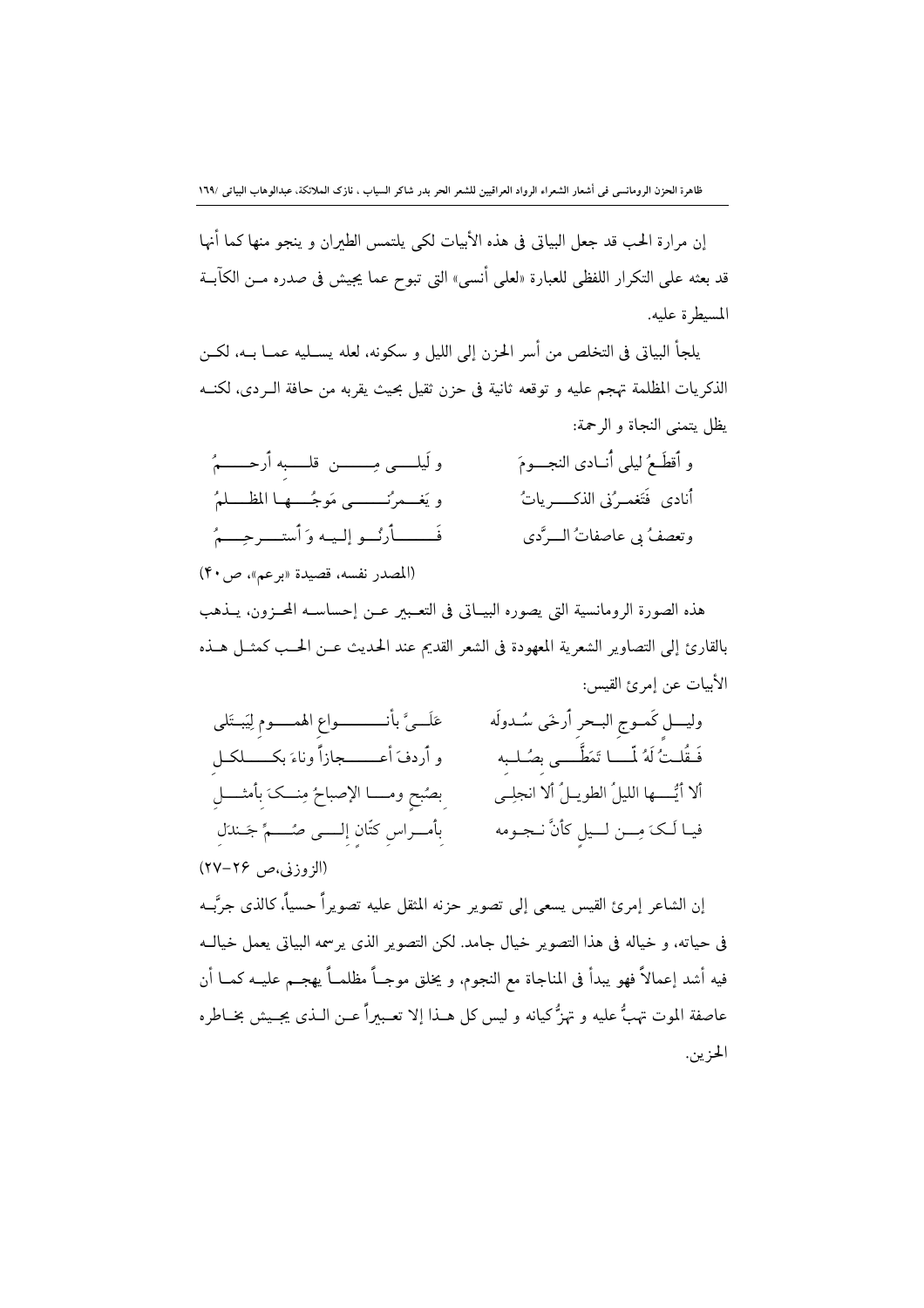إن البياتي يحلم و يعود على جناح رؤياه إلـى ماضـيه الحلــو في الطفولــة و الهــوى، لعلــه يتسلى عما به، لكنه يقع ثانيةً في شراك الحزن إذ يرى في الحلم أيضاً أن شـبابه قـد ضــاع في طريق حب المحبوبة التي لم تسمع حتى إلى صرخاته المظلومة: و أعادَ لــي مــا مَــرَّ مــن منَنَـوات حُلَّمٌ أعادَ إلى فُــؤادي شَـــوقَه

\*\*\*

لِيَــرِي الــتِي قَتَلَت شَبَابِي عَـــنوَةً ۚ `` `` وَ مَضَت و لم تَسمَع صَدَى صَرَخاتِي (ديوان ملائكة و شياطين. قصيدة «حلم»، ص ٨١-٨٢)

عندما يخفق البياتي في حبه عدة مرات يستحضر أسطورة سيزيف اليونانية و يعتبر عمله في الحب الذي تخونه المحبوبة كلما يجبها، كعمل سيزيف الذي كان يجمل صخرةً إلى قنة الجبــل ثم يلقيها الآخرون إلى السفح و كان يكرر عمله ، فالبياتي أيضاً يلح على حبــه ــ و لــو يواجــه الفشل و يسخر منه الأفراد ــ حتى الموت:

ظَمـاَنٌ لِلـرِّي و مــا حــيلـتـي و الجَــدبُ عُــقبَى حُبِّــى العُـذرى يَهِ مُ بالشَّكوي و لا يـــــحـرى سيــزيــف قــد كانَ و لــم يَـــزَل غَــواربُ الأمــواج فـــي البــــحـر تَـرمــقُه عن كَتَب حـســــــرةً يَرمقُــــهُ بــــالنَّظَــــــــــــر الشـــــــــزر و النجــــمُ مِن عَلــيائِه ساخــــــراً تَـهوى به مِـــــن قِمَّــهُ الــــدَّهــــــر و هــو عَلَى صَــخرتِه مُنــــــحن إن مستٌّ مَسطويّاً علي سيرَى ؟ ظَمَأَنٌّ لِلمـَوتِ و مـا ضَــــرَّني (المصدر نفسه، قصيدة «ظمآن»، ص١١٠)

هذا و هذه النغمات الحزينة عند الحديث عن الحب توجـد في سـائر دواوينــه متمثلــة في قصائد من مثل « لثعبان» (ديوان كلمات يموت، ص ۴۰۷). «أغنية المحكـوم بالحــب» (المصــدر نفسه،ص۴۲۱. « لرحيل إلى مدن العشق» (ديوان كتاب البحـر، ص٣٠۴). «قـراءة في ديــوان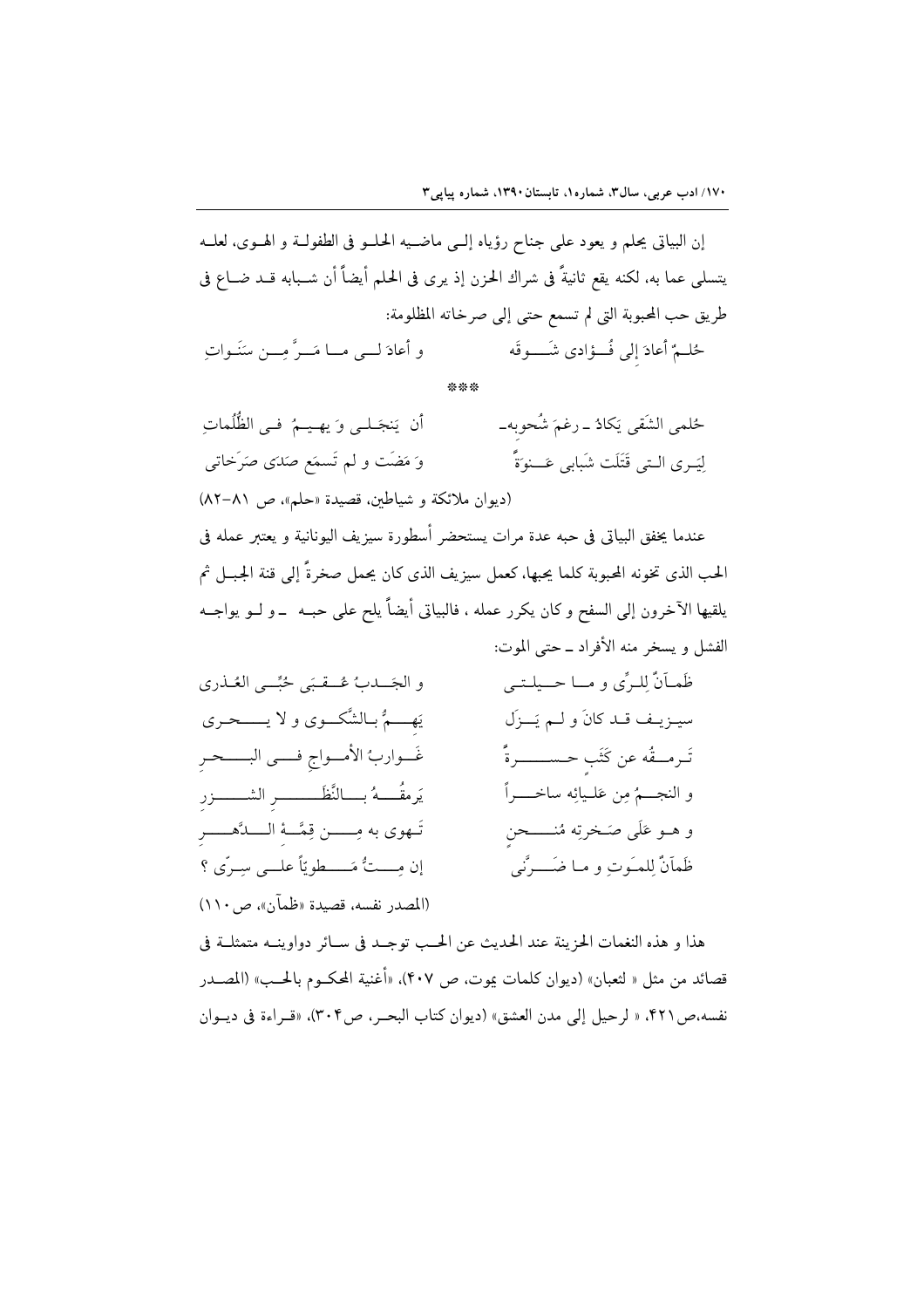«شمس تبريز» لجلال الدين الرومي» (ديوان مملكة السنبلة، ص ۴۵۱) و ... فهذا البياتي يقـول في الأخبرة :

كانت عائشةُ في شُقَّتي ناياً يَبكي/ و أنا أحكي/ عَن ألَم الحُبِّ

العامل الثاني: إن عبدالوهاب البياتي بما كان يحمل في داخله من الأفكار السياسية الثوريــة تجاه واقعه الأليم و بما أخذ يجوب البلاد إثر قضايا، سياسية، إجتماعية و ثقافية، سواء داخــل وطنه أو خارجه فيشعر أحياناً بالغربة فيصدر شعوره ذلك عن إحساس حزين.

إنه عندما يرى الأبواب و الطرق كلها مسدودة أمامها في الغربة و لا يشعر بالضـياء حتــي عند النهار و تمضي أيامّه و أعوامه فيها في الظـلام و كجـريح مضــرج بالــدماء فيرســم حالــه يتصاوير محزنة:

ضوءُ النهار / يَمتصُّ أعوامي، و يَبصقُها دماً، ضوءُ النهار / أبداً لأجلى لم يَكُن هذا النهارُ البابُ أُغلِقَ ! لم يَكُن هذا النهارُ / أبداً لأجلي، لم يكن هذا النهار

(ديوان أباريق مهشمة، قصيدة «مسافر بلاحقائب»، ص ٣۶) إن أجمل شيء يتراءى للإنسان في النهار الجميل هو الضوء لكنه يتجسد للبياتي في صـورة موحشة حين يمتص دمه و لذلك يقول و هو حزين أن هذا النــهار لــيس مــن أجلــي إذ هــو يسوقه إلى الموت . و لذلك يشبه نفسه في الغربة و في وحدته إلى قطـرة وحيــدة مــن المطــر العقيم لا تحرُّكَ له و الموت مسيطر عليه ، لذلك يقول عن نفس حزينة :

و أنا .. / و أنتَ ؟/ أنا وحيد !/كقطرةِ المَطَر العقيم، أنا وحيد !

(المصدر نفسه، قصيدة «عشاق في المنفي»، ص ١۶٣)

و من القصائد التي تمثل الحزن الناشئ عن الغربة هي التي أنشدها أثناء إقامته في العاصمة النمساوية «فيننا». فهو يشرح إحساسه فيها قائلاً : «.. كانت الرحلات القصـــــرة إلـــي أريـــاف النمسا و قراها مع صديقى «ذوالنون أيوب» و مع الطلبة العرب الذين يدرسون هنــاك تغــريني بكتابة الشعر و تملأني حينناً إلى الوطن ، فكانت قصائدي التي كتبتها في هــذه المرحلــة و الــتي ضمتها مجموعتي «كلمات لا تموت» متميزة و شفافة بشكل واضح، ترتسـم عليهـا مسـحة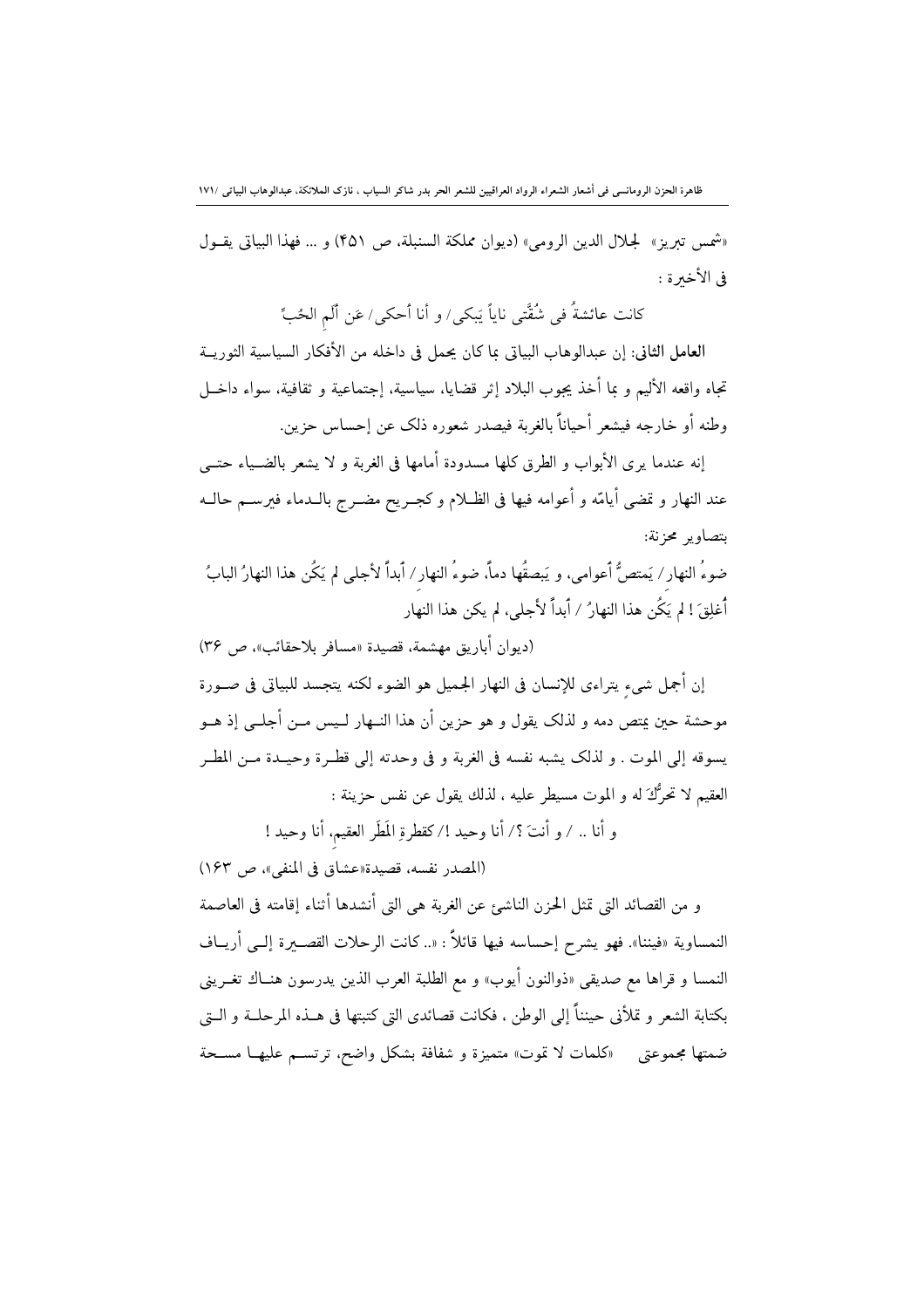خفيفة من الحزن، لقد كانت رحلتي الأولى إلى أروبا و كانت مع جمالها و سحرها الــذي لم نــر مثله من قبل موحشة و صامتة و غريبة، و قد كنت أخترن هــذه الوحشــة و هــذا الصــمت و الغربة و أبعثها من جديد في قصائدي التي كتبتها هناك..» (عدنان الصائغ ــ محمد تركي النصار. ١٩٩۶، ص١٢٣). هذا هو البياتي يصور نفسه في فيننا :

حلُمتُ/ أني هاربٌ طريدٌ / في غابةٍ / في وطن بعيدٍ / تَتَّبعُني الذئابُ / عَــبرَ الــبراري السودِ و الهضاب/ حلمتُ/ و الفراقُ يا حبيبتي عذابُ / أُنْسى بــلا وطــن / أُمــوتُ في مدينــةٍ مجهولة / أموتُ / يا حبيبتي وحدى بلا وطن

(ديوان كلمات لاتموت، قصيدة «قصائد من فيينا \_ الطريد، ص٣٩٢) إن شدة وطأة الغربة بعثت البياتي الحزين كي يخيل نفسه كطريد متشــر د تتبعــه الــذئاب و الذي يضاعف حزنه هي ذكريات الفراق عن الحبيبة و لذلك يشعر أنه مشرف على الموت.

سنوات البياتي في الغربة سنوات مجدبة قاسية، إذ إن البيئة التي نزلها البياتي بيئــة بــاردة لا نشاط و بهجة فيها، و لا تسمع فيها أغاريد العصافىر و يسودها جــو الشــتاء ، لــذلك يشــكو حزيناً من تلك السنين و جورها، و يذبل فيها كذبول الأزهار :

مدنٌ بلا فجر يُغطِّيها الجليدُ/ هَجرَت كنائسَها عصافيرُ الرَّبيــع / فَلِمَــن تُغَنِّــى ؟ …أهكــذا تَمضى السنونُ ؟/ و يُمزّقُ القلبَ العذابُ ؟/ و نَحنُ مِن منفيٍّ إلــي منفــيٍّ و مِــن بــاب لِبــاب /نَذوى كما تَذوى الزنابقُ في التُّراب

(ديوان سفر الفقر و الثورة، قصيدة «قصيدتان إلى ولدى على»، ص ٢٣) ترسم هذه الأبيات حزن البياتي في الغربة من جهة و من جهة أخرى تصدر عن نفس حزينة ثائرة ضد المجتمع و المدنية الجديدة التي قدحوّلت كل شئ إلى الخمود و الركـود حيـث لايسـودها سـكون القرية و صفاؤها الذي ترعرع البياتي في ظلها .

قد يشكو البياتي إلى ربه من غربته التي ضيعت شبابه و حولته إلى شيب، و جفَّ دمُه فيها في أعراقه و قطعت أوصال جسمه و أصبح كحجر مكسر رميم و كورق هشــيم مشــرفاً علــي الموت، فيتمنى منه ليعيد الحياة إليه بإعادته إلى الوطن :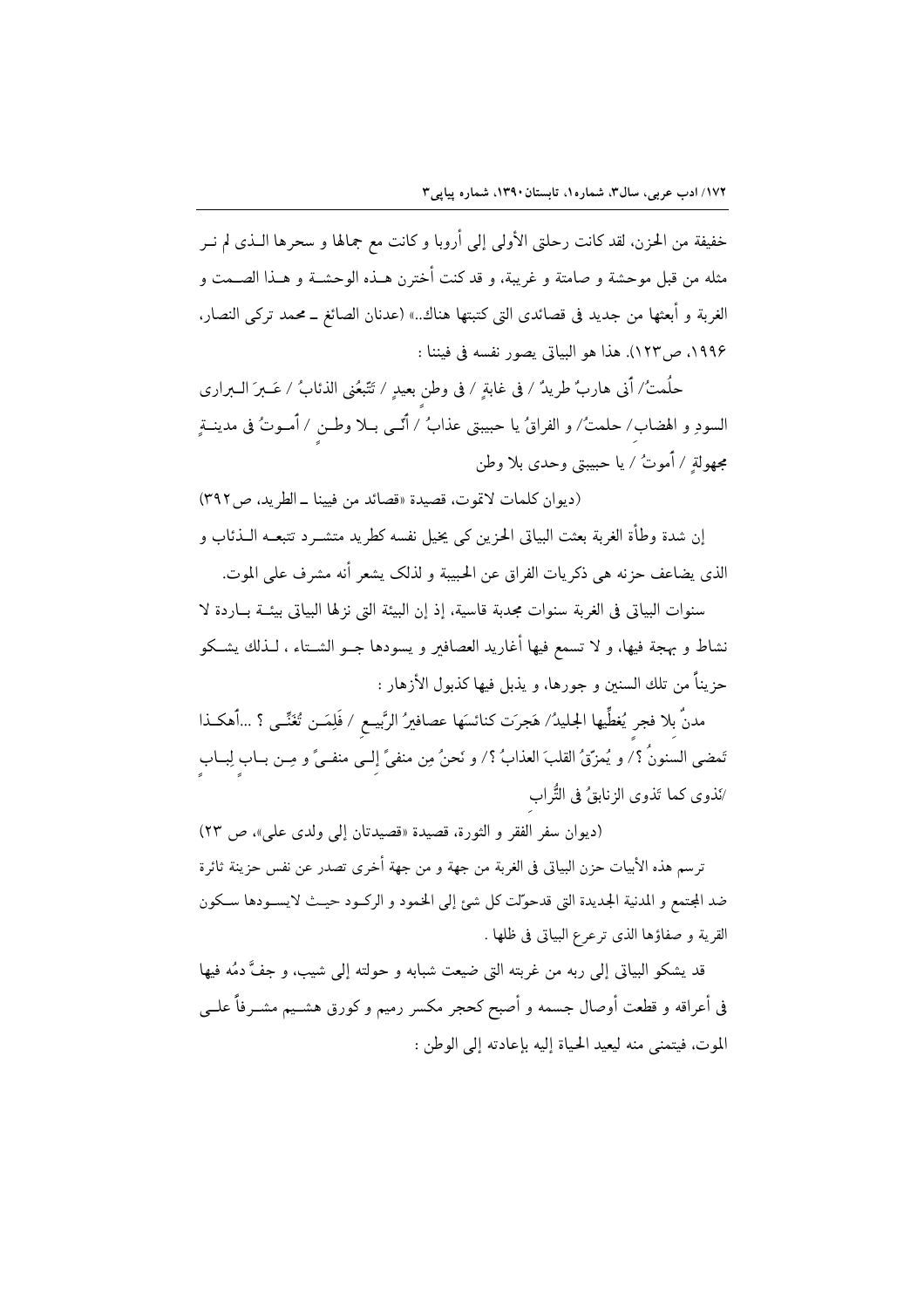مِن أسفل السُّلَّم ناديتُك، يا ربّاه/ جلدى يَسَّاقطُ في الظَّلام/ شَعرى شابَ، طــائرُ الشَّــباب يسفُّ في الضباب مُنكسرَ الجناح/ النسغُ في العـروق و الأوراق/ يجـفُّ مثلمــا يجـفُّ الحــبرُ في الدواه... ربَّاه طالَت غُربتي ربّاه !/ ... الليلُ طالَ ، طالَت الحيـاةُ/ فــأينَ يــا ربّـاه !/ شمسُـك ! تُحبه الجحرَ الرميعَ/ و تُشعلُ الهشيعَ

(ديوان الذي يأتي و لايأتي، قصيدة «الحجر»، ص ٨١–٨٢) هذه الألفاظ التي يستخدمها البياتي أي (أسفل، الظلام، شابَ ، الضباب، منكسـر الجنــاح ، يجف، الحجر الرميم، الهشيم) جاءت لتخدم تصوير حزنه القاتل في الغربة و لــذلك لــيس مــن المستغرب أن تكون الأشعار التي أنشدها في الغربة الباعثة الحزن بكاءً و إبتهالاً : أُغنِّي لوحدي احتضار السنا/ أُغنِّي أنا/ غَنائي ابتهال

(ديوان أشعار في المنفي، قصيدة «طريق العودة»، ص ٢٧٢)

نتائج البحث:

ظاهرة الحزن قد صارت منذ فترة الرومانسيين كموقف ذاتي لا تــأتي عنــد تجربــة شــعرية رثائية حزينة فحسب بل هي تأتي ممتزجةً بسائر الموضوعات الشعرية، و لذلك أصبحت هــذه الموضوعات من الوجوه و المظاهر التي تثير الحزن عند الشاعر. إن الحــزن الرومانســي الــذي يستشف من خلال أشعار الشعراء الرواد الثلاثة للشـعر الحّـر ( بــدر شــاكر الســياب، نــازک الملائكة، عبدالوهاب البياتي) تقـف وراء إثارتـه عوامــل تشــترك بينــهم في أكثرهــا: فالحــب الرومانسي و الموت و الغربة هي مواقف مشتركة بينهم في الإحساس به . و لكن الثنائيــة الــق تؤدي إلى التشاؤم و الشك عاملٌ يخص نازك في الشعور بالحزن. التأثير النفسي الــذي يتركــه الحزن على هؤلاء الشعراء يخرج بنتاج شعرى ينطبق تماماً مع ما نشاهده و نقــرأه عنــد كبــار الرومانسيين كخليل مطران و أبوالقاسم الشابي و غيرهما . و هذا التــأثير يتجلــي في النــاحتين من إنتاجاتهم : ١\_ فنياً ٢\_ مضموناً و تعبيراً .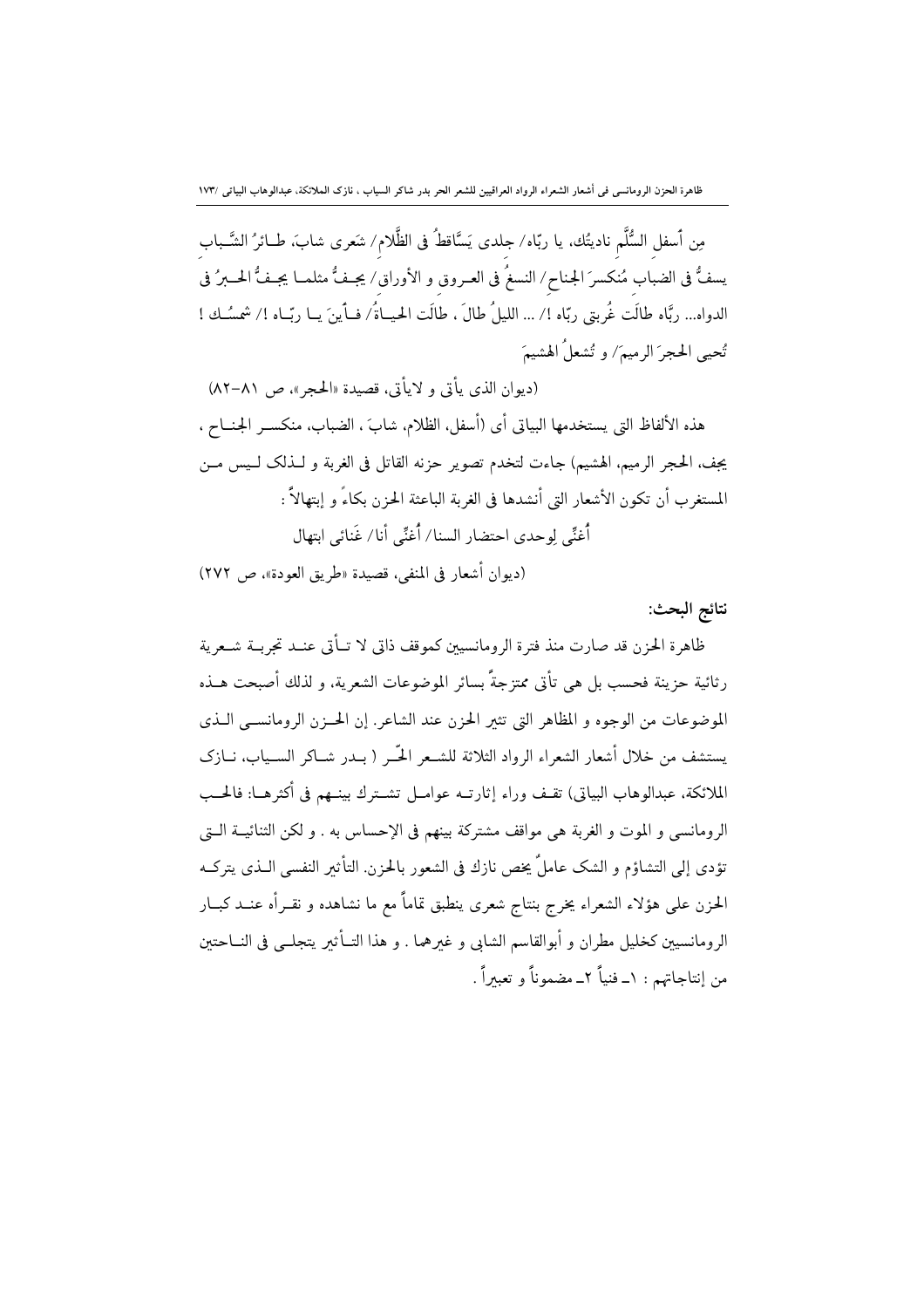١. فنياً:

أكد هؤلاء الشعراء الثلاثة على التصوير في أشعارهم عند الحديث عن إحساسهم الحــزين. و الخيال يُعَدّ مصدراً هاماً لصورهم الشعرية، الخيال الـذي يخـرج بهــم مــن دائــرة واقعهــم و إحساسهم الَّمر الحزين و هذا الخيال أكثره يؤطِّره الحس. إن التشخيص و التجسيد الـذي يعــد من المعالم البارزة في المذهب الرومانسي (عمـران خضـــــر حميـــد الكبيســـي، ص ٨٢)، يشــكل حضوراً بارزاً و ملحوظاً في أشعارهم. فهـم يشخصـون أحيانــاً المعنويــات و أحيانــاً أخــري يقومون بتشخيص الماديات. و ذلك يــدلٌ علــي حضــور الخيــال الواســع الرومانســي لــديهم فتشخيصاتهم حسب الموضوع تختلف من شاعر إلـى آخـر، فلـدى السـياب و البيــاتي يــبرز التشخيص في موضوع الحب، بينما يبرز التشخيص لدى نازك في موضوع الموت.

الحلول الشعري هو سمة أخرى فنية التي نجد حضوره في أشعار السياب، البيــاتي و نــازك، فكلهم يمتزجون بالطبيعة، بحيث تشارك الطبيعة أحزانهم فكأنهم حالٌ فيها أو كأن الطبيعة حالَّةٌ فيهم.

إن التناسق الفني خاصة تناسق التعبير مع المضمون و مع الإيقـاع الموسـيقى قـد جـاء في أشعارهم بصورته العالية، بحيث تعبيرهم الحزين يبعثهم أحياناً على التكرار الذى يخدم بــدوره الإيقاع الموسيقى و العروض الشعرى و من المواضع الفنية الأخرى الـتى تتجلــي للعيــون هــو تصوير الحالات النفسية إثر الوقوع في الحزن ، التصوير الذي يمتلك قيمة واضحة في نقل تلـك الحالات إلى الأذهان و رسمها في الخيال. فمن الحــالات النفســية الــتي يرسمونهــا مــن تــأثير الأحزان الحب الرومانسي هي إشرافهم على الموت.

يحضر البياتي و السياب عند المحاولة في التخلص مــن حــزنهم صــورة أســاطعر كهرقــل و سيزيف و هذا ما لا نراه عند نازك. و تتميز نازك بغناء الحزن و الألم الذي لا يتناوله السياب و البياتي . كما يتميز السياب بإعطاء بعض الألفاظ (كالمطر ) بعداً حزيناً و ذلك ممــا يـــثىر مــن الذكر يات الحزينة كما أنه يتخذ بعداً إيجابياً ما يهبه مــن العطــاء و الخصـب. و قلــبُ الصــورة الشعرية عمل يخص السياب و لا نشاهده عند البياتي و نازك.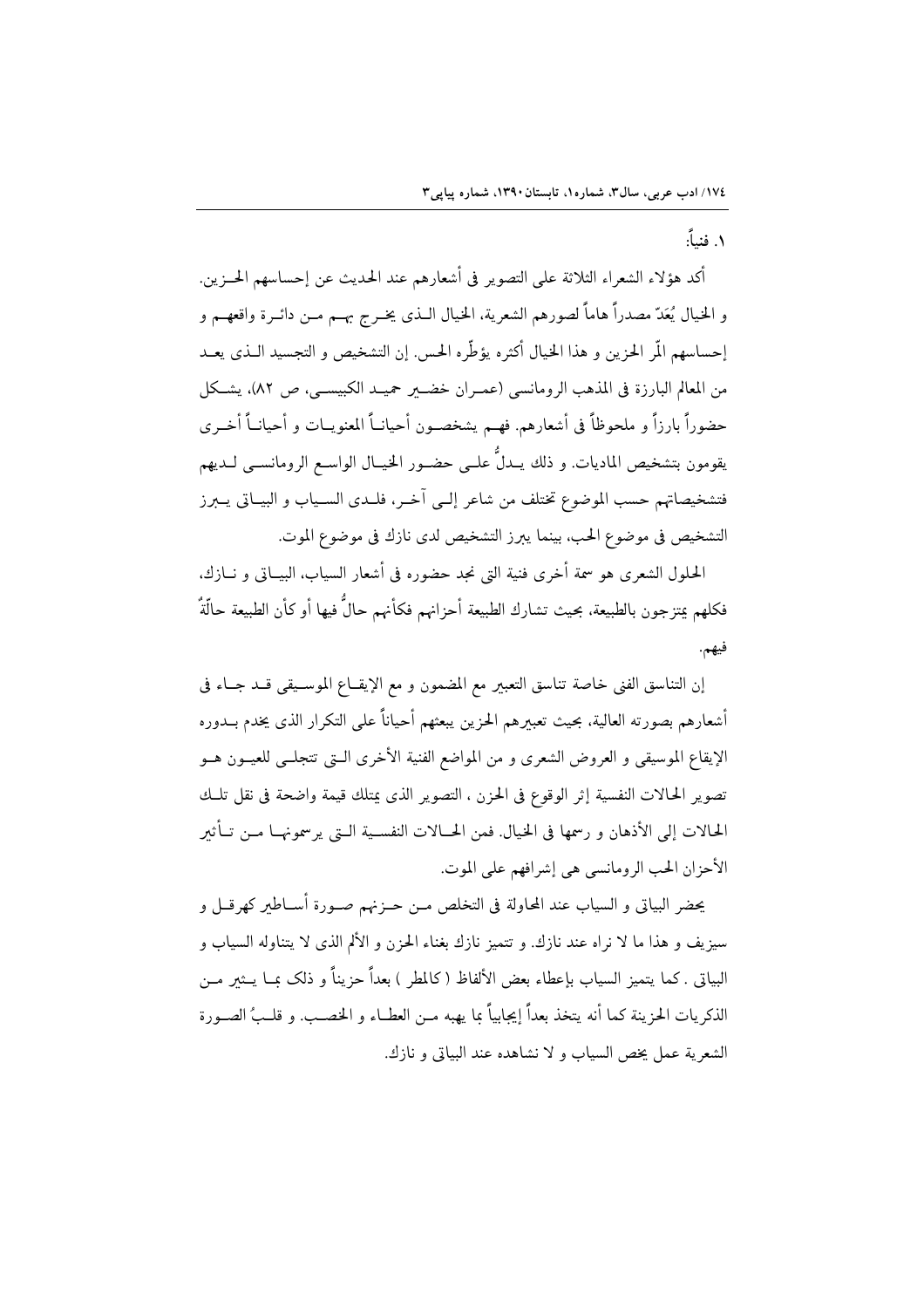٢. مضمه ناً و\_تعبير أَ:

إن التعابير التي يستعملها السياب و نازك و البياتي للإعراب عن شعورهم الألـيم تشــترك لدى بعضهم. فكلهم للتخلص من حزنهم يلجاؤن إلى الليل حيث يسود السكوت و الصمت، و يشبهون شبابهم إلى الربيع، و الذي يضيع من أجــل تــأثير الحــزن علــيهم. إن الألفــاظ الــتي يعبرون بها عن خواطرهم الحزينة فهي في أكثرها مشتركة عندهم. إن الحزن يسبب جمود الينابيع الشعرية عندهم كما أنه يبعث ذكريات الماضـي و الطفولــة و يجعلهــم أن يلجــأوا إليها في التحرر من كآبتهم. و أخيراً يأتي الحزن الذاتي عند السياب و نازك مقدمة للحزن الجماع ِ الذي لا نشاهده في أشعار البياتي المملثة للحزن.

المصادر و المراجع : البستاني، فؤاد أفرام: *المجاني الحديثة عن مجاني الأب شيخو*، إنتشارات ذوى القربي، قم، ١٩٩٨م. البياتي، عبدالوهاب: *ديوان عبدالوهاب البياتي* (المجلد الأول و الثاني)، دارالعودة، بيروت، ١٩٩٠ م. ترحيني، فايز: *الأدب؛ انواع و مذاهب*، النخيل، بيروت، الطبعة الأولى، ١٩٩٥م. جبران، جبران خليل، *المجموعة الكاملة لمؤلفات جـــبران خليـــل جـــبران*، دار صـــادر \_ دارنــوبليس، بـــيروت، ۱۹۹۷م . جعفر، محمد راضي: *الأغتراب في الشعر العراقي المعاصر* (مرحلة الرواد)، من منشورات إتحاد الكتاب العرب، و هذا الكتاب منشورٌ على الموقع الإنترنتي www.awu-dam.com. حسن، عبدالكريم: *الموضوعية البنيوية* (دراسة في شـعر السـياب)، المؤسسـة الجامعيـة للدراســات و النشــر و التوزيع، بيروت، ١٩٨٣م. الزوزني، *شرح المعلقات السبع، م*نشورات ارومية، قم، مطبعة أمير، ١۴٠۵ هـ . ق. السياب، بدر شاكر : *المجموعة الشعرية الكاملة* (الجزء الأول و الجزء الثاني)، دارميّة، دمشق، ٢٠٠٦ م. الصائغ. عدنان \_ النصار، محمد تركي: *عبدالوهاب البياتي \_ما يبقى بعد الطوفان* (آراء، مختارات شعرية، سيرة و حوار)، نادي الكتاب العربي، لندن، ١٩٩۶م. ضيف، شوقي: ت*اريخ الأدب العربي* (العصر الجاهلي)، دارالمعارف، مصر، لاتا. عباس، إحسان: *إنجاهات الشعر العربي المعاصر*، دارالشروق، عمان، ٢٠٠١ م. عباس، إحسان*، بدر شاكر السياب* (دراسة في حياته و شعره). دارالثقافة، بيروت. الطبعة الخامسة، ١٩٨٣م. على، عبدالرضا: *نازك الملائكة الناقدة*، المؤسسة العربية للدراسات و النشر، بيروت، ١٩٩٥ م .